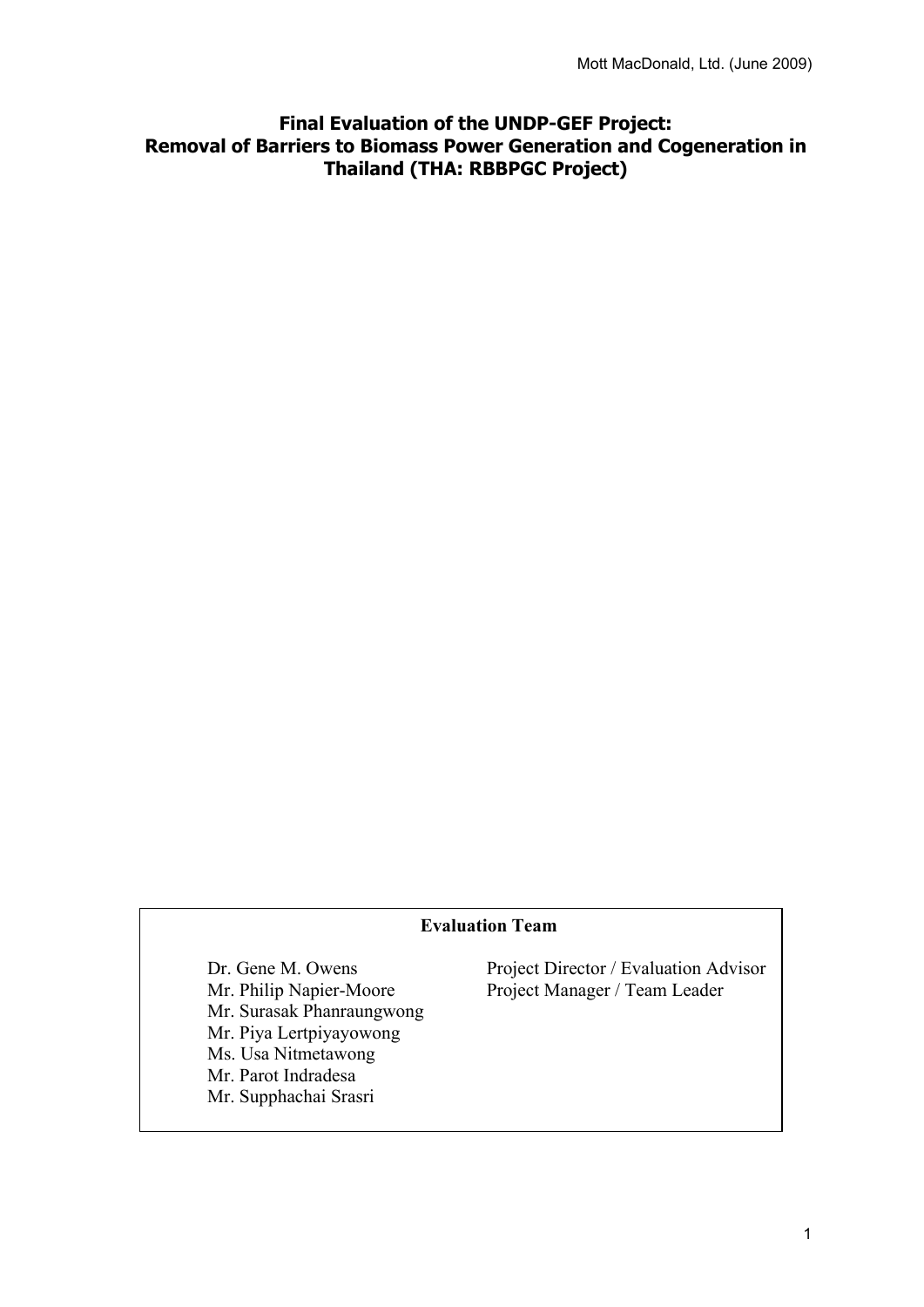#### **EXECUTIVE SUMMARY**

#### Background & Evaluation Approach

Mott MacDonald has been appointed to carry out the final evaluation for the UNDP/GEF Project "Removal of Barriers to Biomass Power Generation and Cogeneration in Thailand" (RBBPGC Project, the "Project"). This is the draft executive summary of the 'Final Evaluation Report' for the Project.

The Project is supported by the Global Environment Facility (GEF) and implemented through the United Nations Development Programme (UNDP) since June 2001 and due for completion in June 2009. The Project aims to reduce greenhouse gas emissions by accelerating the growth of biomass co-generation and power generation technologies to replace current fossil fuel consumption in Thailand. The sector-wide objectives against which the Project is evaluated comprise:

- (a) build capacity to provide information and services to potential biomass power project investors;
- (b) improve the regulatory framework to provide financial incentives to biomass power project investors;
- (c) increase access to commercial financing for biomass power projects;
- (d) facilitate the implementation of two initial [pilot] biomass power plants through support for commercial guarantees which will reduce technical risks associated with the deployment of new technology in Thailand.

The Energy for Environment Foundation (EFE), on behalf of EPPO, is the Project executing agency whilst the implementing unit is the Biomass Clearing House (BCH).

Final evaluation of the Project took place over the period April to May 2009 and is based on information gathered through document review, interviews, focus group discussions and pilot plant site visits. Documents received from EFE were used to identify key issues that relate to the processes, sustainability and success in achievement of project objectives. Interviews and focus group discussions were held to obtain perspectives from a representative range of knowledgeable parties, as detailed in the full report, to produce a fair and balanced final assessment.

## Assessment by the Project's Objectives

EFE/BCH is seen by many stakeholders as having a significant influence on the growth of the renewable energy sector in Thailand. Activities and services carried out to achieve the Project's objectives during the eight year period mostly provide satisfactory levels of relevance, effectiveness and efficiency in achieving the four main objectives. The Project's contributions towards information resources and regulatory developments in support of renewable energy in particular are seen by several stakeholders as "outstanding" in their positive contribution to the sector.

A shortcoming of the Project has been in financial risk mitigation for biomass power plants, both in contributing to the capacity of financial institutions and in supporting the two pilot plants with a 'risk guarantee facility'. Analysis of causal linkages shows that the original Project design ceased to apply but could not be adequately adapted, when in 2003 the Industrial Finance Corporation of Thailand (IFCT) was merged with a commercial bank and could no longer play its foreseen role under the Project.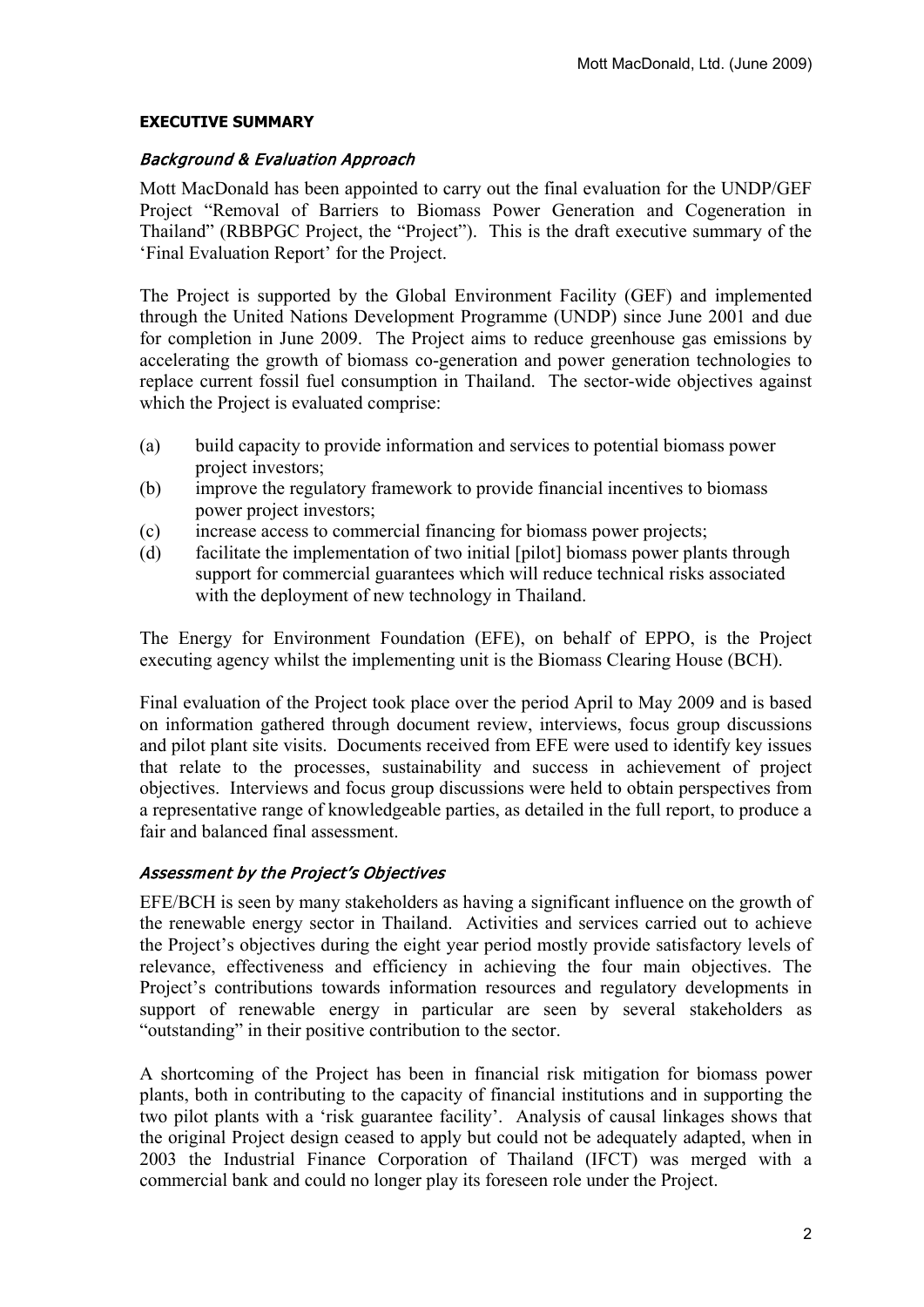## Lessons Learned

Central to the purpose of this Final Evaluation report is highlighting lessons learned for the future promotion of renewable energy (RE) sources in Thailand and lessons learned for the application of the Project's experiences in other countries, summarized as follows:

- Personnel changes and shortcomings in recruitment are widely agreed to have impeded Project implementation. More effective staff recruitment, development and retention could have further improved Project performance.
- The career uncertainty associated with the short-term funding cycle was identified as a significant constraint in recruitment, which could have been better managed through improved clarity on the intended model for long-term self-sustainability of the Project. Need for upfront clarity in seeking financial self-sustainability is required to help avoid the conflicts experienced by the Project over the extent of fee-based work carried out, and to provide a clearer long-term vision of financial stability.
- There is a need for improved flexibility in project design in order to effectively adapt to a rapidly changing context. Projects that are specifically designed to establish a collaborative partnership between public institutions and private sector entities, in a potentially fast-changing sector, should anticipate the need for project adaptation, including changes in a project's scope and objectives, incorporation of new institutional entities and revisions in financial requirements.
- An example of where the Project demonstrated flexibility is in extending its focus from biomass alone to a broader set of RE technologies, to better meet the changing market context. This trend could have usefully been further extended earlier in the Project, for instance to cover waste-to-energy.
- More detailed upfront research in Project design could have provided more accurate information regarding the biomass resources available in-country and level of biomass plant deployment at the time which could have enabled a more targeted assessment of specific barriers to be tackled within the scope of the four main objectives, and potentially more cost-efficient approaches to tackling such barriers.
- Major success indicators for any large scale power plant include a low level of environmental impact and plant acceptance by the community. Public opposition is still a major risk, and any (biomass) power plant needs to build community support at the planning stage of new developments. Lack of consistent enforcement of environmental standards is seen as a barrier to power plant acceptance by local communities, whether the plant fuel uses fossil or renewable fuels. A consistent focus on local environmental impacts and benefits is required to mitigate opposition to power plant development.
- Two pilot plants were supported by the Project through total contributions of US\$ 3 million towards the fees for risk guarantee facilities. The risk guarantee facility model does not appear to have been effectively demonstrated by the pilot plants, however, and constraints related to the biomass market structure in Thailand mean that it is unlikely that a similar commercially-provided facility would be a competitively priced means of fuel price risk mitigation, compared with fuel supply management by the plant. On the basis of evidence available, the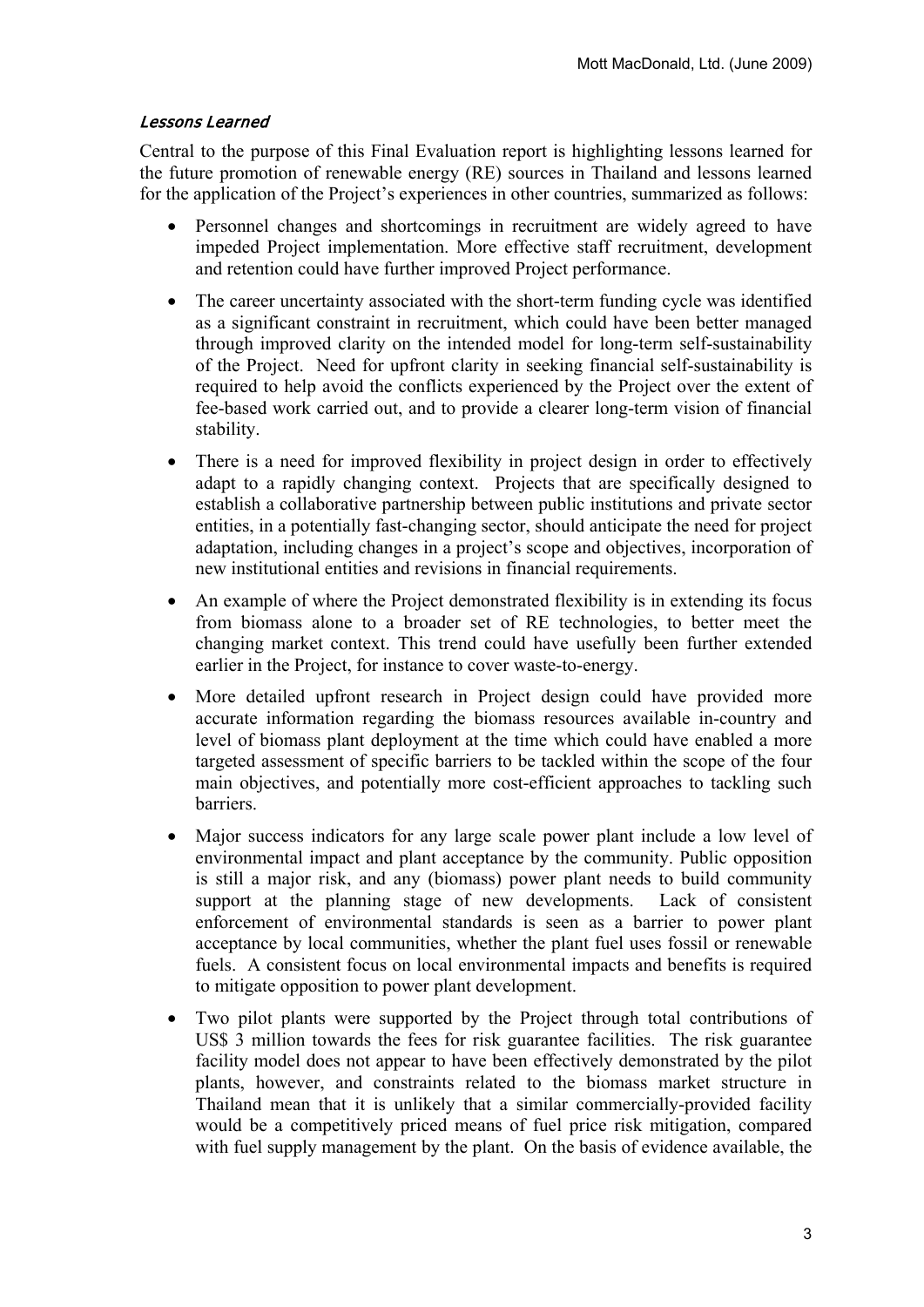subsidized guarantee facility seems a poor approach to support the growth of the RE sector in Thailand or similar market environments.

- Information and regulatory support is more significant than financial support for barrier removal at the current general stage in RE sector maturity in Thailand. A majority of stakeholders considered that the most valuable contributions the Project has made are supply of information to potential developers, including technical and non-technical advice; and contributing towards the current financial and non-financial regulatory support mechanisms for renewable energy projects in Thailand.
- Technical barriers to biomass and biogas power plant development are no longer seen as significant, provided plant owners use credible equipment suppliers. Outstanding barriers to RE plant development in Thailand include up-to-date information on available natural resources; predictable regulation of RE policies and sector support programmes; and weak relations between developers and the community. The Project provides a good case study in effectively sustaining its achievements through ongoing programmes at EFE, including further work to remove these outstanding barriers.

## Operational Recommendations

In general, stakeholders saw the Project as successful, in particular given significant changes in the Project context and staff resource limitations. Of particular note is that several progressive governmental regulations supporting RE, adopted since 2006, are based on policy studies and advocacy carried out by EFE under the Project.

Based on the operational model provided by EFE a key recommendation is that an executing agency for similar projects should provide:

- Strong links with a range of branches of government and academia.
- A stable long-term platform for the Project and complementary activities, both before and after the Project term.
- Strong technical skills for effective engagement with the private sector on project development.

Limited strategic guidance was provided by the Project Steering Committee (PSC), particularly late in the Project. Such limitations were compensated for by a more active oversight role taken by the EFE board. A number of PSC members had little exchange with BCH and felt that they were only 'contributors', not 'stakeholders' of the Project. To improve the involvement of PSC bodies for future projects, committee members should ideally have closer familiarity with the project activities, through more regular meetings with accessible briefing materials.

A lack of staff resources has been the major constraint on the Project performing even better than it has. Staffing constraints could likely have been reduced through either better Project design or through a more vigilant, sustained joint effort by UNDP and EFE to adapt the Project focus gradually to new sector demands.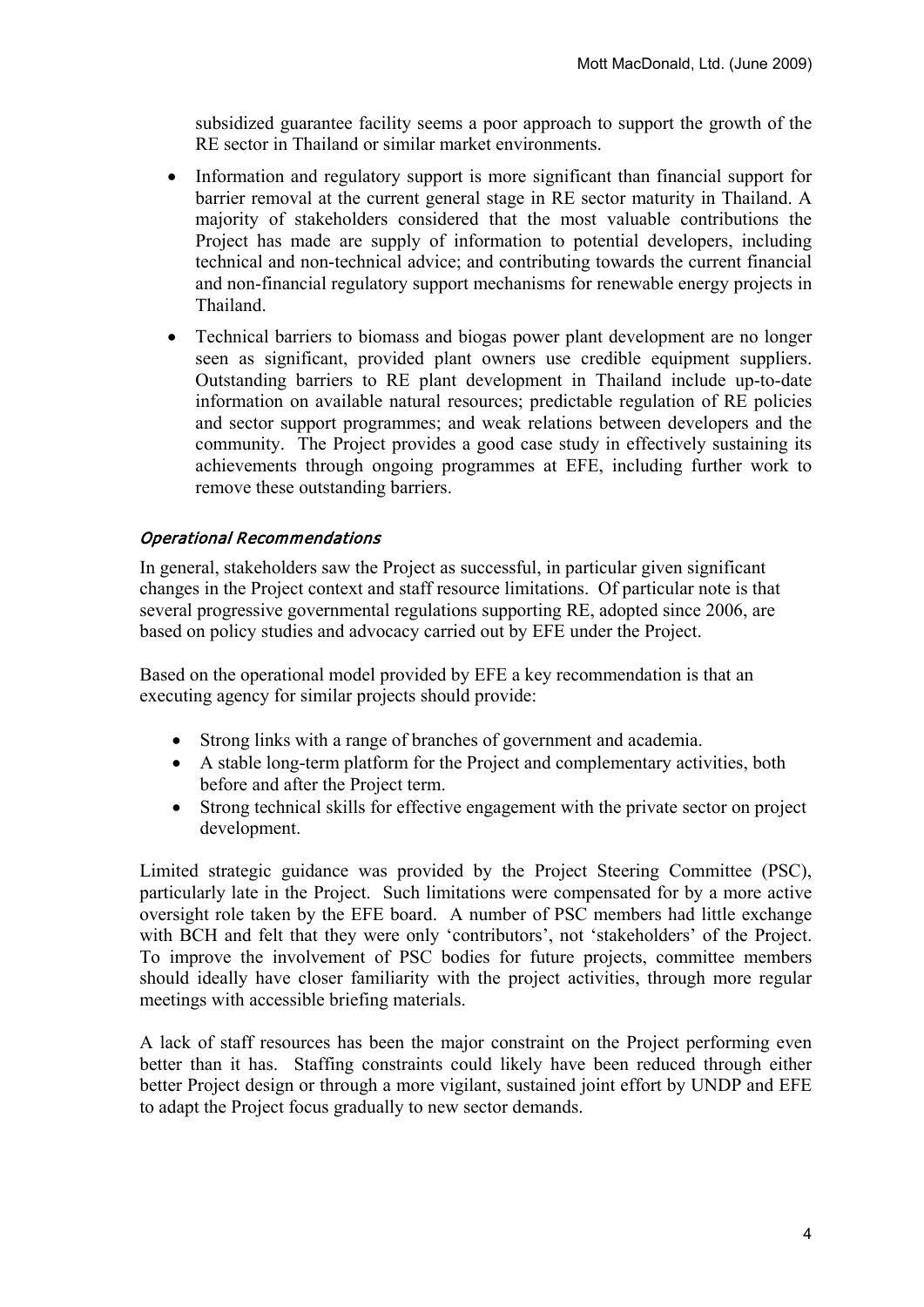#### **TABLE OF CONTENTS**

**Acronyms**

**EXECUTIVE SUMMARY**

#### **SECTION 1. INTRODUCTION**

- **1.1. Project Background**
- **1.2. Purpose and Scope of the Evaluation**
- **1.3. Evaluation Methodology**
	- **1.3.1. Evaluation Context**
	- **1.3.2. Data Collection**
	- **1.3.3. Review of Relevant documents**
	- **1.3.4. Focus Group Discussions and Interviews with Key**
	- **Stakeholders and Beneficiaries**
	- **1.3.5. Project Field Visits**
- **1.4. Assessment of Project Results**
- **1.5. Evaluation Team**

#### **1.5.1. Communication of the Evaluation Results**

**SECTION 2. Scope and Objectives of the Project**

- **2.1. Scope of the Project**
- **2.2. Work Plan**
- **2.3. Project Context & Adaptation**
- **SECTION 3. Institutional Arrangements for Project Implementation**
	- **3.1. Organizational Structure**
	- **3.2. Project Oversight**
	- **3.3. Personnel**
	- **3.4. Activity-based Budget, Procurement and Disbursement**
	- **3.5. Co-financing**
	- **3.6. Monitoring and Evaluation (M&E) Framework**

**SECTION 4. Assessment of Project Outcomes** 

- **4.1. Achievements by Objective**
	- **4.1.1. Objective A: Build capacity to provide information and services to potential biomass power project investors**
	- **4.1.2. Objective B: Improve the regulatory framework to provide financial incentives to biomass power project investors**
	- **4.1.3. Objective C: Increase access to commercial financing for biomass co-generation and power projects**
	- **4.1.4. Objective D: Facilitate the implementation of two initial biomass power plants which will reduce risks associated with the deployment of this new technology in Thailand**
	- **4.1.5. Ranking Assessment by Objective**
- **4.2. Assessment of Capacity Development**
- **4.3. Assessment of Sustainability**
- **4.4. Assessment of Catalytic Role**
- **4.5. Assessment of Leverage for Additional Funding**
- **4.6. Assessment of Public Awareness**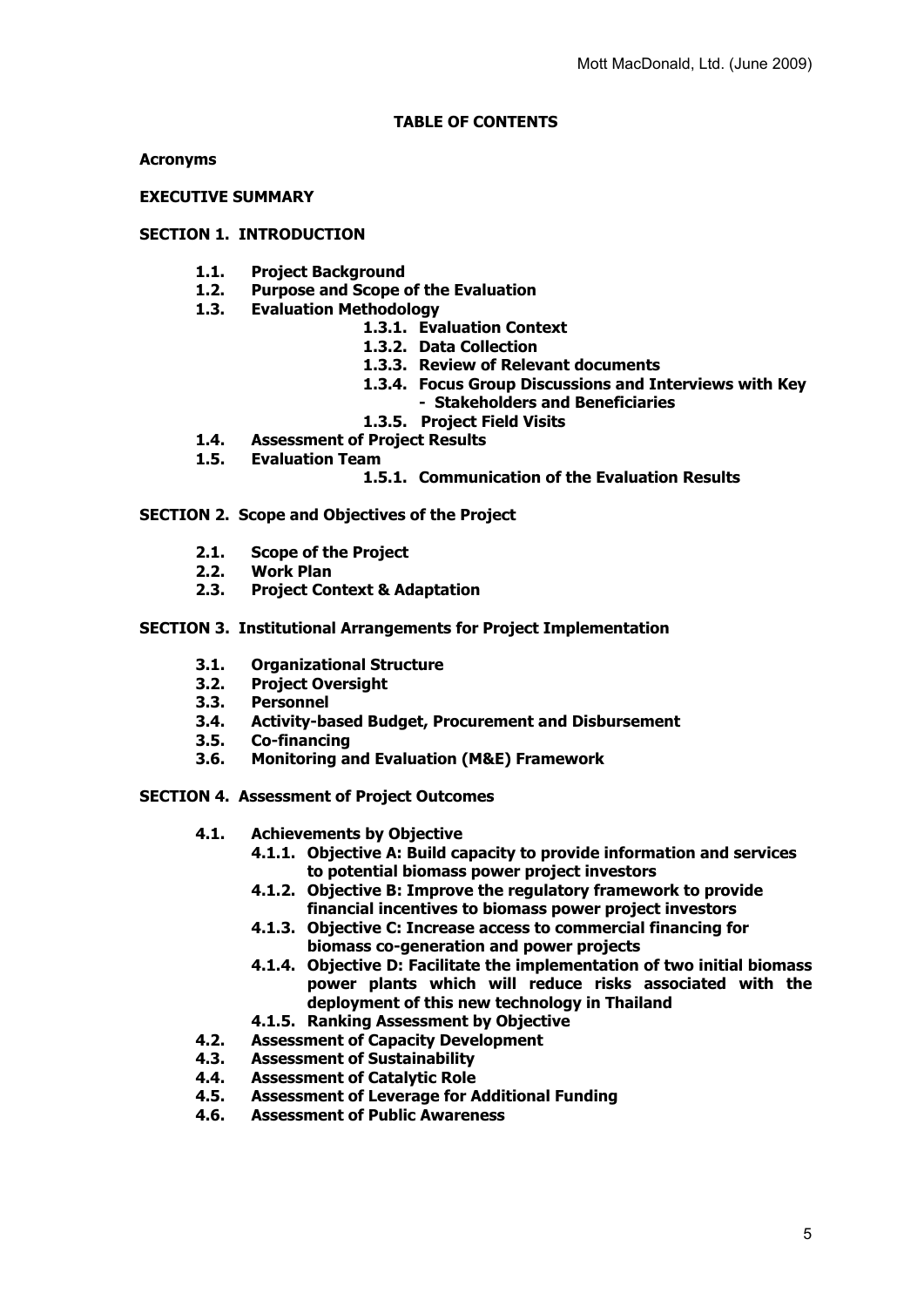#### **SECTION 5. Technical Review of Pilot Projects**

- **5.1. Demonstration of Best-Practice** 
	- **5.2. Demonstration of the Risk Guarantee Facility**
		- **5.2.1. Practical Critique Implementation of the Facility**
			- **5.2.2. Theoretical Critique Concept of the Fuel Risk Guarantee Facility**

#### **SECTION 6. Lessons Learned**

- **6.1. Need for Flexibility in Project Design to Adapt to a Rapidly Changing Context**
- **6.2. Need for Upfront Clarity in Seeking Financial Self-sustainability**
- **Staff Recruitment, Development and Retention to Ensure Effective Implementation**
- **6.4. Dealing with Technology Choices and Risk—Need for a Broader RE Focus**
- **6.5. Need for More Detailed Upfront Research in Project Design**
- **6.6. Outstanding Barriers to RE Plant Development**
- **6.7. Information and Regulatory Support is More Significant than Financial Support**
- **6.8. Public Awareness and Public Opposition—Need to Build Community Support for Change**
- **6.9. Need for Consistent Focus on Environmental Impacts and Benefits**
- **6.10. Risk Guarantee Facility**

#### **SECTION 7. Operational Recommendations for Future Projects**

- **7.1. Project Executing Agency**
- **7.2. Project Governance**
- **7.3. Performance Improvement**
- **7.4. Conclusion: Assessment of Overall Project Performance**

#### **ANNEXES**

- **Annex 1. Terms of Reference and Evaluation Team**
- **Annex 2. List of Interviewees**
- **Annex 3. Summary of Interview Findings**
- **Annex 4. Project Outputs and Outcomes Linkages**
- **Annex 5. Planned and Actual Activities relative to Budget Disbursements**
- **Annex 6. Project Co-financing**
- **Annex 7. Review of the Pilot Plants Demonstration Value**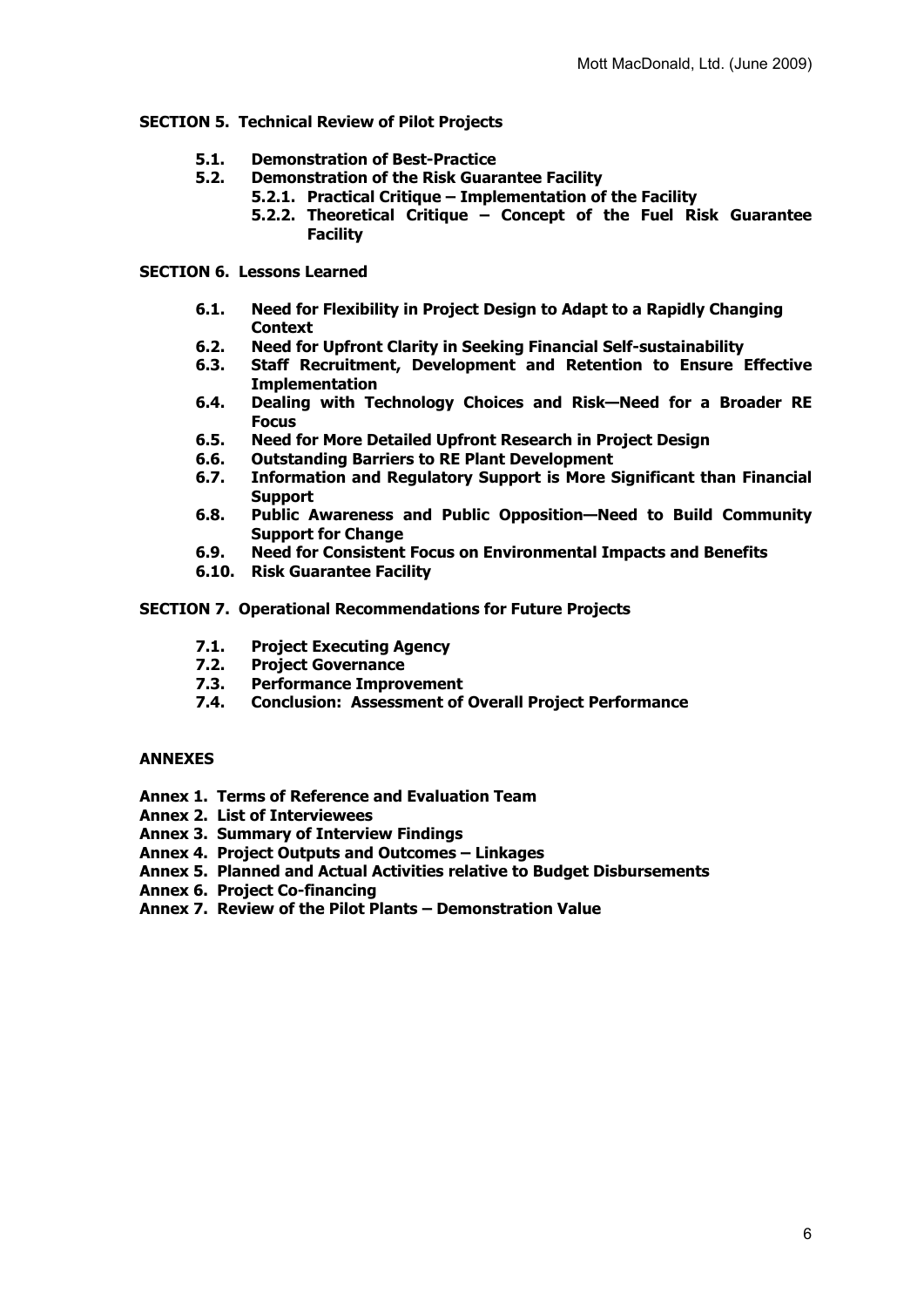## **List of Abbreviations**

| <b>APR</b>      | <b>Annual Progress Report</b>                                             |
|-----------------|---------------------------------------------------------------------------|
| <b>ASEAN</b>    | <b>Association of Southeast Asian Nations</b>                             |
| <b>BAY</b>      | Bank of Ayudhya / Krungsri                                                |
| <b>BCH</b>      | Biomass Clearing House, implementing unit for the Project                 |
| <b>BFB</b>      | Bubbling Fluidized Bed, type of biomass-fired boiler                      |
| <b>BOI</b>      | Board of Investment (Thailand)                                            |
| <b>BOSCH</b>    | Biomass One-Stop Clearing House, former name for BCH                      |
| <b>BRS</b>      | <b>Biomass Resource Study</b>                                             |
| <b>CDM</b>      | Clean Development Mechanism, a flexible carbon trading framework          |
| <b>CDR</b>      | Combined Delivery Report, financial reporting to UNDP                     |
| <b>CER</b>      | Certified Emissions Reduction, carbon credits issued to CDM projects      |
| <b>CFB</b>      | Circulating Fluidized Bed, type of biomass-fired boiler                   |
|                 | Carbon Dioxide                                                            |
| CO <sub>2</sub> |                                                                           |
| <b>CTA</b>      | <b>Chief Technical Advisor</b>                                            |
| <b>DANIDA</b>   | Danish International Development Assistance                               |
| <b>DEDE</b>     | Department of Alternative Energy Development and Efficiency               |
| <b>EFE</b>      | Energy for Environment Foundation, executing agency for the Project       |
| <b>EGAT</b>     | Electricity Generating Authority of Thailand, state power utility         |
| EnCon Fund      | <b>Energy Conservation Promotion Fund</b>                                 |
| <b>EPPO</b>     | Energy Policy and Planning Office                                         |
| <b>ESCO</b>     | <b>Energy Service Company</b>                                             |
| FI              | Financial institution                                                     |
| <b>FPPS</b>     | Foundation for the Promotion of Public Policy Studies                     |
| <b>FTI</b>      | Federation of Thai Industry                                               |
| <b>GEC</b>      | Gulf Electric Company                                                     |
| <b>GEF</b>      | Global Environment Facility                                               |
| <b>GEM</b>      | Green Energy Mechanism                                                    |
| <b>GHG</b>      | Greenhouse Gas                                                            |
| GOT             | Government of Thailand                                                    |
| <b>GYG</b>      | Gulf Yala Green, pilot plant                                              |
| <b>IFCT</b>     | Industrial Finance Corporation of Thailand                                |
| <b>IPP</b>      | <b>Independent Power Producer</b>                                         |
| <b>IRR</b>      | Internal Rate of Return, metric for an investment's financial performance |
| <b>JBIC</b>     | Japan Bank for International Cooperation                                  |
| kW              | Kilowatt, unit of electrical power                                        |
| <b>LTE</b>      | Long-term Expert, as co-financed by DANIDA                                |
| M&E             | Monitoring and Evaluation                                                 |
|                 |                                                                           |
| MW              | Megawatt, unit of electrical power                                        |
| <b>NGO</b>      | Non Government Organisation                                               |
| <b>NPD</b>      | National Project Director, of RBBPGC Project                              |
| <b>NPM</b>      | National Project Manager, of RBBPGC Project                               |
| PD              | Project Document                                                          |
| PIR             | Project Implementation Report, regular progress reporting to UNDP         |
| <b>PMO</b>      | Project Management Office                                                 |
| <b>PR</b>       | <b>Public Relations</b>                                                   |
| <b>PSC</b>      | Project Steering Committee                                                |
| QA              | <b>Quality Assurance</b>                                                  |
| <b>QUANGO</b>   | Quasi Non-Governmental Organization                                       |
| <b>RBBPGC</b>   | Removal of Barriers to Biomass Power Generation and Cogeneration in       |
|                 | Thailand, the Project under evaluation                                    |
| RE              | Renewable Energy                                                          |
| <b>REG</b>      | Roi-Et Green, pilot plant                                                 |
| <b>REIC</b>     | Renewable Energy Information Centre, at DANIDA                            |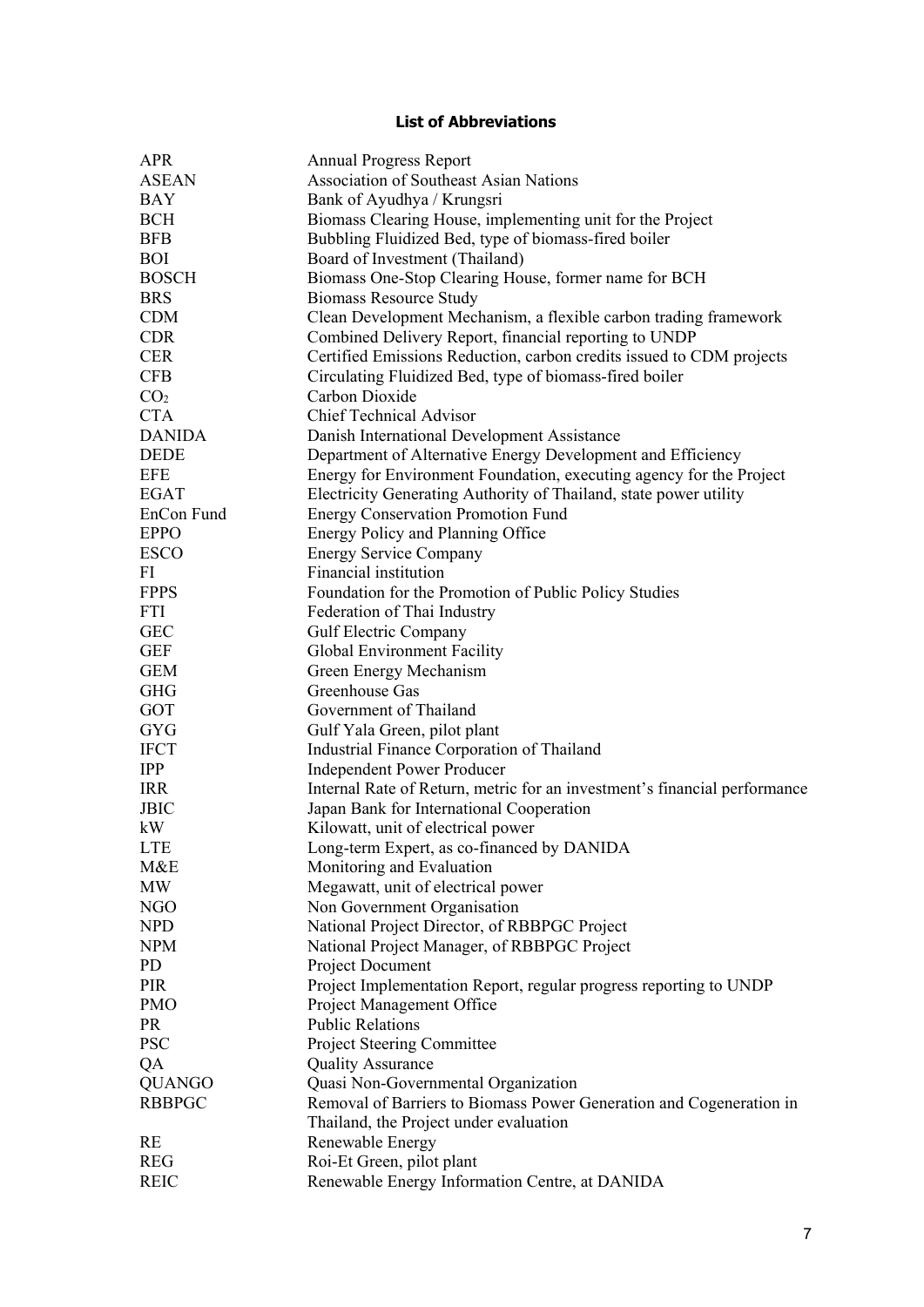| SME         | <b>Small and Medium Enterprise Development Bank</b>              |
|-------------|------------------------------------------------------------------|
| SPP.        | Small Power Producer, on-grid plant selling between 10 and 90 MW |
| STE         | Short-term Expert, as co-financed by DANIDA                      |
| TMB         | Thai Military Bank                                               |
| TOR         | Terms of Reference, for this final evaluation                    |
| UNDP        | United National Development Programme                            |
| <b>VSPP</b> | Very Small Power Producer, on-grid plant selling less than 10 MW |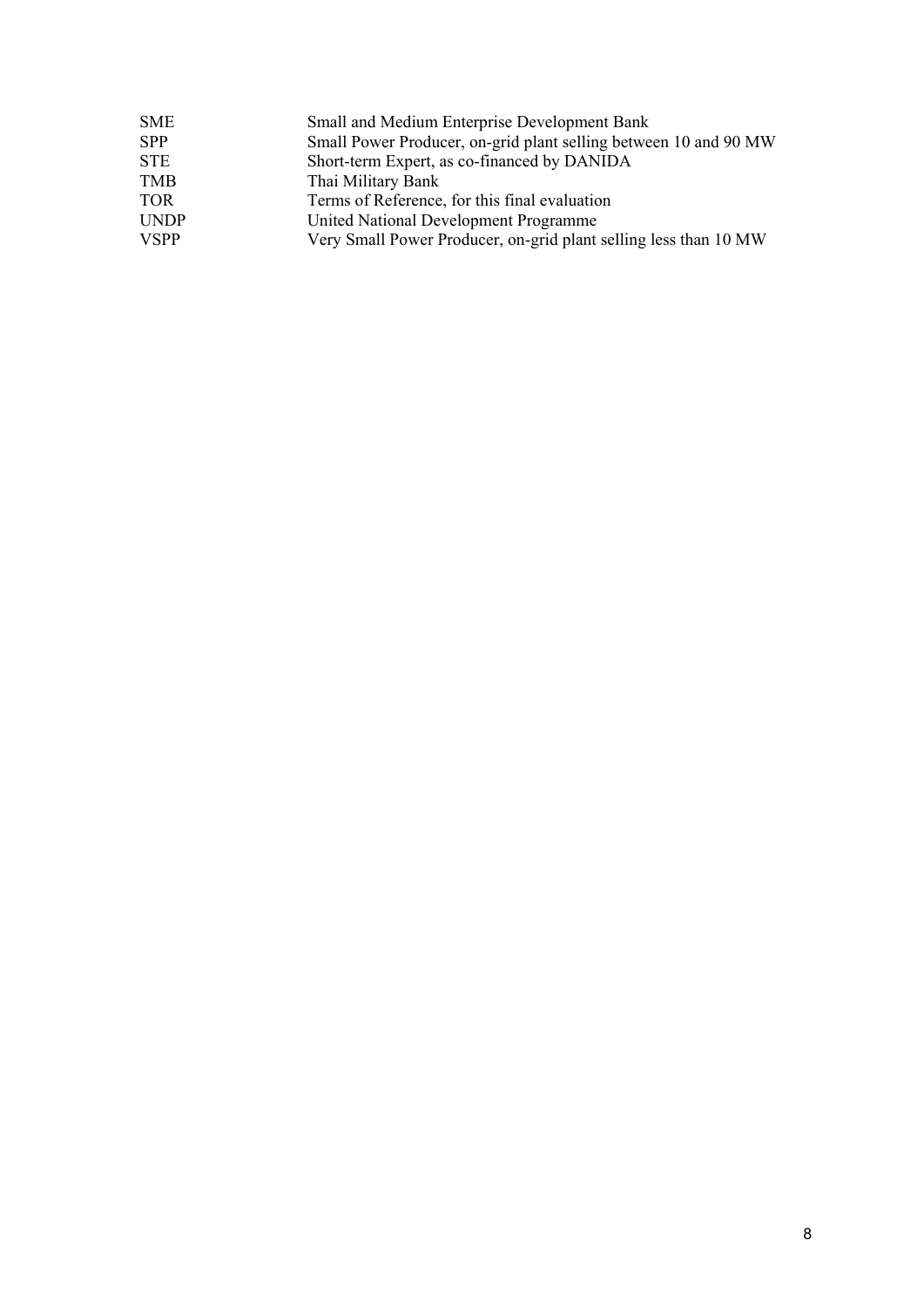# **1.1 Project Background**

The "Removal of Barriers to Biomass Power Generation and Cogeneration" project (RBBPGC, or the Project  $<sup>1</sup>$  $<sup>1</sup>$  $<sup>1</sup>$ ) is a Global Environment Facility (GEF) supported full size</sup> project implemented through the United Nations Development Programme (UNDP). The Project aims to reduce GHG emissions by accelerating the growth of renewable power generation technologies to replace current fossil fuel consumption in Thailand, consistent with GEF Operational Programme No. 6, "Promoting the Adoption of Renewable Energy by Removing Biomass Development Barriers and Reducing Implementation Costs".

The Energy for Environment Foundation (EFE) is the Project executing agency, on behalf of the Energy Policy and Planning Office (EPPO), under the Ministry of Energy. The majority of the Project activities are implemented through the Biomass Clearing House (BCH), which provides information services, technical advice and financial consultation to potential developers, interested groups, government agencies and the general public. Separate from BCH, a policy cell within EFE also carries out studies to influence regulatory support for renewable energy.

The Project officially began on  $20<sup>th</sup>$  June 2001 and at the end of 2004 a mid-term evaluation was carried out. The Project is due to complete on 19<sup>th</sup> June 2009, before which time this final evaluation has been carried out, to provide all parties concerned with a review of performance and lessons learned.

## **1.2 Purpose and Scope of the Evaluation**

<u>.</u>

The final evaluation aims to review the performance of the Project towards achieving its target objective and outcomes, from 2001 to the present.

The review assesses and rates project results relative to the targeted objectives and outcomes with respect to their relevance, effectiveness and efficiency. The assessment of project results attempts to determine the extent to which the Project objectives were achieved, and seeks to compare the extent of achievement and shortcomings in reaching the Project's objectives to a baseline as initially stated in the Project Document.

Lessons learned and best practices are identified, in particular to provide recommendations for the design and implementation of other UNDP/GEF projects. Further details on the terms of reference for this final evaluation are included in Annex 1. The final evaluation has been carried out over a two-month period, during April and May 2009.

The mid-term evaluation, begun in late 2004 and finalized by June 2005, covered the same basic scope, though with greater emphasis on operational recommendations and areas of potential to enhance the Project's ongoing performance.

<span id="page-8-0"></span>*<sup>1</sup>* Consistent with the terminology used in the mid-term evaluation the RBBPGC Project is referred to as "the Project", while other renewable energy projects are referred to as "projects" or plants.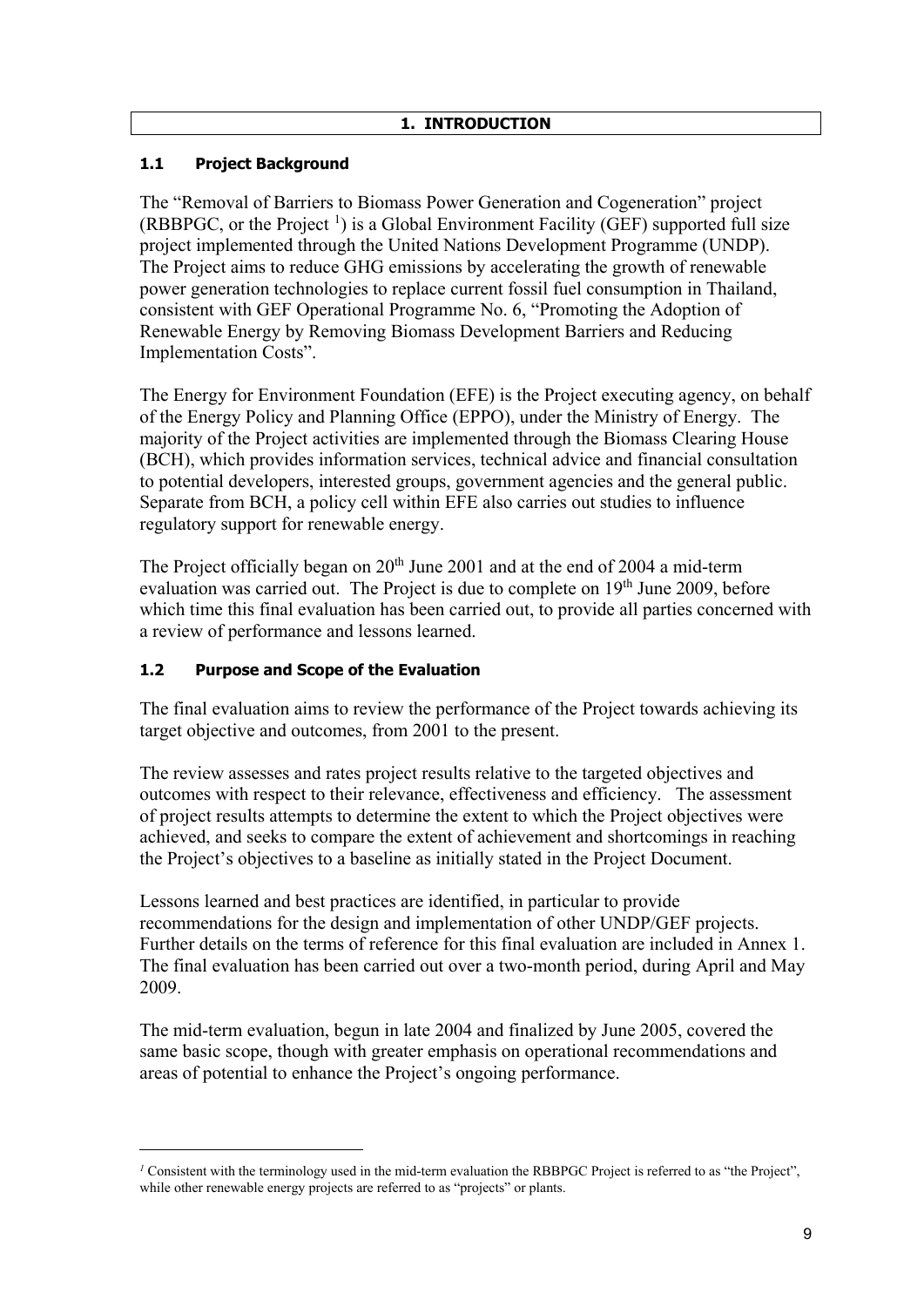One challenge faced by this evaluation has been limited personal and institutional recall of early stages in the Project, due to a combination of the long, eight-year Project span and a high related turnover in the broad set of Project participants since the Project first began. As a primary source of information and analysis on the Project up to 2005, this final evaluation has relied primarily on the thorough and insightful mid-term evaluation report, to which we also refer any reader specifically interested in the early period of the Project.

# **1.3 Evaluation Methodology**

# 1.3.1 Evaluation Context

To put this final evaluation in the proper context, it should be noted that the Project midterm evaluation, completed by the Foundation for the Promotion of Public Policy Studies (FPPS) in June 2005, and published on the GEF website, included significant recommendations to refocus the Project due to a rapidly evolving renewable energy industry in Thailand. In particular, the mid-term evaluation noted that:

- At the time of the mid-term evaluation (2005) there already had been widespread success in the uptake of large-scale biomass in Thailand, particularly by agroindustry. As a result there was limited biomass supply available for new plants, greatly decreasing the opportunity to support large-scale biomass and instead leading to greater opportunities for additional small-scale projects in each of biogas, biomass and other renewable energy generation technologies.
- As a consequence of the changing market context, the institutional roles of EFE and BOSCH were adjusted significantly with respect to policy studies and advocacy, on the one hand, and commercially-oriented renewable energy project development support service on the other. As a result, from 2006 onwards the Project was to give much greater focus to policy studies and advocacy, not only for biomass projects but for other renewable energy technologies for power generation as well, including wind and solar power.

This final evaluation will seek to validate the ongoing relevance of Project activities within the context of this rapidly changing development context. The evaluation builds upon the successes of the Project as outlined in the mid-term evaluation and the subsequent decisions regarding the refocusing of RBBPGC undertaken by Project stakeholders.

# 1.3.2 Data Collection

Data collection for the evaluation consisted of four integrated steps: (i) desk review of relevant documents and reports related to the Project; (ii) focus group discussions and structured interviews with key stakeholders; (iii) project field visits; and, lastly (iv) feedback both among the evaluation team, and between the evaluation team and key stakeholders to ensure full coverage, to interpret key findings, and to confirm conclusions during the write-up. Each of these steps is briefly described below.

# 1.3.3 Review of Relevant Documents

Documentation reviewed for the evaluation included among other sources the following: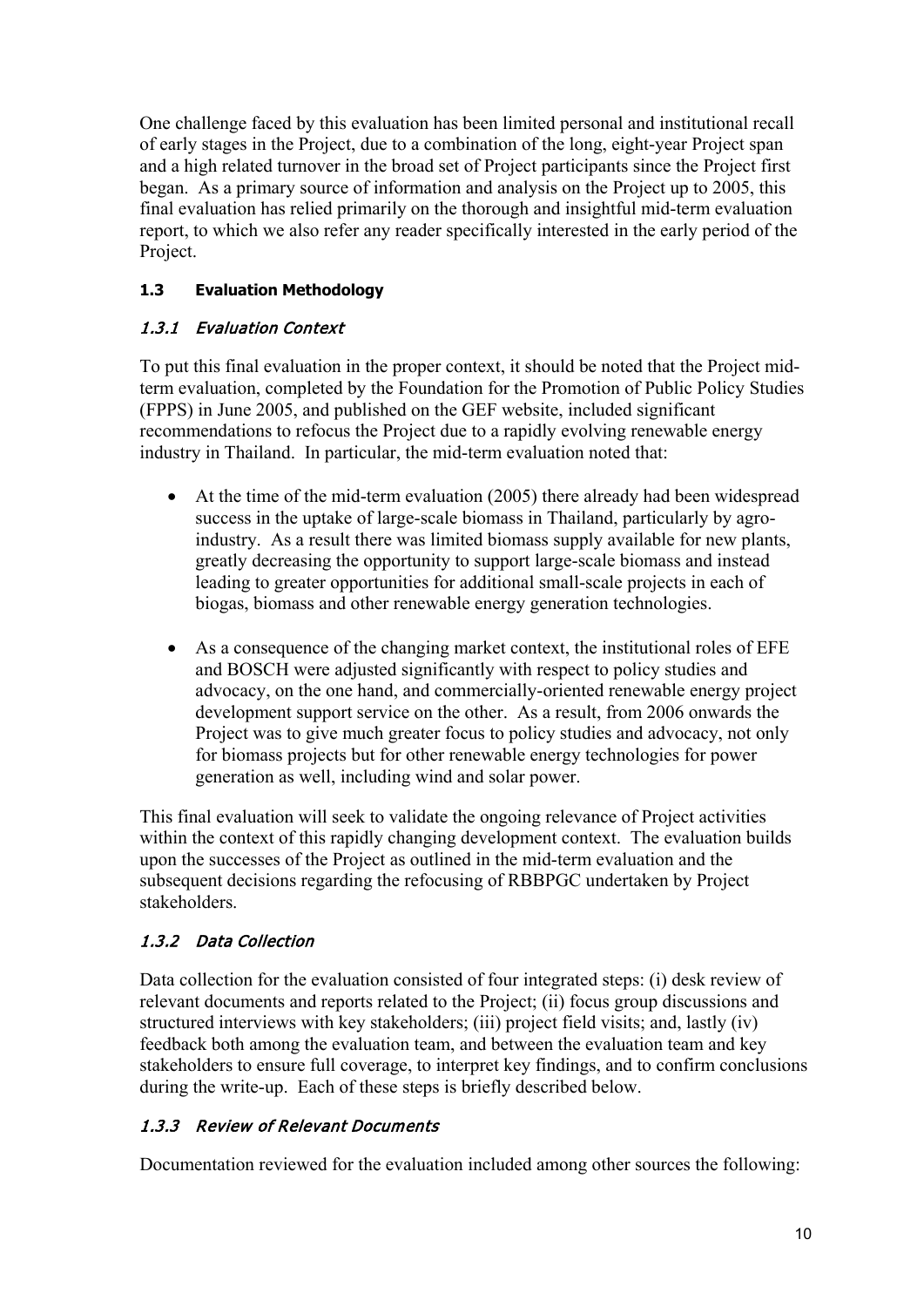- Core documents including the Project Document (Project No. THA/99/G31/A/1G/99) and other project redesign and adjustments following the mid-term evaluation by FPPS;
- Previous quarterly (to UNDP), biannual (to EnCon Fund) and annual (to UNDP/ GEF) progress reports. Key among these include yearly UNDP GEF Annual Progress Reports (APRs) and Project Implementation Reports (PIRs);
- Reports from each of the Project Steering Committee meetings
- Project documentation and reports on the biomass pilot projects facilitated by the RBBPGC Project, Roi Et Green and Gulf Yala Green;
- Current project organization charts, including key staff (including changes over the life of the project), external stakeholders and beneficiaries; and
- The finalized mid-term evaluation report, of June 2005
- Reports on other activities and specific deliverables.

Documentary review focused on identifying key issues that relate to the processes, sustainability and success in achievement of project objectives. Data from these reviews were further explored and verified during subsequent structured interviews and focus group discussions.

## 1.3.4 Focus Group Discussions and Interviews with Key Stakeholders and Beneficiaries

The major source for assessment of the Project's success and failures were the remembered experiences and insights from current and prior Project implementing staff, supervisory personnel, national officers and representatives from responsible ministries and supporting agencies, pilot project developers, and other stakeholders, including project beneficiaries. A list of personnel that participated in the focus group discussions and interviews are shown in Annex 2: List of Interviewees.

Several factors limited the longitudinal scope of the insights with respect to Project implementation. Particularly challenging was the almost complete turnover in staff and stakeholders over the full eight years of the Project life. This was particularly notable since after the mid-term the Project entered into what is termed "the second phase". During this phase the Project shifted from supporting biomass generation with identifiable stakeholders and beneficiaries, to greater emphasis on advocacy and making technical support available for a range of renewable power generation alternatives to a widespread audience of potential beneficiaries. While such policy advocacy is reportedly useful, these assessments are based on qualitative interpretations.

As a consequence, limited interviews were directly carried out with beneficiaries, with such beneficiaries included in the survey limited to the pilot projects and institutional stakeholders. This decision was taken since the majority of other beneficiaries are diffuse – having limited and/or only casual contact with BCH (e.g. website users), and insufficient knowledge of the Project to distinguish the GEF-funded works from EFE's more general activities. Whilst interviewing such 'casual' or 'uninformed' beneficiaries might assist in making operational recommendations, it is of limited value for assessing broad achievement of the project objectives.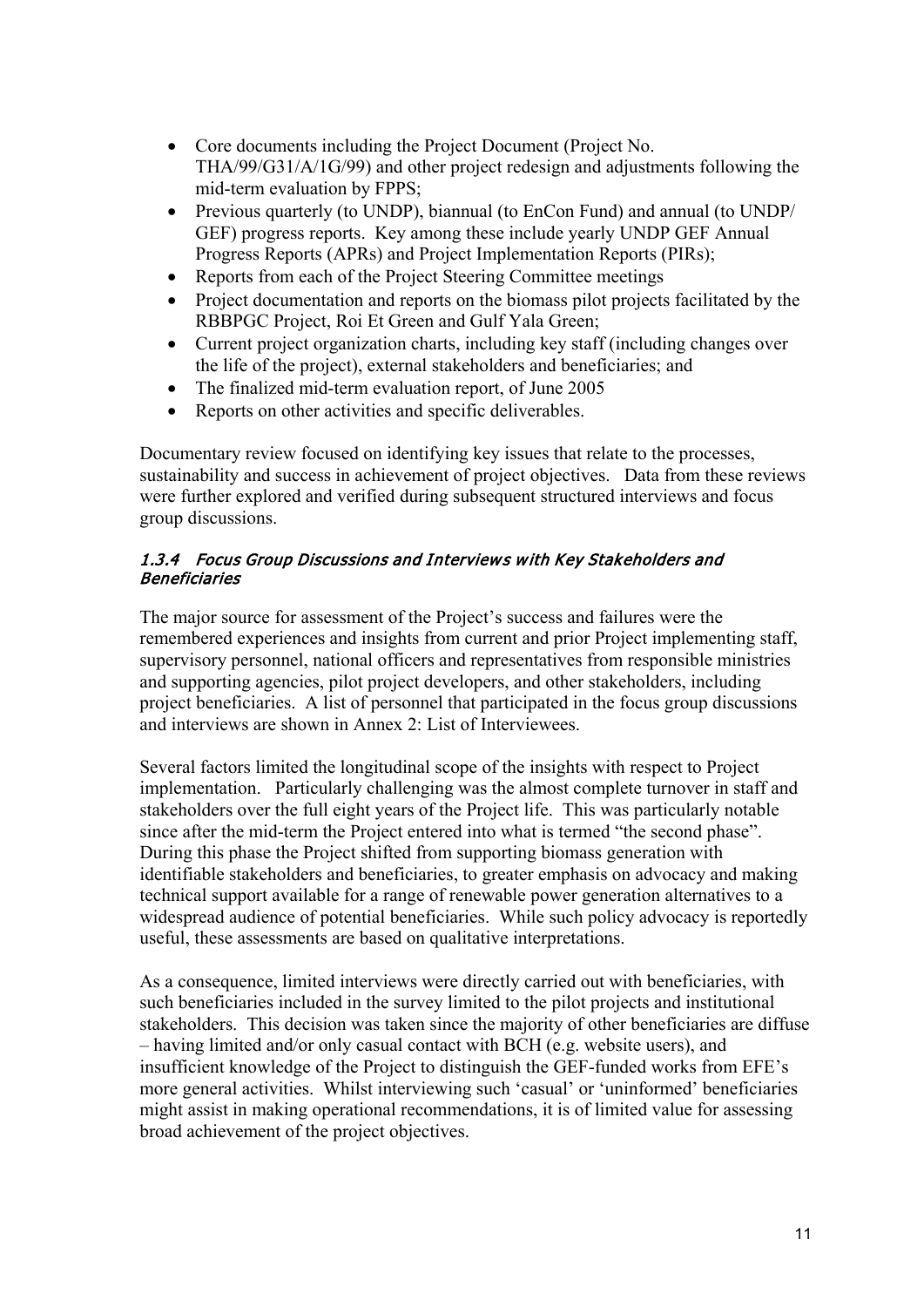# 1.3.5 Project Field Visits

Site visits were conducted at two biomass pilot projects:

- 1) Gulf Yala Green Power Plant—a 23 MW biomass power plant using waste rubber wood as fuel which is located in Lum Mai sub-district, 15 km west of Maung District, Yala Province (about 1000 Km south of Bangkok); and
- 2) Roi-Et Green Power Plant—a 9.8 MW biomass power plant which uses rice husk as fuel. The power plant is located on the Roi-Et-Kalasin road 10 km from Muang District of Roi-Et (about 500 km northeast of Bangkok).

Detailed reports of the two site visits are found in Annex 7: Demonstration Value of the Pilot Plants. The site visits focused on the operational history, technical project development and operation, financial risk management, shareholder structure, community engagement and environmental impacts. The most significant aspect of the assessment was review of the impact of the pilot projects as a source of leverage and demonstration to promote new biomass technologies.

## **1.4 Assessment of Project Results**

In assessing the level of achievement of the project's objectives and outcomes, the following three criteria are examined with respect to each outcome:

- **Relevance**: Were the outcomes consistent with the designed operational program strategies and country priorities?
- **Effectiveness**: Are the project outcomes commensurate with the original or modified project objectives?
- **Efficiency**: Was the project cost effective? Was the project the least cost option? Was the project implementation delayed, and if so, how did this effect cost effectiveness?

Both quantitative indicators and qualitative data are used to rate the Project's objectives and outcomes on a six-level scale ranging from Highly Satisfactory (HS), through Satisfactory (S), Marginally Satisfactory (MS), Marginally Unsatisfactory (MU), Unsatisfactory (U), to Highly Unsatisfactory (HU). The rated performance of the Project in terms of management and implementation is central to the evaluation of the four main Project objectives:

- (a) **Capacity Building**—as measured by the Project's capacity to provide information and services to potential biomass power project investors. As noted, this objective was modified to expand the role of information and RE policies proposed and the advocacy role of BCH;
- (b) **Improved Regulatory Framework—**as measured by the success of the regulatory steps taken to provide financial incentives and other support to biomass power project investors;
- (c) **Access to Commercial Finance—**as measured by the Project's success in providing increased access to commercial finance for biomass co-generation and power projects; and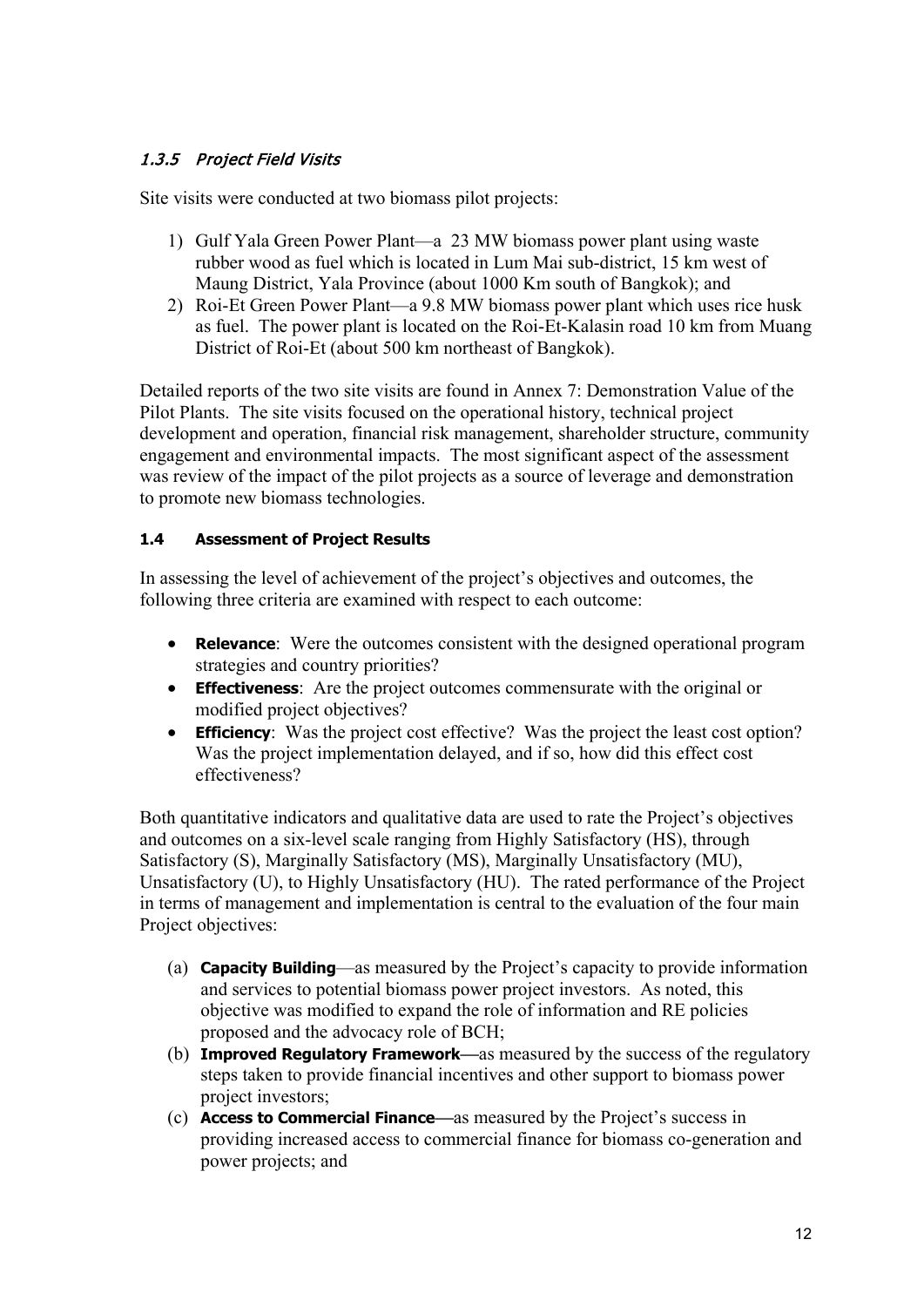(d) **Deployment of New Biomass Technologies—**as measured by relative success in the implementation of two initial biomass power plants through commercial risk guarantees.

Since the Project's mid-term evaluation each of these main Project objectives have been modified and adapted to the emergence of a new, more dynamic renewable energy industry in Thailand. How these objectives have adapted, and the relative success of these changes are major components of this final evaluation.

The final evaluation's conclusions are found in the final two sections of the report on Lessons Learned (Section 6) and Operational Recommendations for Future Projects (Section 7). The conclusions build upon the above ratings, the interviews and focus group surveys and the documentation review, in addition to consideration of the following four underlying themes:

- 1) **Sustainability of Project Outcomes—**including measures of the likelihood of continued benefits after the UNDP/GEF Project ends;
- 2) **Catalytic Role—**the extent to which other project level activities are undertaken or should be undertaken to replicate the Project;
- 3) **The M&E System**—including evaluation of the achievement and shortcomings of the Project M&E plan and of implementation of the M&E plan; and
- 4) **Processes that Affected Attainment of Project Results**—including a range of factors that impact implementation such as the following:
	- Clarity and practicality of Project objectives *vis-à-vis* the intended roles and available capacities plus resources of the executing institution and counterparts;
	- Involvement and commitment of the Thai government in the Project *vis-à-vis* the degree of correspondence between the Project concept/aims with national development priorities/plans;
	- Making best use of available skills and involvement of relevant parties as stakeholders in all stages of the Project, where necessary through outreach and public awareness campaigns;
	- Adequacy of controls and reporting of Project financial status for effective financial management and planning;
	- Level of co-financing achieved (to be reported as per the Table in TOR Annex 1) relative to project expectations, explanations for the variance, and causal explanation for the affect on outcomes and impacts of any variance;
	- Effectiveness of the supervision provided by UNDP and EFE to BCH both through routine interactions as well as timely and appropriate response to the need for Project changes; and
	- Basis for any schedule delays and causal explanation for any effect on Project outcomes and/or sustainability.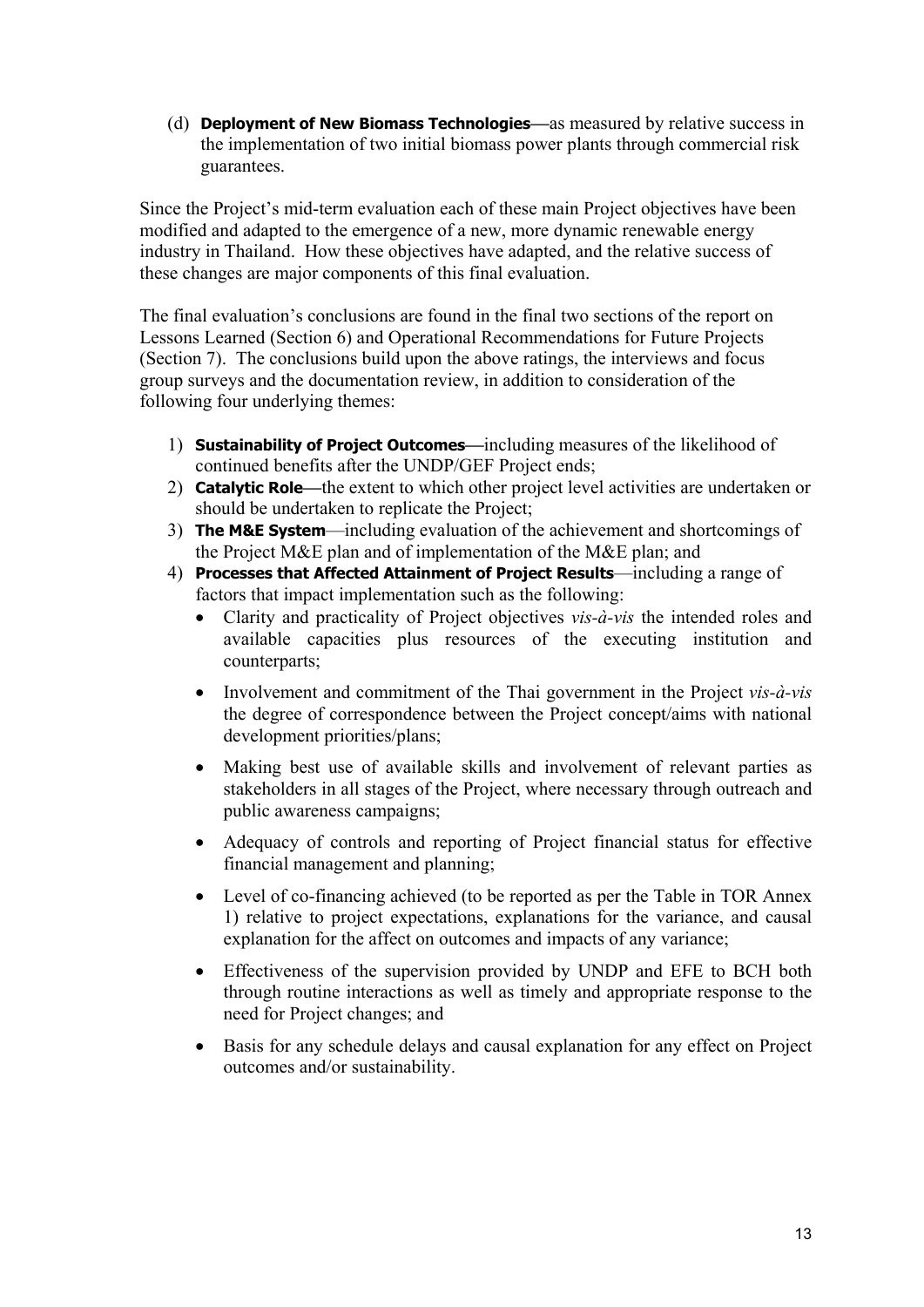The aim of the evaluation is not just to measure what has happened over the duration of the Project, but more importantly to seek direction and lessons learned to guide future investments. The evaluation seeks to highlight factors that have contributed to sustainable achievement of project objectives, and to make recommendations on how these lessons can be applied to other similar GEF projects in the future.

## **1.5 Evaluation Team**

The Mott MacDonald evaluation team comprised the following members, including renewable energy sector and project evaluation specialists:

Mr. Gene M. Owens Project Director / Evaluation Advisor Mr. Philip Napier-Moore Project Manager / Team Leader Mr. Surasak Phanraungwong Mr. Piya Lertpiyayowong Ms. Usa Nitmetawong Mr. Parot Indradesa Mr. Supphachai Srasri

Further detail on the scope of the evaluation is provided in Annex 1: Final Evaluation of the UNDP/GEF Project: Removal of Barriers to Biomass Power Generation and Cogeneration in Thailand—Terms of Reference.

## 1.5.1 Communication of the Evaluation Results

The evaluation report has been submitted in preliminary draft form on  $27<sup>th</sup>$  May 2009 and reissued in final draft form, responding to initial comments, on 5<sup>th</sup> June 2009.

The evaluation report will be presented at the Project Steering Committee meetings of 15<sup>th</sup> June 2009 and subsequently issued in final form on 19<sup>th</sup> June 2009, taking account of further inputs.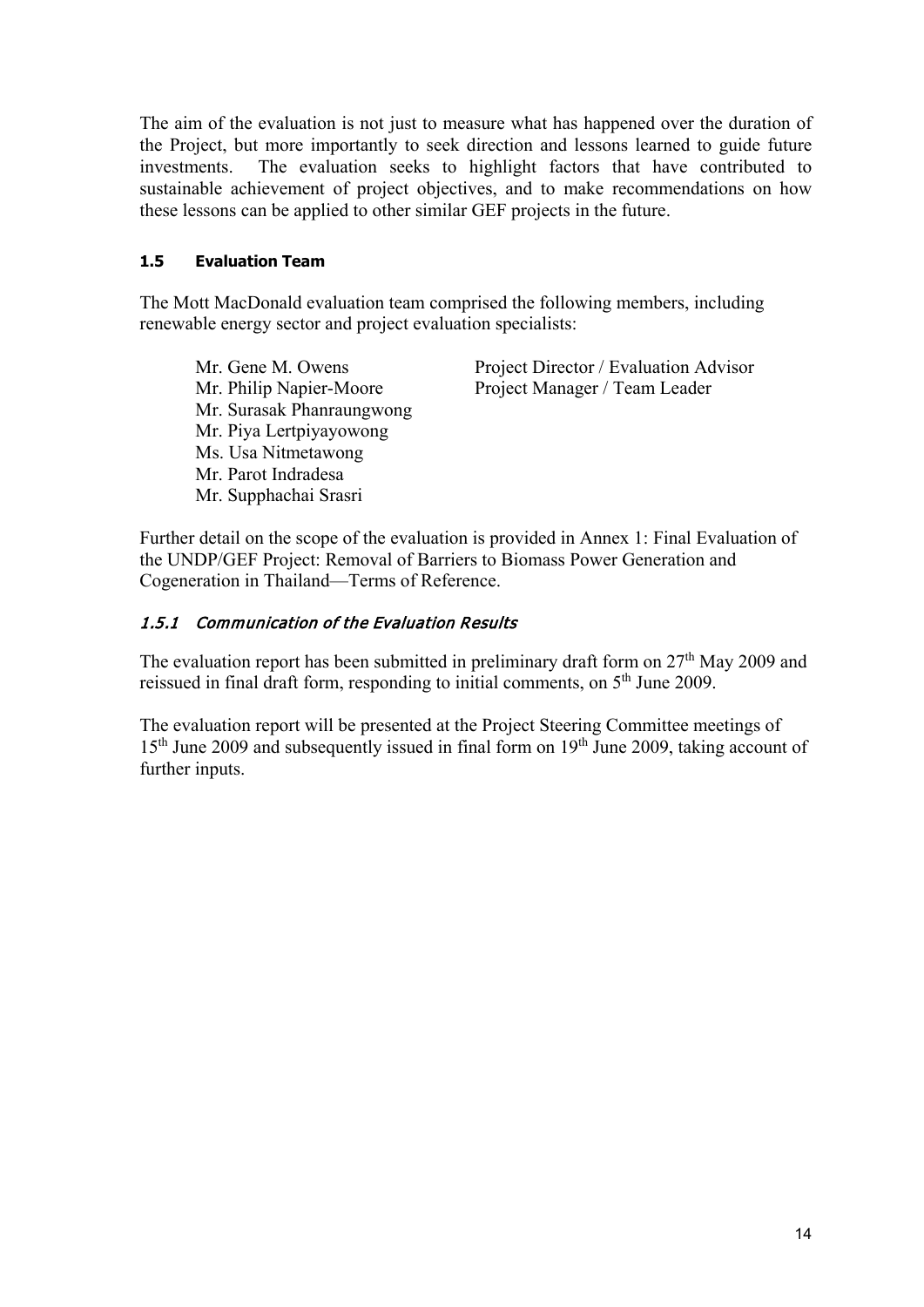#### **2. Scope and Objectives of the Project**

## **2.1 Scope of the Project**

<u>.</u>

In 1999-2000, when the RBBPCG Project was under design, electric power generation in Thailand was dominated by fossil fuels, with gas, oil and coal accounting for more than 80% of total electricity supply. In spite of a substantial unexploited biomass resource potential—principally from bagasse, rice husk, palm oil waste and wood residues—the development of renewable energy for power in Thailand had mainly been on a research and pilot demonstration scale. A major objective of the RBBPCG Project was to move beyond research to practical applications of the use of biomass for renewable energy, and further toward development of private biomass business models for power generation at local levels.

In order to accomplish this objective, several critical barriers to biomass power generation and co-generation had to be removed. Key barriers that were seen as critical hindrances included:

- Lack of information and services provided to the potential biomass power and cogeneration power developers. As expressed in the Project Appraisal Report, "there is no 'one-stop-shop' in Thailand where potential power project developers can obtain sufficient information as well as competent advisor services in matters related to technology, legal issues, preparation of agreements/contracts, financing, and etc.";
- Limited regulatory framework to encourage biomass power projects;
- Lack of appropriate financing mechanisms to support biomass cogeneration/power projects;
- Uncertainties and difficulties of biomass fuel supply; and
- Lack of successful models to demonstrate large-scale and efficient biomass cogeneration/power systems and project development models.

A primary institutional tool to address these barriers to the adoption of renewable energy was the introduction of a Biomass One-Stop Clearing House (BOSCH), later renamed the Biomass Clearing House (BCH). During implementation the BCH went beyond the removal barriers to in actual fact providing support services for deployment of a range of RE technologies.

The principal national development objective of the RBBPCG Project is related to global climate change. As stated in the Project Document, the development objective is:

"The reduction of the potential adverse social, environmental and economic consequences of global climate change caused by GHG from combustion of fossil fuels through removal of the major barriers to the development of biomass cogeneration and power generation in Thailand." [2](#page-14-0)

As described in the Project Document, the Project aims to reduce GHG emissions by accelerating the growth of biomass co-generation and power generation technologies to

<span id="page-14-0"></span>*<sup>2</sup>* UNDP/GEF, Project Document, Removal of Barriers to Biomass Power Generation and Co-Generation in Thailand, Project Number THA/99/G31/A/1G/99, Bangkok, 20 June 2001.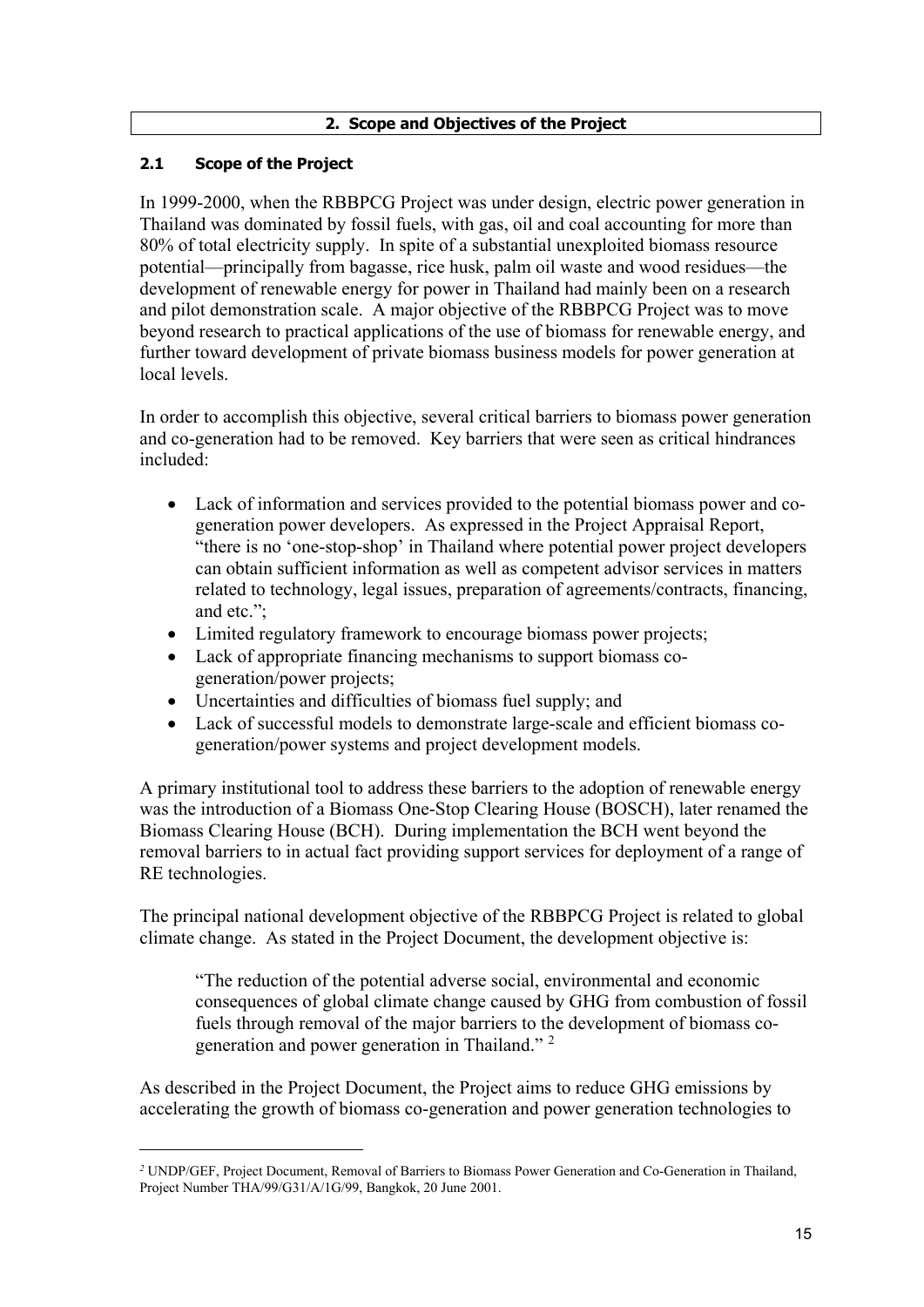replace current fossil fuel consumption in Thailand. The objectives against which the Project is evaluated comprise:

- (a) build capacity to provide information and services to potential biomass power project investors;
- (b) improve the regulatory framework to provide financial incentives to biomass power project investors;
- (c) increase access to commercial financing for biomass power projects;
- (d) facilitate the implementation of two initial biomass power plants through support for commercial guarantees which will reduce technical risks associated with the deployment of new technology in Thailand.

As designed, the Project objectives were to be achieved over a duration of seven years from June 2001 to June 2008. A revised closing date of  $19<sup>th</sup>$  June 2009 was subsequently renegotiated to allow the Project to complete substantive inputs with no budget increase. These specific project objectives as stated under items a) through d) comprise the principal focus of this final evaluation report.

## **2.2 Work Plan**

-

The Project has generally succeeded in fulfilling the work plan, and has exceeded reasonable work plan expectations with respect to several areas of activity (see Annex 4). The Project has also suffered from persistent difficulties in recruiting skilled staff and in changes to the market and institutional context that affected implementation of the work plan. The Project has overall performed impressively, in particular given staffing and other constraints, however there have still been delays and resource gaps that affected implementation of the work plan.

While a detailed work plan was presented in the original Project Document, highlighting immediate objectives, outputs, work duration and expected dates of completion, early Project Implementation Reports (PIRs) show that there was considerable initial slippage due largely to the slow pace in establishing and staffing the organizational structure for implementation. As documented in the mid-term evaluation, the Project faced early delays due to the challenge of recruiting well-qualified staff and to institutional changes. As initially designed, it was expected that the Project would be under the management of what is now the Energy Policy and Planning Office (EPPO), with a small policy-focused staff. Shortly after operations commenced in 2001, the Energy for Environment Foundation (EFE) was restructured to assume project responsibility, including the recruitment of staff, establishing the working relationships between the EFE, the newly established Biomass One Stop Clearing House (BOSCH) and the Project Steering Committee (PSC), setting up a financial and accounting system, and the procurement of office and equipment.

Given the early difficulties in institutional adaptation and set up, the reporting system<sup>[3](#page-15-0)</sup> shows that the RBBPGC Project generally progressed as planned to the satisfaction of all

<span id="page-15-0"></span><sup>&</sup>lt;sup>3</sup> The reporting system comprises three key elements: (a) the annual Project Implementation Review to the GEF, (b) biannual report to the Energy Conservation Promotion Fund (EnCon Fund), and quarterly reports to UNDP. Biannual progress reports to the DANIDA and EnCon Fund were also submitted up until 2006 and 2007 respectively, when such funding ceased.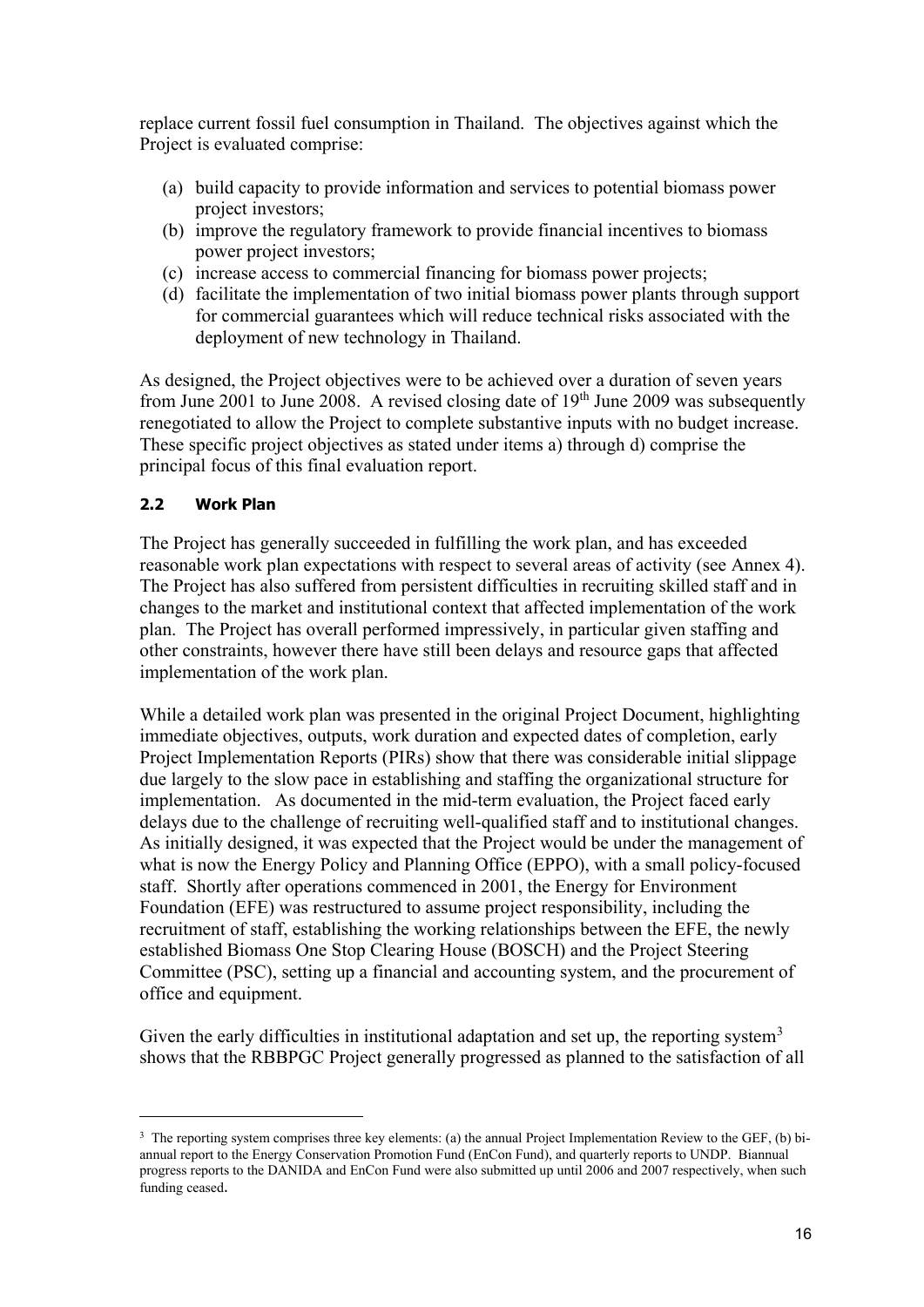parties is an extraordinary achievement given the complexity of the project and the difficulties that the project experienced during 'start-up'.

The Project can usefully be divided into two distinct periods of activity – from 2002-2005 (the 'first phase') and 2006-2009 (the 'second phase'). During the first phase – in particular in 2004 and 2005 – the Project's main focus was on fee-based services, providing technical support to RE plant developers. During early 2006, the Project underwent a refocusing due primarily to concerns that such fee-based services were diverting efforts from the Project's public-interest activities, with which they were to some extent incompatible due to the need for greater independence from the private sector, and could also undermine the emerging private sector RE consultancies in Thailand. These issues are highlighted in the mid-term evaluation, the BCH business plan of 2004 and the PSC meeting records, with the Project adapted accordingly in April 2006.

As a consequence, within the scope of the four main objectives, the Project refocused its implementation practices so as to (1) emphasize work in the common, public interest rather than fee-based work, assisting specific developers; and (2) formally broadened the Project's focus from biomass only to cover all renewables, in particular small scale RE power generation.

BCH had in any case already expanded its activities to include not just biomass but advisory services for other renewable energy sources including biogas, wind and solar – due to greater demand for support in these areas with the changing market context. While technologies other than biomass were outside the originally envisaged project scope, it is reasonable to conclude that the expanded focus to all RE technologies was a necessary adaptation by the Project to changing circumstances (see section below) – and remains in line with the development of renewable and clean energy in Thailand – the overall national objective.

Less than a year after the completion of the Mid-term Review, finalized in June 2005, the Project faced a significant reduction in staff and resources, particularly during 2006 – a period that one UNDP Country Officer termed "the vacuum period". In particular, the majority of technical staff left BCH, due to the shift in emphasis away from fee-based technical activities. While consistent with the refocusing, this did leave a capacity gap.

In the second phase there have been fewer staff, fewer outputs, and fewer PSC meetings. Nevertheless, the Project has achieved a number of significant outcomes, notably in the areas of information dissemination, policy, and in establishing ongoing, relevant RE sector programmes for the post-Project period. Such future programmes were made possible because of the Project, and continue the pursuit of the Project objectives. The future programmes' activities therefore help provide sustainability both in the achievement of the Project objectives and in securing ongoing funding for 'financial selfsustainability'.

It could reasonably be concluded that the work plan in the second phase has better focused available resources on achievement of the Project objectives, in niche areas where BCH support is most required by the RE sector. It should also be noted, however, that staff shortages also prevented follow-up with all enquiries and led to consistent under-spend against quarterly activity budgets – since resources could not always be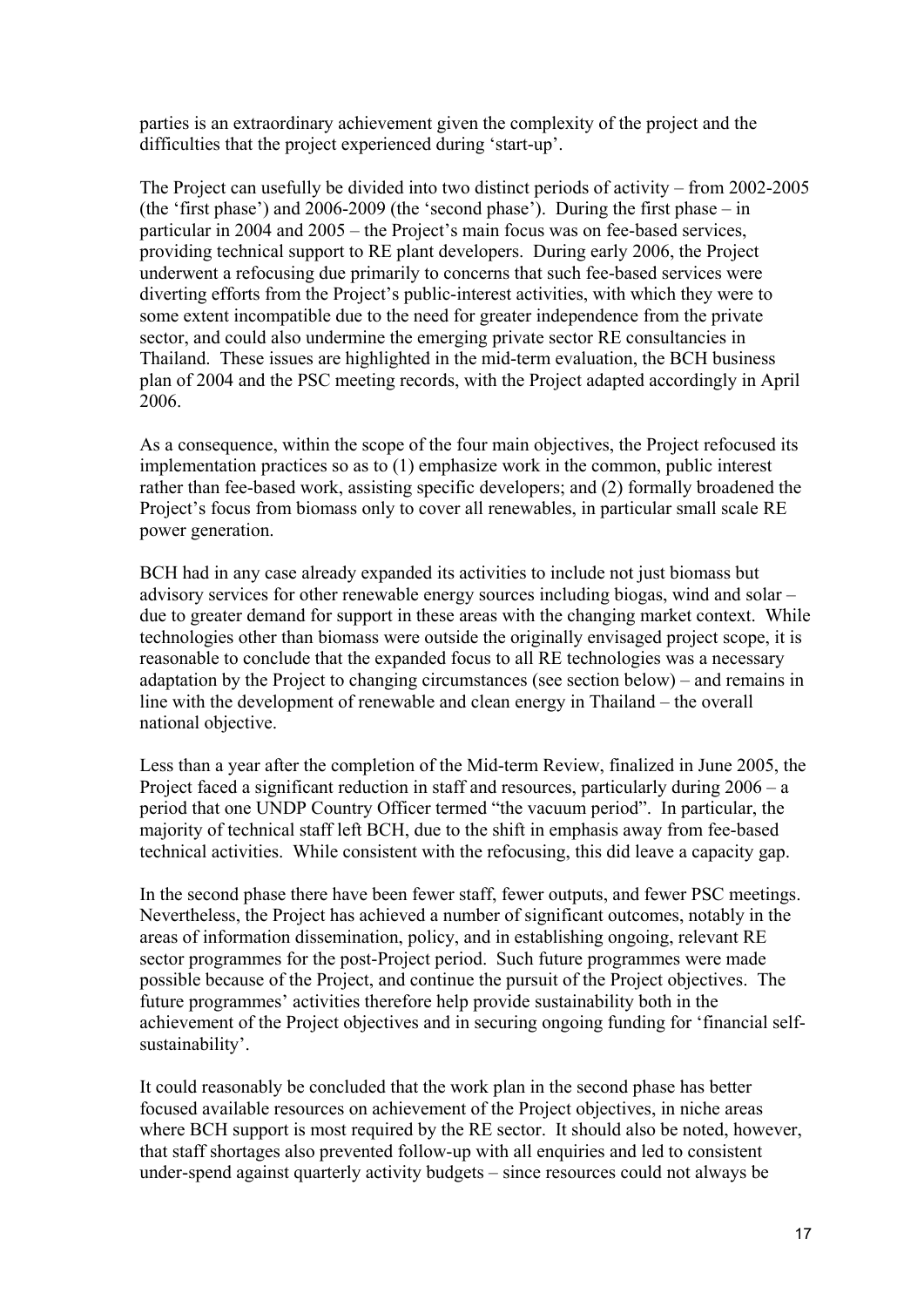mobilized to meet the quarterly work plan. Outsourcing to independent consultants was used where possible, for specific assignments (e.g. policy studies, training seminars), to mitigate against staff shortages.

Generally positive and satisfactory progress in achieving project objectives has been reported yearly in PIRs up to 30<sup>th</sup> June 2008. In recognition of its expanded scope and continued success, the Project received approval for a one year extension from UNDP on 30<sup>th</sup> October 2008. Such extension was possible without an increase in the total Project budget, due to previous under-spending relative to the work plan. The Project is now due to terminate on 19<sup>th</sup> June 2009.

# **2.3 Project Context & Adaptation**

From a relatively constant base of low-efficiency biomass boilers, mainly at sugar mills, throughout the 1990s, the RE sector has experienced rapid growth for the past decade, as shown in Figure 1 below. RE growth was first stimulated by the introduction in 2001 of a power purchasing price "adder" for RE based on competitive tender, with an average concessional premium of 0.18 Thai Baht per unit to the standard wholesale power tariff awarded to 14 projects.



**Figure 1: Renewable Energy Installed Capacity in 2001 – 2008, SPP & VSPP**

In October 2006, the Ministry of Energy introduced an improved revision to the 'adder' tariffs, with set adder levels varying by RE plant type. This regulatory support measure, adopted partly based on BCH policy cell recommendations, can already be seen to have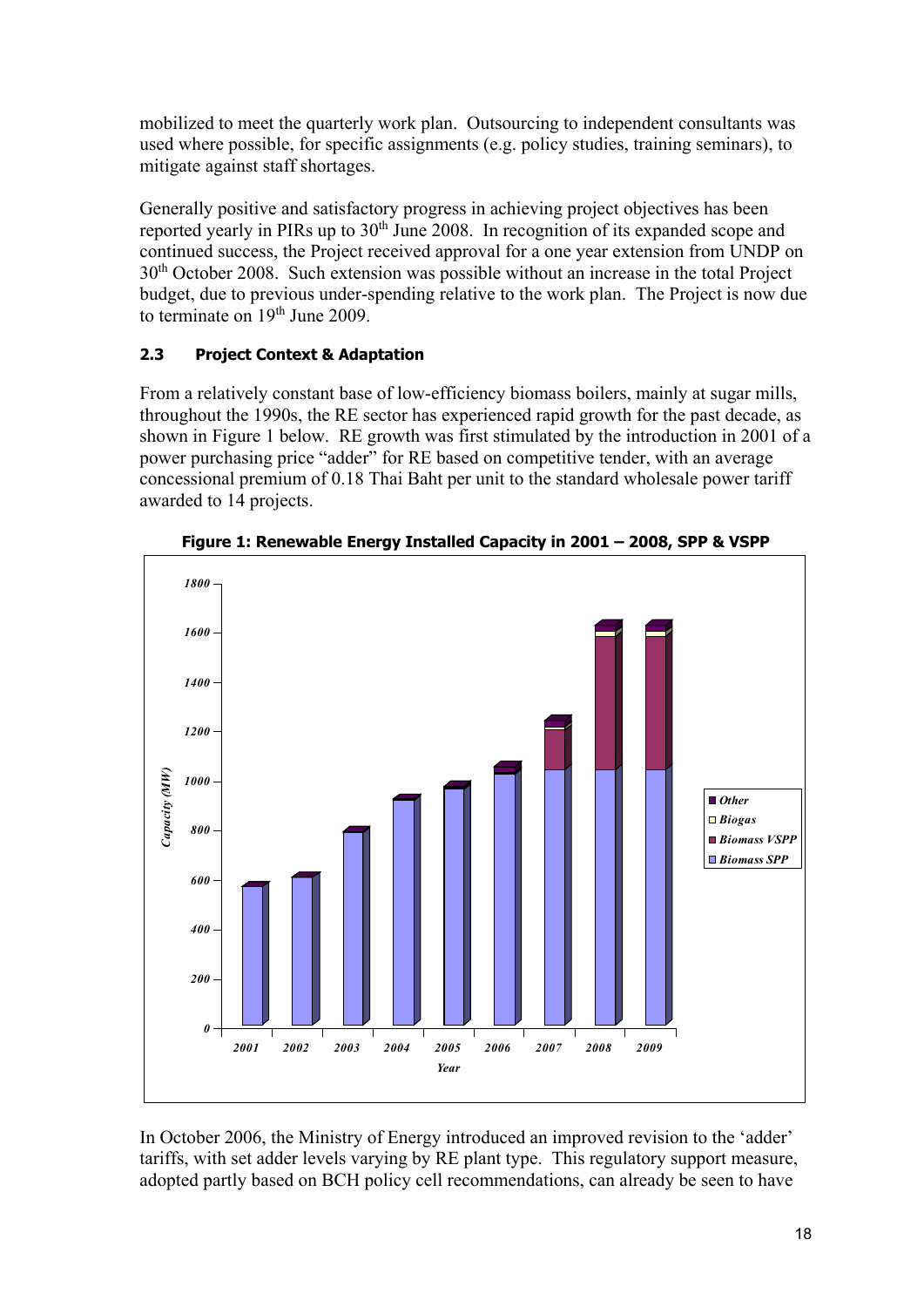provided a further boost to the sector – particularly for VSPPs with comparatively low project development periods. VSPPs were further boosted by another policy cell recommendation to raise the capacity threshold for power sold to the grid, from 1 MW to 10 MW.

This rapid growth and commercialization of the RE sector, in particular through biomassfired generation, has led to a constant evolution in the demands on the Project from the private sector, and an ever-shifting optimal role for the Project, as discussed below.

Several implications for the project, both positive and negative, include:

- The Project both contributed to, and benefitted from, a widespread increase in interest both for biomass plant in particular and renewable energy in general. The effectiveness of Project efforts to influence government policy are seen to have benefitted from this responsive climate.
- The Project Document's initial focus on biomass in 2001, including in particular biomass in the 10-20 MW range through the selection of the pilot projects, was somewhat "overtaken by events" since the viability of biomass generation and cogeneration at this scale in Thailand significantly reduced with rising biomass feedstock prices, early in the Project life-span.
- Both as a result of the above and of continuing rapid uptake of biomass at a smaller scale, among other sector developments, the Project therefore faced a significant challenge of continually adapting to the most relevant new needs for public support in a rapidly evolving context.

This rapid take-up of biomass technology using new feedstocks was widely unexpected, and also came as a surprise to the 'early-mover' developers and investors who now face much higher fuel prices than anticipated when their plants were first proposed, when there was not such competition for biomass feedstock.

It can also be argued that the Project was a "victim of its own success" in promoting renewables. Early success in encouraging biomass plant deployment above 5 MW meant that the Project had little further role as a "one stop service" for such plants. Significant barriers were swiftly removed and the technology mainstreamed by the agro-industrial companies that control the biomass residues. Instead the Project had to adjust its focus to smaller-scale biomass and other RE technologies – requiring new skills and approaches.

An almost universal theme raised by funders, other stakeholders and senior level EFE/BCH staff interviewed was the flexibility of the Project – with each respondent seeing barriers to constructive adaptation of the Project to reflect changing circumstances and ongoing findings. Different respondents identified the major barrier either as limited proactive generation of new proposals to the donor by the executing agency, or limited donor flexibility to change how funds are allocated given initial exploration of proposals to adapt to changing circumstances.

One key PSC member believed the Project should have been shorter, despite the operational complications this would raise, so that the objectives could be revisited more frequently in light of changing circumstances. The issue of Project flexibility is further discussed in Sections 6.1 and 7.3.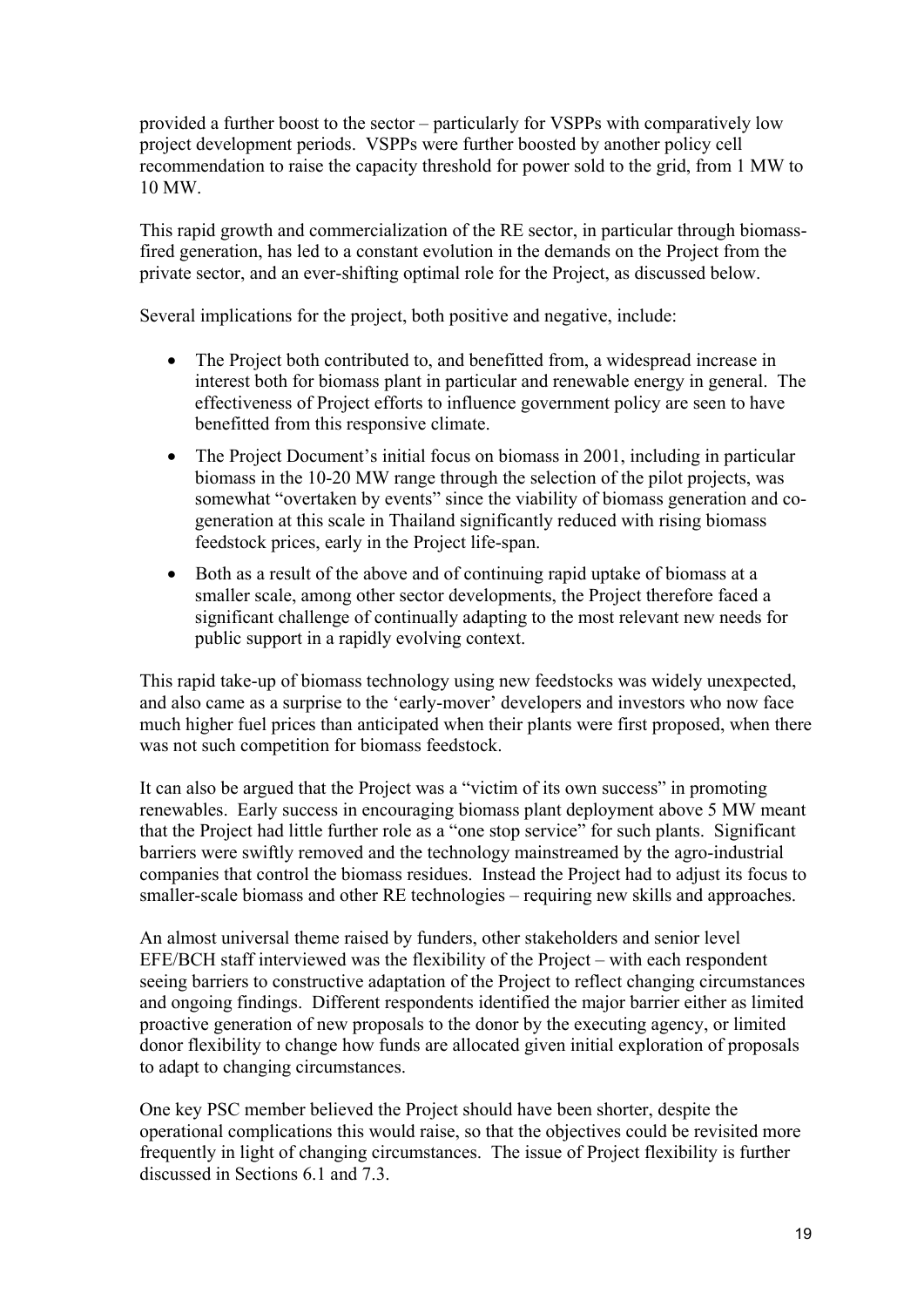## **3. Institutional Arrangements for Project Implementation**

## **3.1 Organizational Structure**

The basic organizational structure during the majority of the Project period remained the same, except for the lack of staff to occupy some positions. This structure is shown in Figure 2 below, based on that presented in the mid-term evaluation.

**Figure 2: The Basic Organizational Structure during the Majority of the Project Period**



The exception to the continuity of the above organizational structure is the removal of the policy cell from BCH in mid 2005, as shown in Figures 3 and 4 below.

The organizational structure going forward has been revised as of early 2009 to better integrate BCH's functions into ongoing EFE activities, including fewer layers of management. The current situation is as shown in Figure 5 below.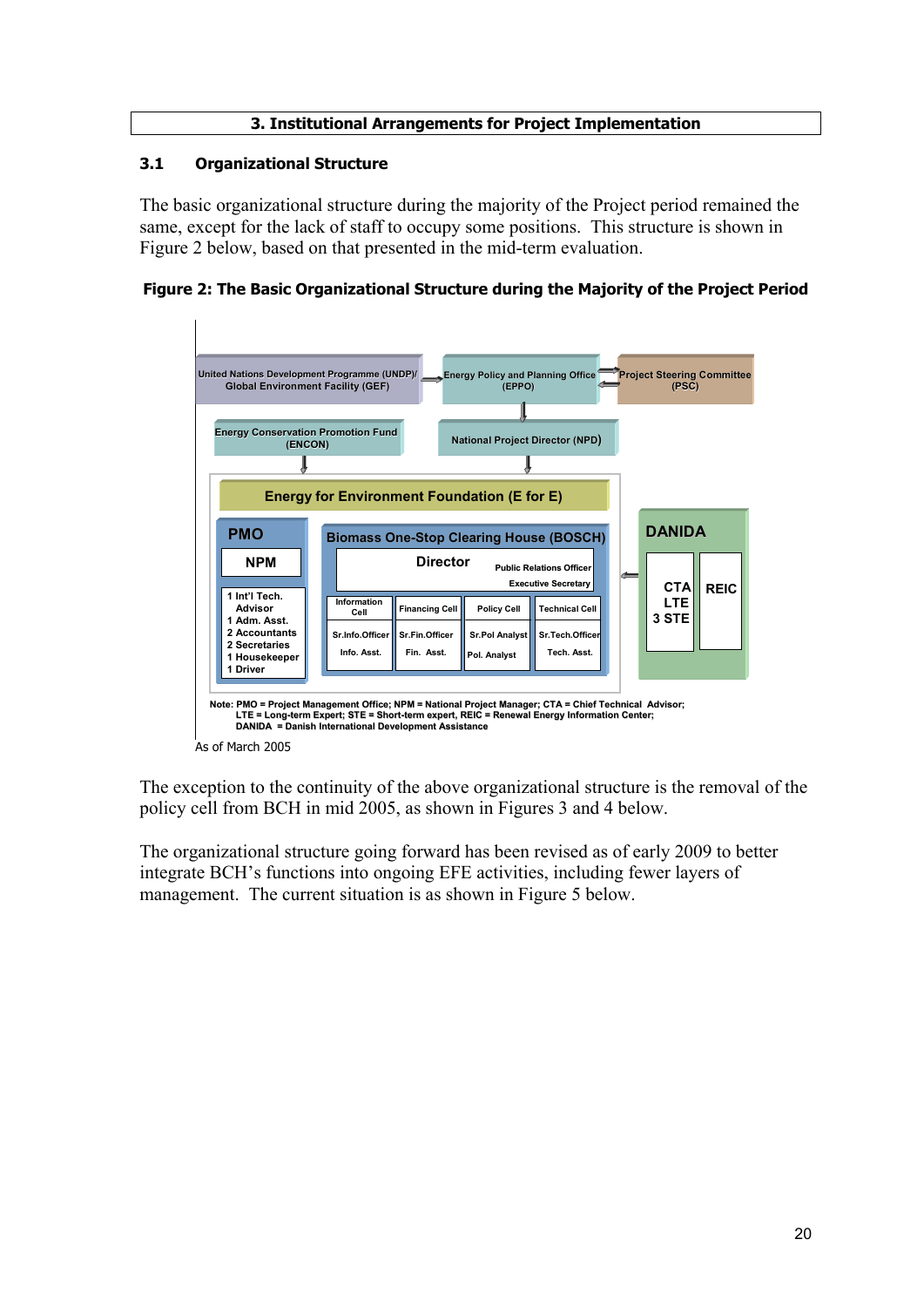

#### **Figure 3: The Organizational Structure after Removal of the Policy Cell in 2005, Chart 1 (staffing)**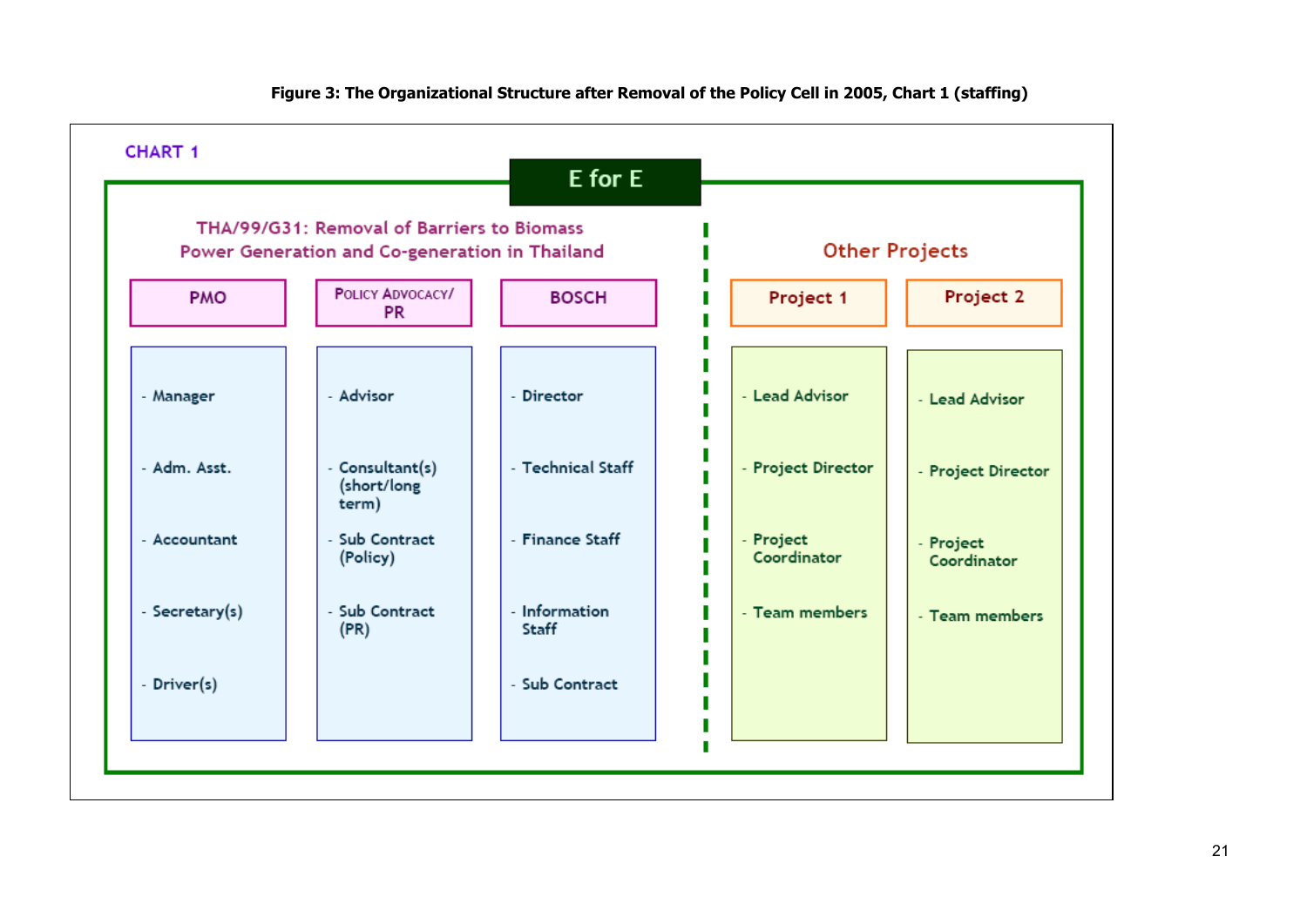#### **Figure 4: The Organizational Structure after Removal of the Policy Cell in 2005, Chart 2 (cell roles)**

**CHART 2** 



As of June 2005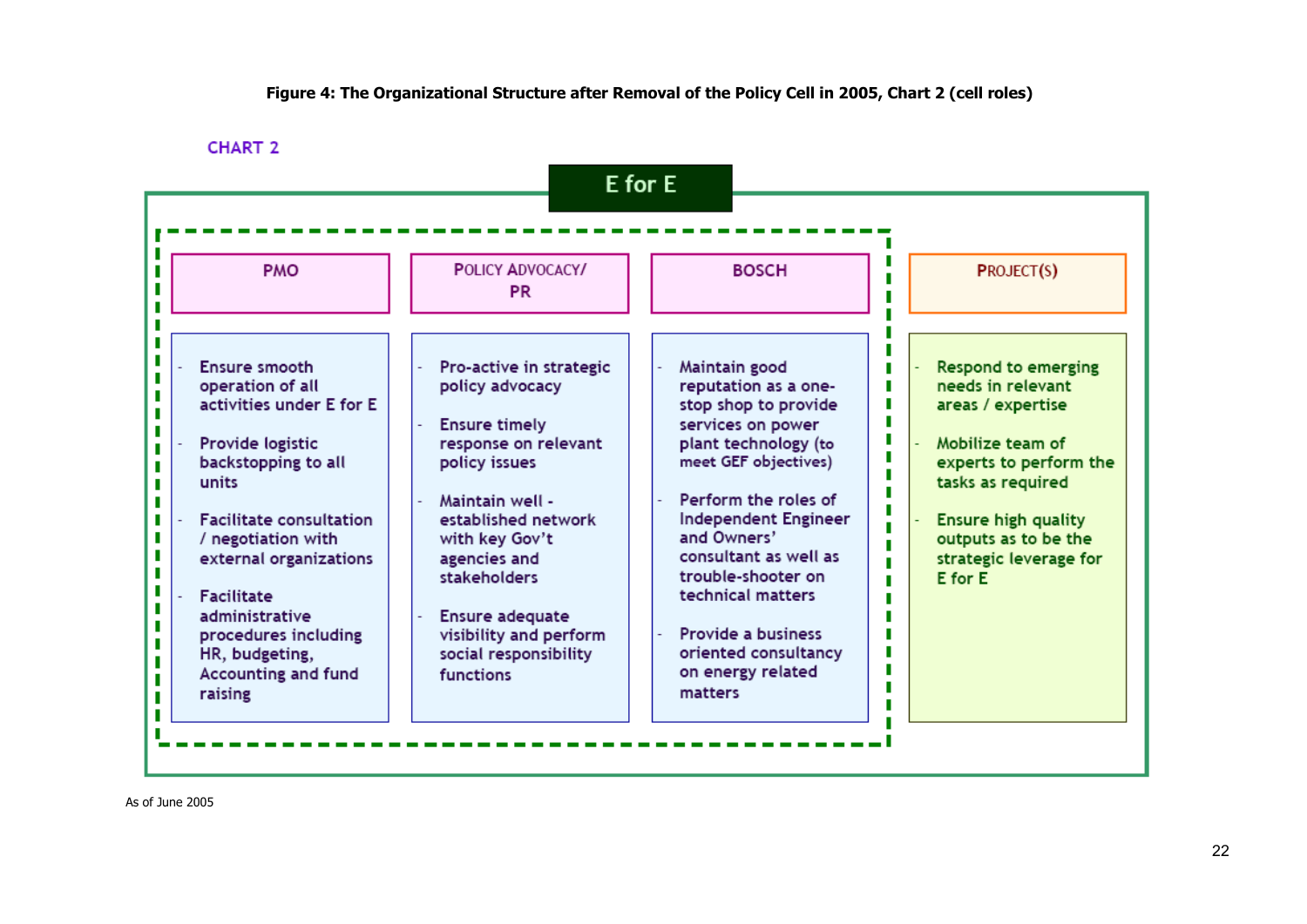#### **Figure 5: The Present Organizational Structure – Revised in 2009**



As of April 2009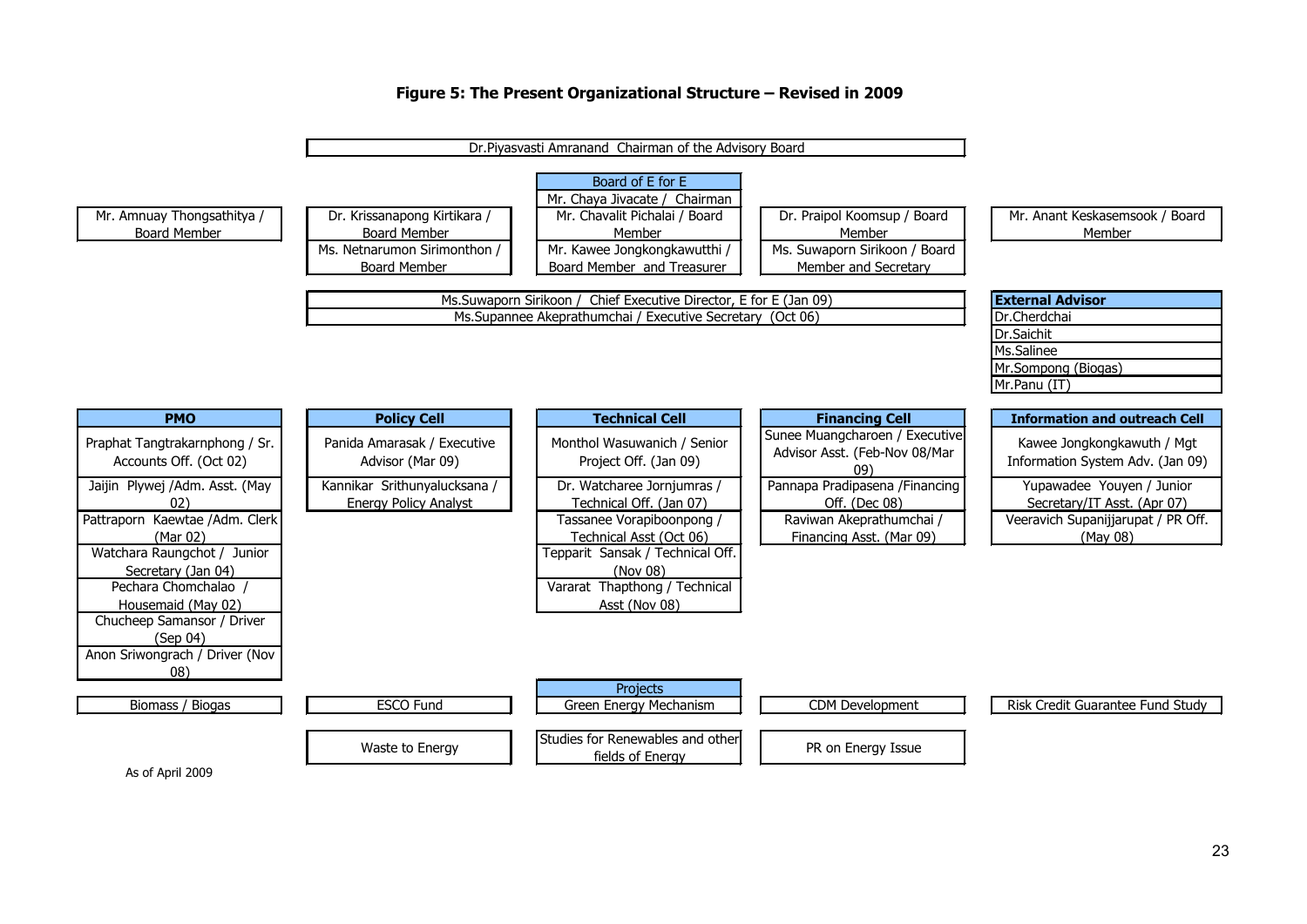## **3.2 Project Oversight**

The Project oversight system remained the same throughout the eight-year Project term, as already described in the mid-term evaluation.

There are three levels of Project oversight. Firstly, the 8-member EFE board that meets approximately six times a year. Secondly, the 14-member PSC, consisting of direct and indirect stakeholders and independent experts, convenes either once or twice a year. Thirdly, both the National Project Director and EFE advisory board chairman separately reviewed the Project with the National Project Manager almost every month.

The PSC convened twice a year up to 2005 for an annual implementation review at midyear and a review of the future annual work plan and budget at year end. Thereafter PSC meetings appear to have taken place only once a year, at mid-year for the annual implementation review, with the work plan instead formally approved directly through the National Project Director and UNDP.

Active PSC participants throughout the Project were EPPO, UNDP and EFE. The contributions of others – including other government departments, FTI, academics and banks – varied depending on the individual representative attending.

The mid-term evaluation remarked that "Given the infrequent PSC meetings, the complexity of the Project, the rolling work plan, the various reporting formats, the substitutions and frequent changes among the ex-officio members – several PSC members have only limited knowledge of the progress of the project and little exchange with BOSCH, and feel that they are only 'contributors', not 'stakeholders' of the Project."

This remains an accurate description of the current status of the PSC at the end of the Project, and is perhaps even more true in 2009 than in 2005, since the long Project span combined with less frequent PSC meetings reinforced the above-identified trends. Also similar to during the first phase, some PSC members would have liked more substantive exchanges with BCH than allowed for within the operationally-focussed PSC meetings. Additional contact with the PSC members, representing themselves as individuals, occurred in several cases through expert group meetings, held 3-4 times a year, which did provide an alternative venue for discussion of certain substantive issues, though without such scope to influence Project strategy.

As noted above, PSC attendees were not in general consistent throughout the span of the Project, either with changes in the designated attendee (e.g. due to promotions, resignations etc) or delegation of attendance to the designated attendee's staff. One factor in such lack of consistent attendance appears to have been that some designated attendees did not feel sufficiently 'invested' in the Project as only 'contributors', particularly in the second phase. One PSC member believed that more regular updates on progress from the Project and more sense that the contributions made to the PSC meetings would impact on the work plan would have improved how invested he felt in the Project and his frequency of attendance. As it stood, PSC meetings could apparently feel like a 'rubber-stamping exercise', without significant changes as a result of PSC discussions. Project management by contrast feel that useful critical input was received from at least the most active members of the PSC, and that the balance of skills represented was appropriate.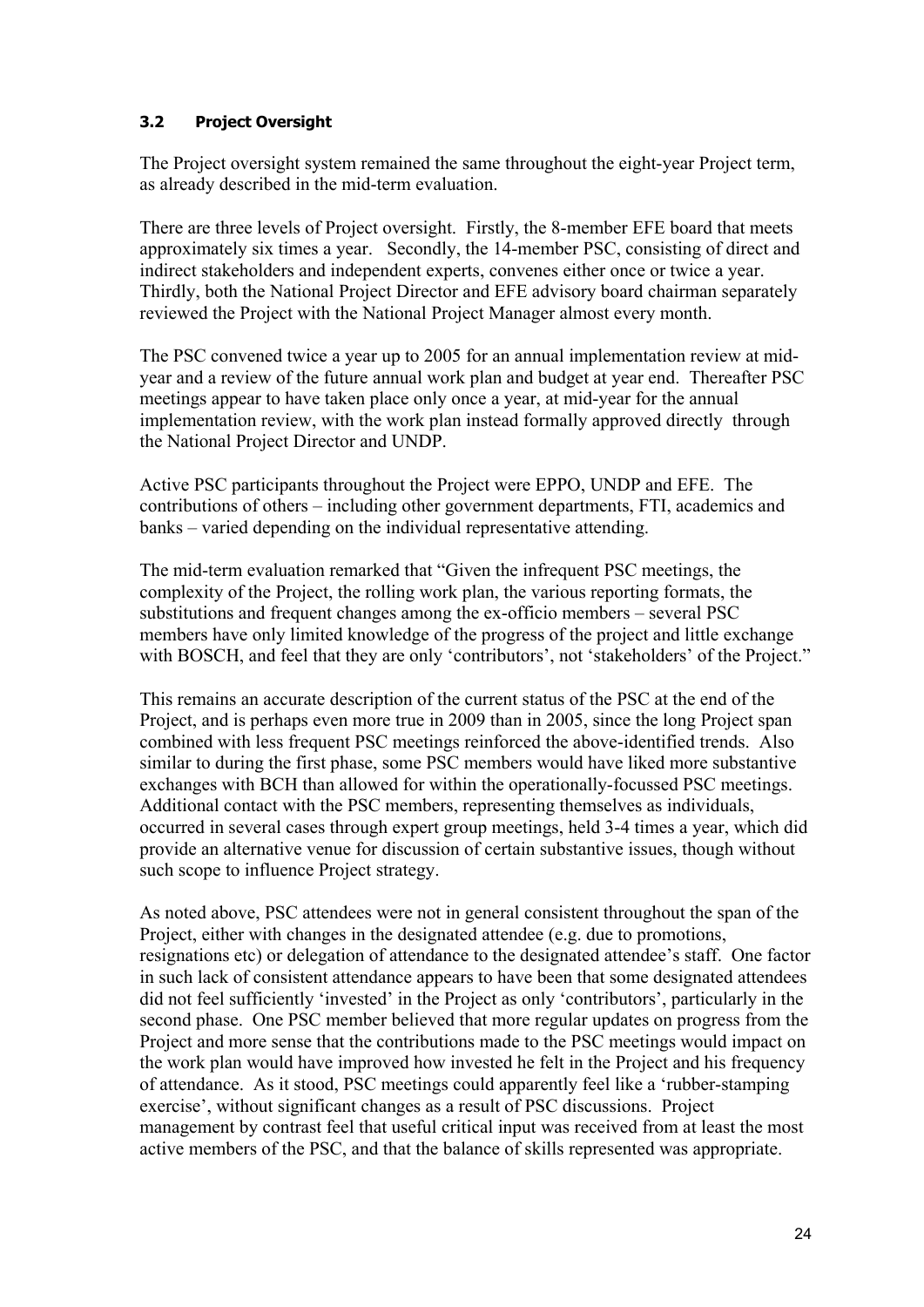Such differing views in part simply reflect a natural tension between the relative influence on project strategy held by the executing agency and PSC members. Even so, it appears likely that for a project of such long duration that only indirectly impacts on most PSC members' regular work, that optimal input from PSC members may require a different approach towards committee design – perhaps in terms of meeting frequency, committee size, the regularity and content of briefing material provided, and the organisations represented.

The EFE board met approximately every 2 months for the full duration of the Project, to discuss EFE activities, of which the Project has been a major component. The EFE board were seen as key to finding a solution to the conundrum of financial self-sustainability for the Project, such as in shaping the GEM program, and were seen by some respondents as providing more meaningful oversight to the Project than the PSC.

By comparison with the PSC, the EFE board members were seen to have

- A more direct stake in the Project's success through their long-standing involvement with EFE – which was dedicating the majority of resources to the Project.
- Closer familiarity with BCH's activities, through more regular meetings.
- Better RE sector insight, more relevant resources and better networks at their disposal through their full-time professional roles in their respective organizations.

While EFE board meetings also had a procedural focus, it appears that the above factors nonetheless allowed the EFE board to effectively assist in strategy formulation and in progressing complex activities requiring interface with different branches of government.

Taking together close working relationships between the PMO and UNDP, the National Project Director at EPPO and the EFE board, the Project is considered to have had adequate oversight, though the degree of oversight through the specific formal channel of the PSC was lower than optimal. The above-identified factors that allowed the EFE board to work effectively in the Project's interests offer a lesson learned with respect to future design of PSC bodies for similar GEF-funded initiatives.

# **3.3 Personnel**

Project-related personnel at EFE (including the PMO, policy cell and BCH) cycled from 12 staff in early 2002, through a peak of 23 in 2004, down to around 14 staff in 2007. Following recent recruitment for the ESCO and GEM programmes (see Section 4: Assessment of Sustainability), 22 staff are now employed by EFE.

For the BCH specifically (excluding the PMO and from mid-2005 the policy cell), the workforce reduced from a peak of around 12 staff in 2004 to 7 staff in late 2007, with all staff members except the executive secretary having changed over this period. In particular, significant numbers of technical staff left BCH after the Project refocusing in early 2006.

Project management is generally seen by stakeholders as strong, and a significant mitigation against the risks associated with staff turnover, of losing both skills and organisational memory.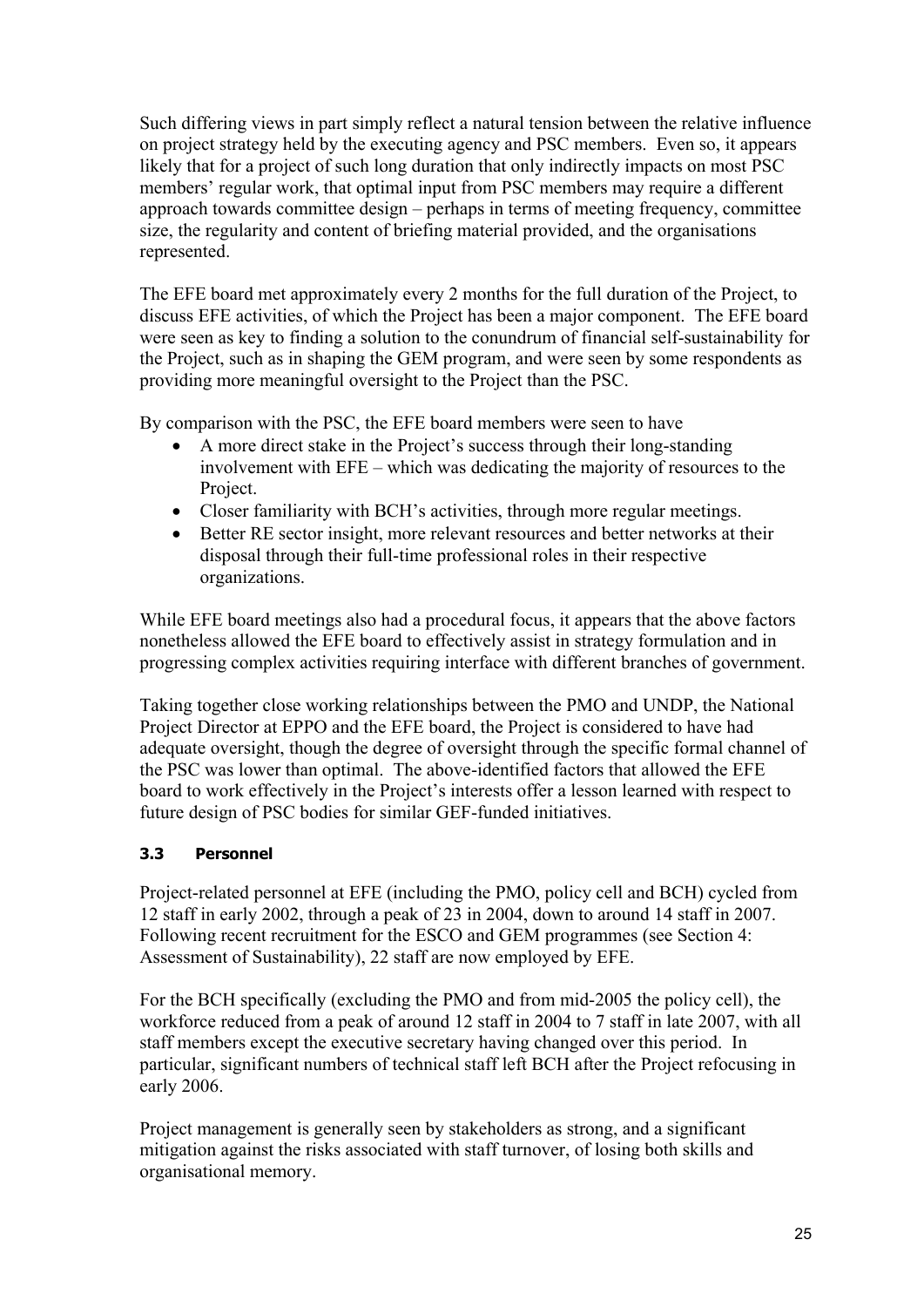There unfortunately appears to have been significant disruption after departure of the former BCH Director and technical staff in 2006, however. Interviewees referred to loss of Project information resources with the departing staff, principally documents for which only a single hard copy existed. Soft copy data originally lost was apparently mostly retrievable from the network drives, which simply required time to search and re-file.

Some fee-based work carried out under BCH was taken over by the departing staff in their independent roles. While this is reasonably consistent with the aims of the Project refocusing, former BCH staff referred to time-consuming disputes over payment for work done to date. The loss of contact with key plant owners, such as for Mungcharoen Green, may also have introduced a barrier to sharing BCH experience and providing a demonstration case through these plants directly assisted through the Project.

Personnel changes are widely agreed to have impeded Project implementation, with new recruitment of highly qualified personnel seen as difficult. Respondents provided a range of opinions on the seriousness of such staff turnover in hindering the achievement of Project objectives – up to being the most significant challenge facing effective implementation of the Project. Two main, Project-specific contributory factors to staff turnover are identified:

- The short-term funding cycle was a significant constraint in recruitment, which could have been better managed through improved clarity on how to achieve Project financial self-sustainability.
- The change in Project focus in 2006, though a necessary adaptation to the changing market context, removed from the scope of the Project the plant-specific technical work of interest to the majority of staff so far recruited. A Project design that better anticipated the possibility of a change in RE sector demands could have reduced the contribution of this factor to staff turnover.

Staff recruitment and retention is further discussed under lessons learned and operational recommendations, in Sections 6.3 and 7.3 below.

Feedback from interviewees reflect good in-house collaboration among the four cells in the second phase, without the issues with coordination between cells noted for the first phase in the mid-term evaluation. Weekly meetings between all Project staff are held. Most current staff interviewed have worked in BCH for 3 years or less and appeared content with the workplace environment and type of work.

## **3.4 Activity-based Budget, Procurement and Disbursement**

Financial reporting to UNDP is carried out quarterly and annually. A combined delivery report (CDR) including UNDP's own Project-related expenditures is compiled based on the annual financial report from EFE. Each CDR is audited at the end of the international financial year by a commercial accountancy firm appointed by UNDP, through comparison with EFE's own accounting system.

The financial reporting system appears from such secondary evidence and the opinion of relevant interviewees to be robust.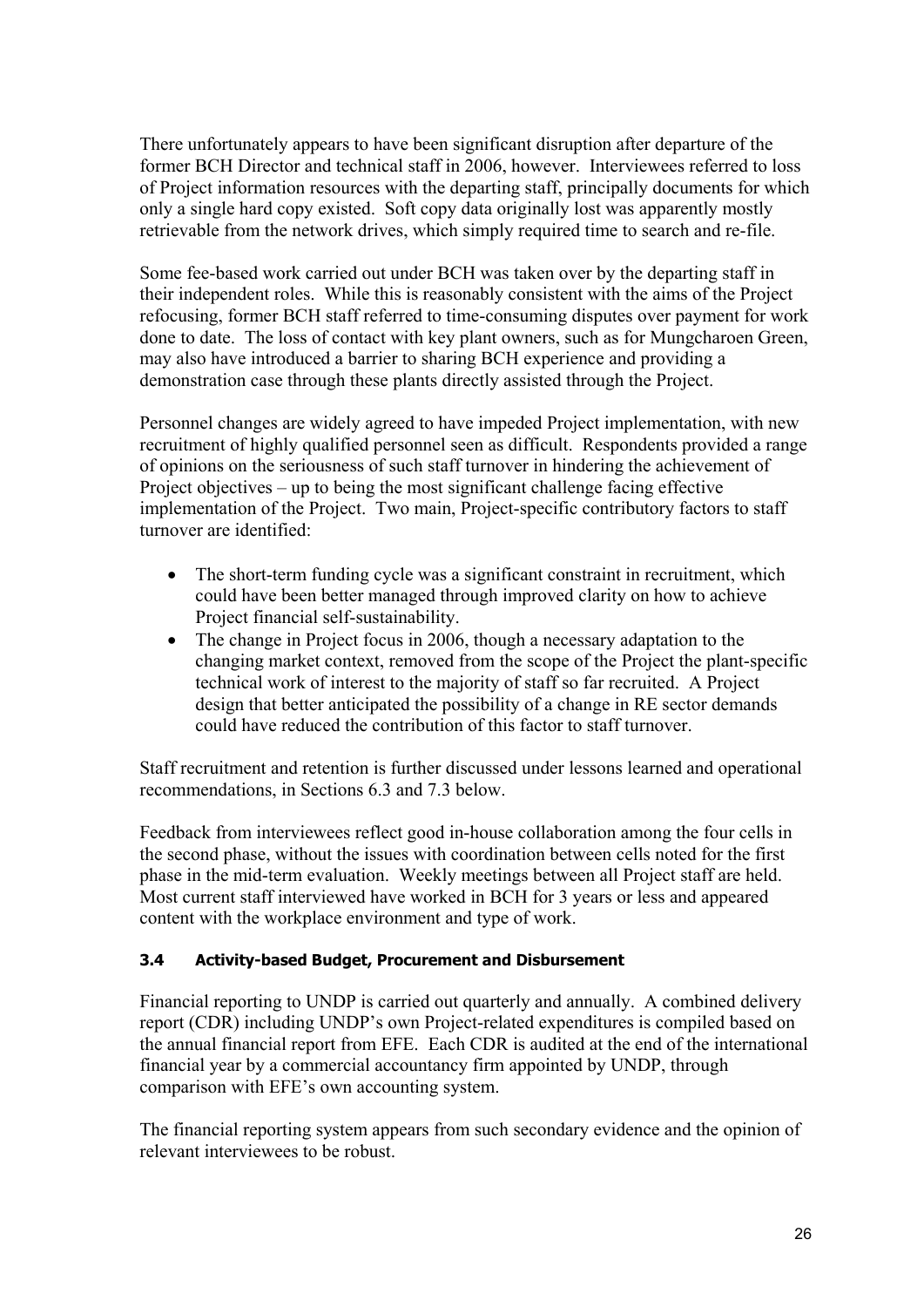With regard to the GEF funding budget of US\$ 6.8 million, US\$ 3 million (44%) was allocated for the pilot projects; approximately US\$ 3.21 million (47%) was allocated for PMO and BCH expenditures, including costs for information services, regulatory, and financing related work but excluding technical services; and a further US\$ 0.59 (9%) for technical support services to developers.

Total actual expenditures of approximately 6.16 US\$ million (91%) were incurred during the 7.5-years of the Project up to 31 December 2008, with 100% expected to be disbursed by the end of the Project in June 2008.

Table 1 below provides a summary of the key information with respect to budget activities and expenditures as described in detail in Annexes 4 and 5. The table is presented as per the format requested in the TOR. For brevity, a numerical estimate of percentage completion of outputs is made to summarise the qualitative description in Annex 5, and explained in the footnotes to the table. Overhead expenditure is not included in Table 1, but is shown in Annex 5.

| <b>Activity</b>                                                                                                      | <b>Budget</b>                    |                                        |                                                       |                                                                       |                                           |
|----------------------------------------------------------------------------------------------------------------------|----------------------------------|----------------------------------------|-------------------------------------------------------|-----------------------------------------------------------------------|-------------------------------------------|
| <b>Objective</b>                                                                                                     | <b>Planned</b><br><b>Outputs</b> | <b>Actual</b><br><b>Outputs</b><br>(%) | As per<br><b>Project</b><br><b>Document</b><br>(US\$) | <b>Actual</b><br><b>Expenditures</b><br>to December<br>2008<br>(US\$) | $%$ of<br><b>Project</b><br><b>Budget</b> |
| 1: Provide relevant and<br>useful information and<br>services to potential<br>biomass power developers<br>and others | 7 main<br>outputs                | 90% ‡                                  | 265,000                                               | 219,200                                                               | 82.7%                                     |
| 2: To improve regulatory<br>framework to encourage<br>biomass power projects                                         | 2 main<br>outputs                | 100%                                   | 515,000                                               | 187,100<br>(342,000)                                                  | 36.3%<br>$(66.4\%)$                       |
| 3: To increase access to<br>commercial financing for<br>biomass power projects                                       | 6 main<br>outputs                | $40\%$ †                               | 265,000                                               | 118,600<br>(205,000)                                                  | 44.8%<br>(77.3%)                          |
| 4: To demonstrate the<br>technical and financial<br>viability and reduce risks<br>for biomass power plants           | 1 main<br>output                 | 100%                                   | 3,000,000                                             | 3,014,100                                                             | 100.5%                                    |
| 5: Provides relevant and<br>useful technical services to<br>potential biomass power<br>developers and others.        | No set<br>outputs                | 100%                                   | 591,000                                               | 349,600                                                               | 59.2%                                     |

#### **Table 1: Comparison of Planned and Actual Activities relative to Expenditure**

*Values in parentheses are refinements to the available CDR data – see discussion below.*

*\* 'Main outputs' are first-tier outputs listed in the Project Document for each objective, shown in Annex 5, Table 5-1.* 

*‡ Output 7 with respect to public awareness only partially achieved – see Section 4.* 

*† Due to change in project context, the major part of objectives with respect to IFCT could not be achieved*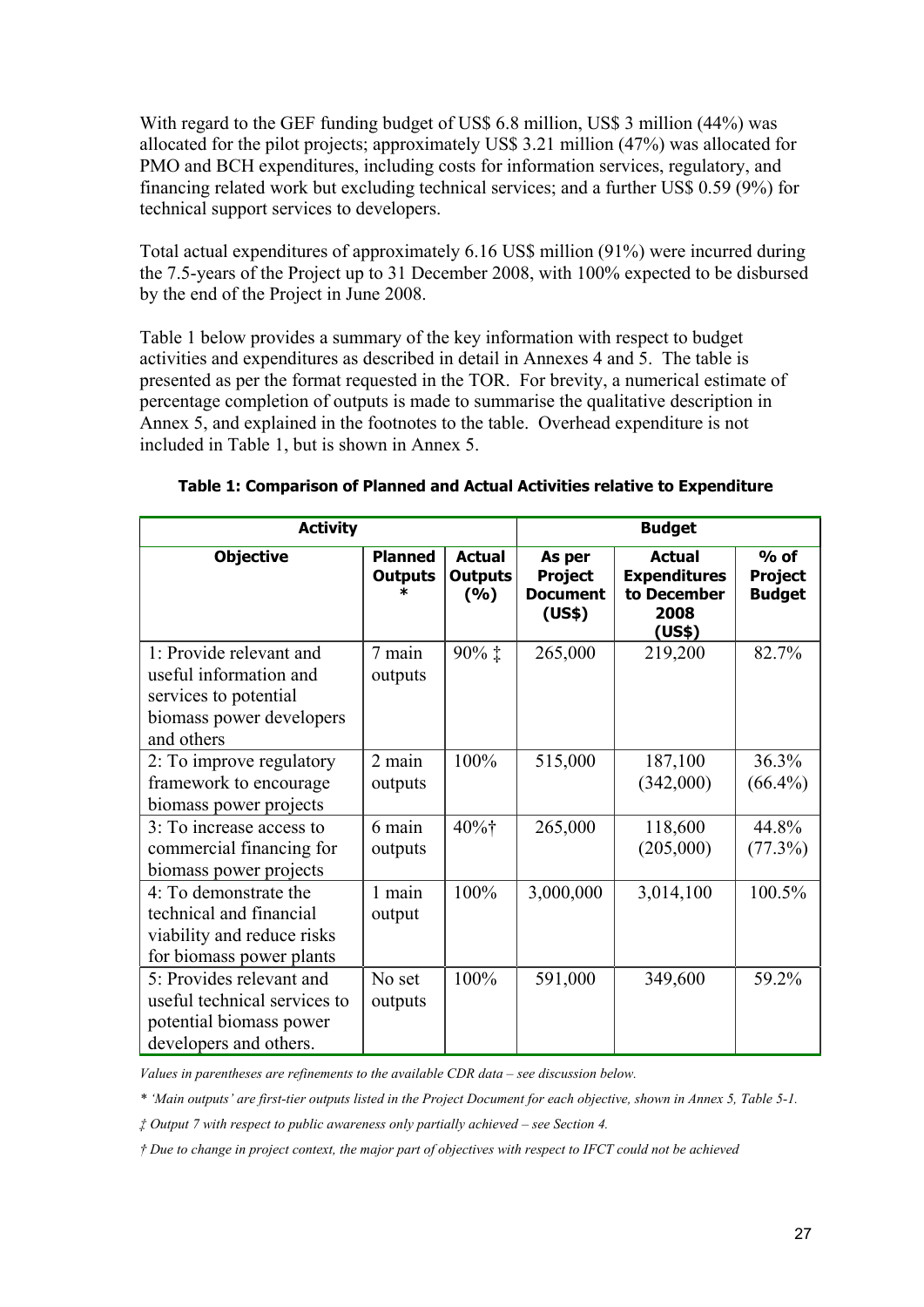Annex 5 includes analysis of Project disbursements based on the data included within the annual CDRs up to the end of 2008. These are summarised both by expenditure type (e.g. staff wages, travel costs etc), as per the financial analysis included in the mid-term evaluation, and by Project activity.

Successive refinements to the financial reporting format prescribed by UNDP make it difficult to compare in detail expenditure items for all Project implementation years, so that costs have been aggregated where necessary to form comparable categories.

It is understood that the budget in the Project Document was set based on an expectation of the Project becoming, in part, financially self-sustaining by the second phase. Given this expectation, over 70% on average of each activity's budget was assigned originally to the first phase – for the four financial years up to mid 2005. Delay in starting the Project and limited staff to carry out planned activities, particularly during the second phase, both led to under-spend so that in fact 30% was spent in the first phase and the remaining 70% will be spent in the second phase. The delay of the Gulf Yala Green pilot plant, in support of which US\$ 2 million was assigned, is a significant factor in such delayed disbursement.

Actual expenditures for policy and regulation work are shown at around only 36% of the respective budget in the CDRs. However, expenditures incurred through PMO time spent on this cell's work cannot be distinguished from other general PMO costs in the Project financial reports. Policy-related actual expenditure should therefore be higher than reflected by the available financial data. Based on an estimation provided by EFE based on timesheet records, around 20-50% Project Management time was involved in policy work. If 50% of relevant PMO costs are assumed to be policy-related, then policy expenditure would instead be 66% of the budgeted value, and overheads would come in slightly below budget instead of slightly exceeding the budget.

Similarly, expenditures under objective 3 are underestimated by the data available due to a lack of dedicated staff in the financial cell for much of the second phase. Instead, the BCH director also fulfilled the role of the financing cell head, with a percentage of his time was spent on this role. In this case EFE estimate that 40-45% of the BCH director's time was spent on financing cell work. If 45% of such salary costs are assumed to be finance-related, then finance work expenditure would instead be 77% of the budgeted value.

Taking into account both of the above adjustments, overheads would reduce to 93% of the budgeted value, rather than exceeding the budget by around 5% – as implied by the CDR data alone.

## **3.5 Co-financing**

Total co-financing of US\$ 90.04 million is expected by the end of the Project, compared with the GEF funding amount of US\$ 6.8 million. The majority of such co-financing relates to the pilot plants and RE projects supported under the EnCon fund, which were each included as co-financing in the Project Document.

With respect to EFE activities alone, GEF funding of US\$ 3.8 million is matched by US\$ 2.19 million in direct co-financing of relevant EFE activities, of which US\$ 0.66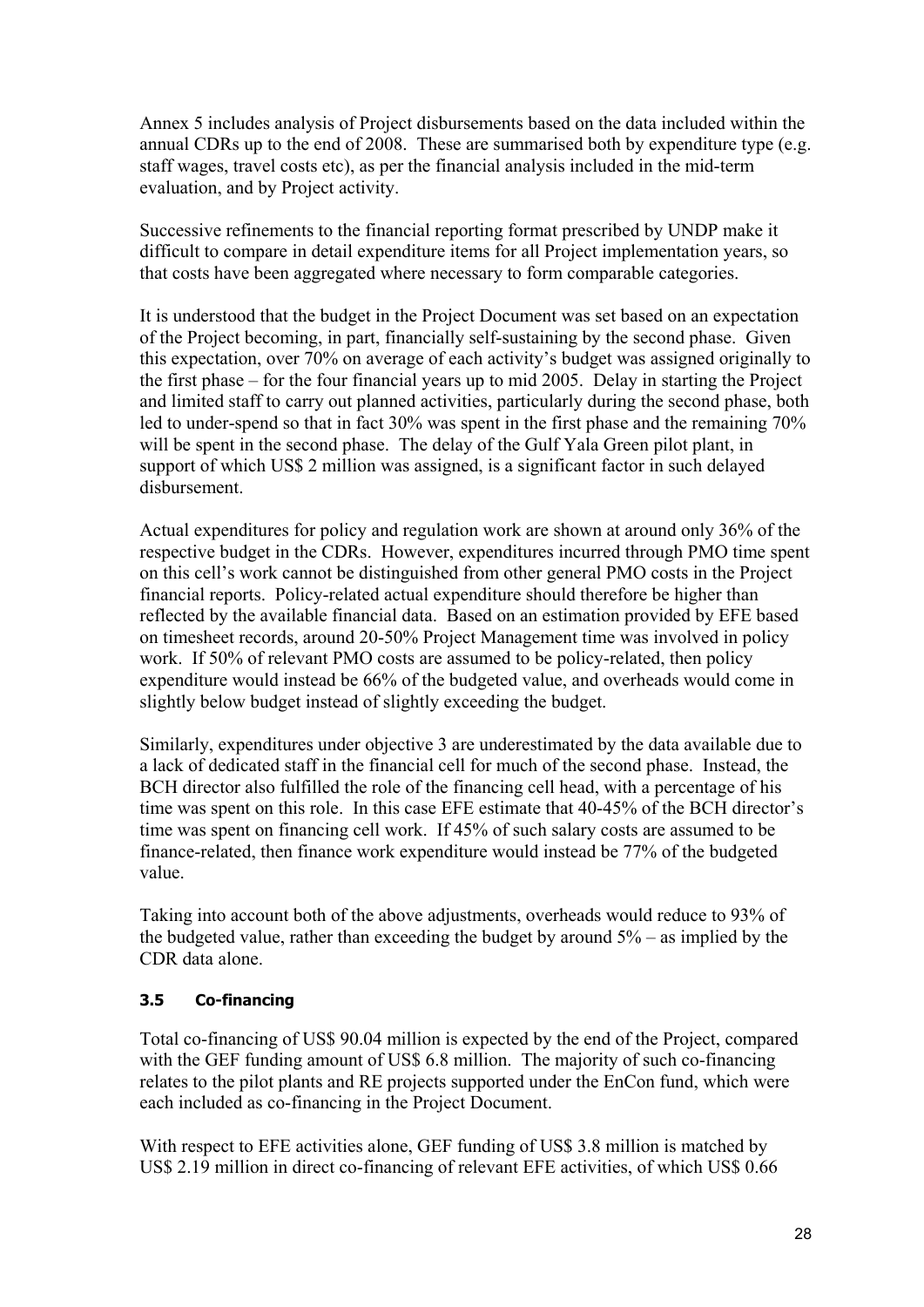million was secured after GEF funding award. Half of this additional co-financing was from EPPO and comprises funding to EFE for the complementary activities of the biomass resource study and the ESCO fund management, also helpful to providing focus and long-run sustainability to Project activities, respectively. The remaining half of additional co-financing relates primarily to DANIDA funding for additional relevant technical support work by BCH.

Total co-financing is around 3% lower than expected in the Project Document, due to the 13% lower award of subsidies from the Encon Fund to biomass SPPs given the discrete number of SPPs supported. This was partially offset by in increase in the both the debt and equity financing requirement for the pilot projects relative to the original estimate.

A more detailed tabular summary of co-financing for the Project in included in Annex 6.

## **3.6 Monitoring and Evaluation (M&E) Framework**

The Project Document provides a framework for M&E that has been used throughout the Project, with the addition of selected indicators to provide further specific feedback on the outcomes of activities. The relevant sections of the quarterly and annual reports have been reviewed as the main M&E results for the purposes of this evaluation.

The refocusing of the Project in 2006 is seen by both BCH and EFE as the most significant example of the Project responding to M&E findings, though the type of changes that were introduced based on M&E data relate more to the existence of an effective reporting mechanism than to the specific logframe design.

The routine reporting carried out for the Project by PMO is thorough and well documented, as per the assessment in Table 2 below. The table provides further detail on the assessment of the M&E system, based on review of the reports and key respondent feedback (PMO, DANIDA and UNDP). The interviewees also did not identify any significant variation in the quality of the M&E system by specific objective. Therefore an aggregate assessment of M&E for the Project is given and provides the basis for the rating of each M&E component. The M&E Project framework is rated as Highly Satisfactory.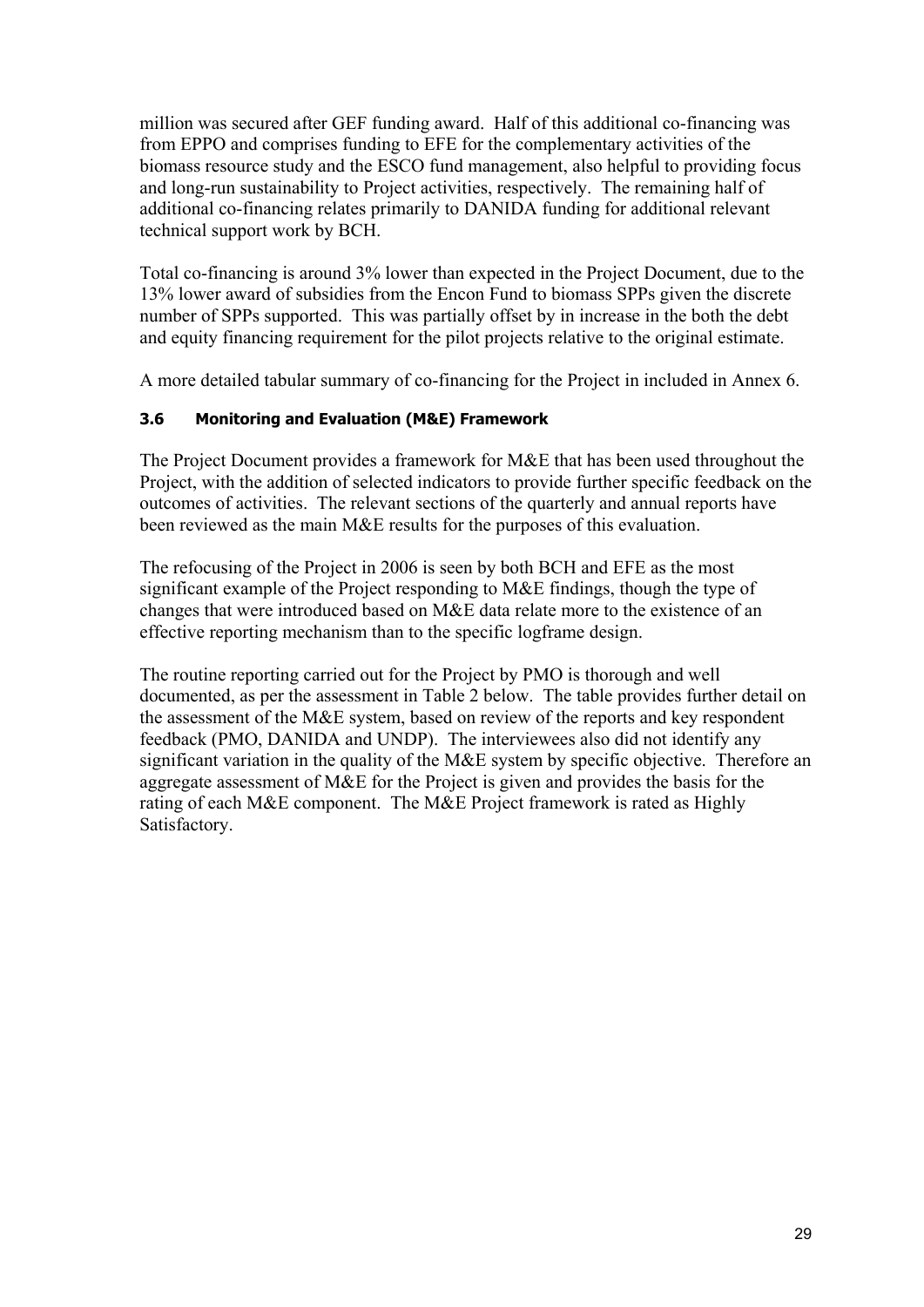| <b>Criteria</b>            | Rating | <b>Basis for Rating</b>                                                                                                                                                                                                                                                                                                                                                                                                                                                                                                                                                                       |
|----------------------------|--------|-----------------------------------------------------------------------------------------------------------------------------------------------------------------------------------------------------------------------------------------------------------------------------------------------------------------------------------------------------------------------------------------------------------------------------------------------------------------------------------------------------------------------------------------------------------------------------------------------|
| M&E design                 | MS     | While the M&E system appears to have served reasonably to provide<br>supporting evidence to regular Project reporting, neither the executing<br>agency nor the funder, to which M&E reports were submitted, found<br>the full degree or type of detail included in the M&E system<br>necessary, or in some cases useful, to evaluate progress in<br>achievement of objectives. There are moderate shortcomings in the<br>efficiency of the administrative burden imposed by such reporting,<br>therefore, for which the value-added is not always evident.                                    |
|                            |        | Indicators did not in many cases give meaningful feedback over<br>whether outcomes were being achieved. For example, quantitative<br>indicators were applied in isolation to qualitative outcomes where their<br>use was misleading (e.g. "number of policy initiatives" – without<br>consideration of whether such policy initiatives were significant, well<br>designed, influential, or in what way they were discrete from other<br>reported initiatives).                                                                                                                                |
|                            |        | Fewer, better contextualized, indicators are likely to have been more<br>appropriate for ongoing monitoring of Project effectiveness -<br>particularly in qualitative areas such as policy and finance.                                                                                                                                                                                                                                                                                                                                                                                       |
|                            |        | As a consequence of the above shortcomings, M&E findings were also<br>not in an accessible, explanatory format that could readily be used by<br>other stakeholders, such as the PSC, to keep themselves meaningfully<br>informed of Project progress and therefore be used for steering the<br>Project work plan. Two PSC members were of the view that the<br>numerical targets embodied in the M&E system acted to stifle debate<br>on Project strategy and content at the PSC meetings, since 'meeting<br>the targets' was emphasized, even if the target was not in itself<br>meaningful. |
|                            |        | Long-term monitoring is not explicitly considered in the Project M&E<br>design, whereas most of the Project impacts are long-term in nature.                                                                                                                                                                                                                                                                                                                                                                                                                                                  |
| M&E plan<br>implementation | HS     | In terms of the standard of reporting by the executing agency within<br>the format of the M&E design is thorough and was described by the<br>funder as 'perfect'. The underlying record-keeping systems for<br>monitoring data collection have not been reviewed in detail, although<br>appear adequate from the above reporting and from discussion with<br>those carrying out the M&E.                                                                                                                                                                                                      |
| Overall <sup>*</sup>       | HS     |                                                                                                                                                                                                                                                                                                                                                                                                                                                                                                                                                                                               |

# **Table 2: Matrix and Ratings of Objectives and Outcomes for the M&E Framework**

*\* Overall rating as for "M&E plan implementation" rating above, as specified in the Final Evaluation TOR, in Annex 1*

## **KEY**

Highly Satisfactory (HS): no shortcomings. Moderately Satisfactory (MS): moderate shortcomings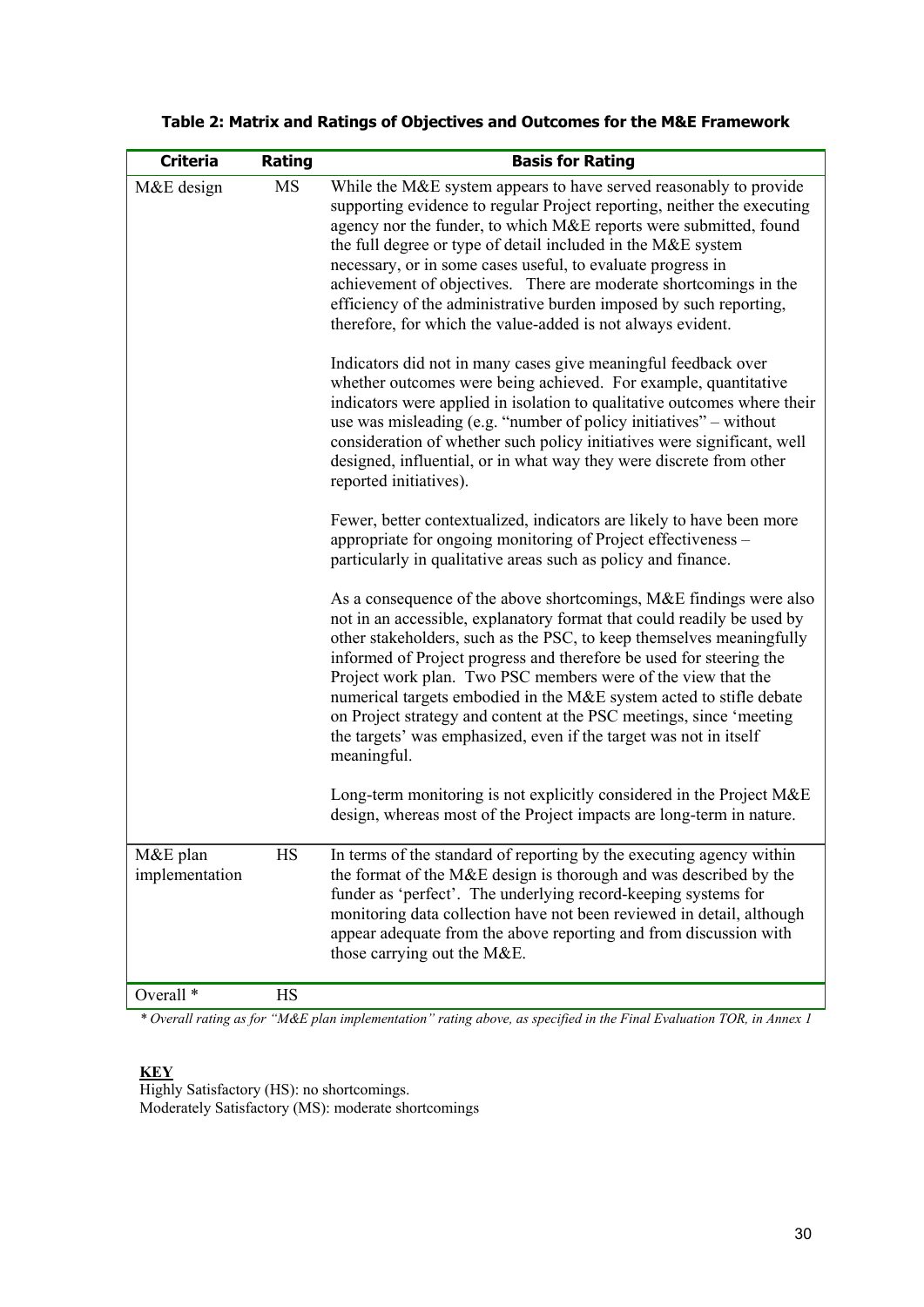## **4. Assessment of Project Outcomes**

Prior to a discussion of what achievements can specifically be attributed to the Project, it is worthwhile to note the remarkable success of renewable energy promotion policy in Thailand at a national level since the Project began.

As of September 2008, some 1,618 MW of RE capacity was operational throughout Thailand, compared with 481 MW—mainly consisting of inefficient cogeneration at sugar mills—in 1999 at the time of Project design. A further 1,398 MW of RE capacity has been approved in 2008 but is not yet in operation, across all technologies. Significantly more RE plants, with combined estimates as high as several thousand megawatts have submitted applications for SPP or VSPP status that have not yet been approved.

While such achievements can be overstated, since the number of new projects submitting applications exceeds what is likely to be built, the level of activity in RE plant development is unusually advanced for the region and signals confidence in the national regulatory framework in support of renewable energy.

The general achievements of the Project in contributing to the above RE market development was described by two key PSC members as 'outstanding' and Project performance was not fundamentally criticised by any interviewee for this final evaluation. Striking achievements of the Project included the successful promotion of interest in the earliest biomass plant demonstrations in Thailand, supported through information dissemination and policy reform.

Views regarding achievements by specific objective are inherently more complex, however, with differing views on priorities and ideal approaches from different interviewees.

The Project has met, or is due to meet before completion, nearly all the basic output targets set out in the work plan under each objective. The main question addressed in assessment of the Project is not whether output levels met their targets, but to what extent such outputs were effective in achieving the outcome of barrier removal originally intended.

## **4.1 Achievements by Objective**

BCH management ranked the different lines of work in the second phase from the strongest as follows: information, policy, technical, finance. This ranking is the same as that given by BCH management during the mid-term evaluation, except that technical work has fallen from first to third place following the refocusing.

Achievements by objective are discussed below.

## 4.1.1 Objective A: Build capacity to provide information and services to potential biomass power project investors

Information services are seen by many stakeholders as the Project's primary strength, and as a major contribution to removing the barrier of limited awareness regarding renewable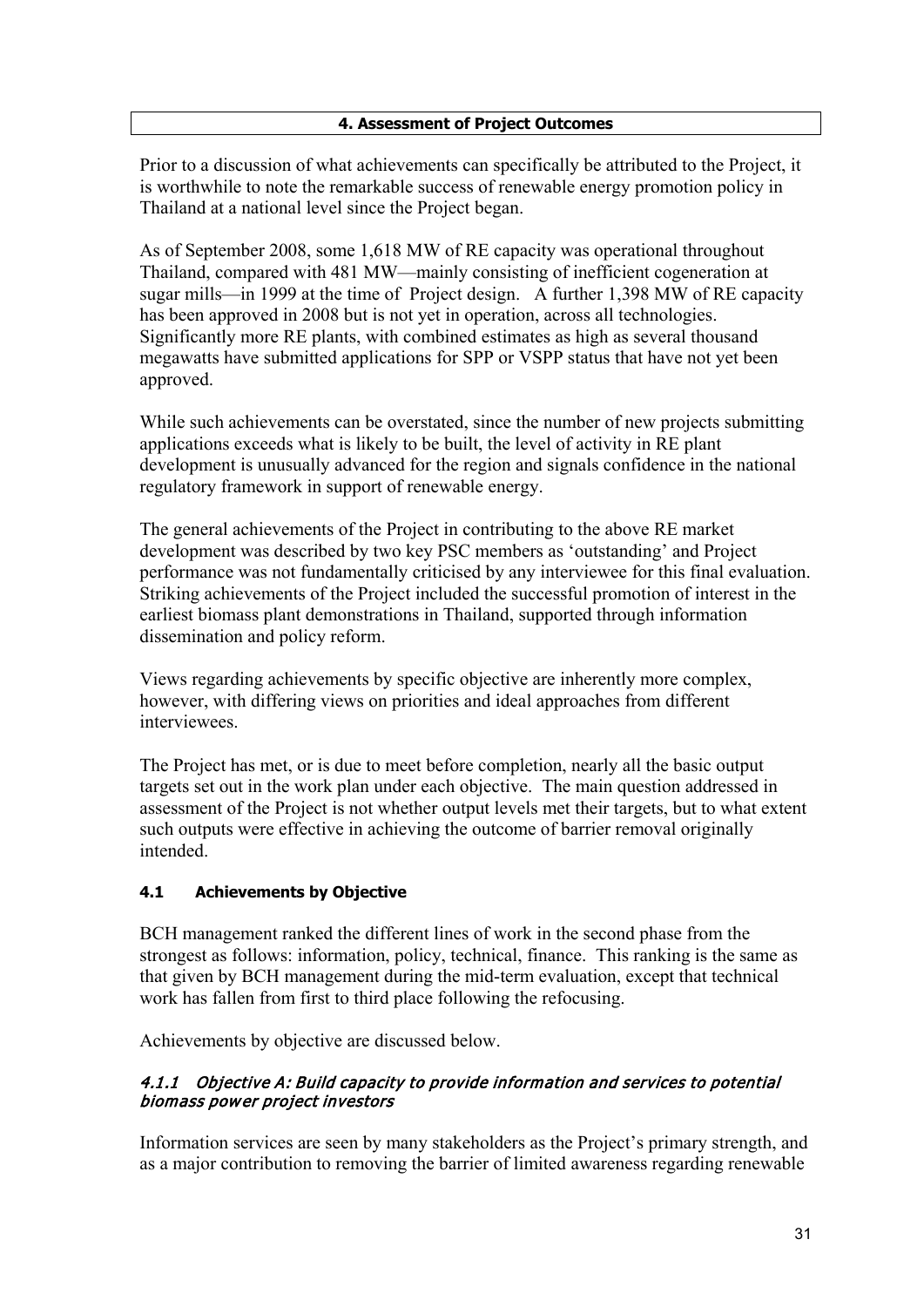energy among industry and academia in Thailand.

The main information services are the newsletter, publications, web board, phone-in, and walk-in. Outreach activities comprise seminars and workshops, public education, community participation, and media activities. There are 3 main target groups: the public, potential developers, and academics.

The EFE website was remodeled in November 2008 to improve the user-friendliness of the structure and presentation, and to add links improving accessibility to specific information hosted on the external websites of EGAT (SPP data), PEA (VSPP data), DEDE (policy information) and EPPO (dispatch data).

A biomass resource study (BRS) involving five universities around the country was cofinanced by EPPO and was a major new initiative of the second phase, together with the biomass manual publication. The BRS, EFE materials and an updated RE technology database were added to the remodeled website.

The monitoring system results show a much higher level of uptake for the website than originally targeted – most recently with 60,000 hits a year relative to a target of 1,500. Enquiries from developers, academics and other organisations have been at or above the target level since at least 2004, as has recorded customer satisfaction (see Annex 4 for further detail).

Information services have benefitted from greater data availability and complementary information resources as the RE sector in Thailand has evolved. The types of information provided have also been adapted to the changing sector, such as through broadening its technological scope to include solar and wind technologies.

Areas where stakeholders felt that more could still have been done under this activity were outreach to the general public, perhaps through joint media campaigns with the Ministry of Energy; and dissemination of lessons learned from the pilot plants.

## 4.1.2 Objective B: Improve the regulatory framework to provide financial incentives to biomass power project investors

EFE/BCH is generally seen by stakeholders as having a significant influence on the uptake by GOT of new regulation in support of RE in Thailand – in particular the revised 'adder' tariffs. Significant, specific policy achievements identified by EFE management and BCH staff from throughout the Project period include:

- Studies that formed the basis for specific technology incentives both within the revised RE 'adder' tariffs implemented in 2007 (focus in wind, solar & hydro) and the further revisions of March 2009 (focus on small-scale biomass and waste-toenergy).
- Reduction of the grid-connection fee for VSPPs from 2 million to 0.4 million Thai Baht.
- Facilitating early VSPP grid-connections through the Provincial Electricity Authority by helping overcome barriers to implementation of new grid-connection regulations.
- Amendment of the capacity limit for VSPPs from 1 MW to 10 MW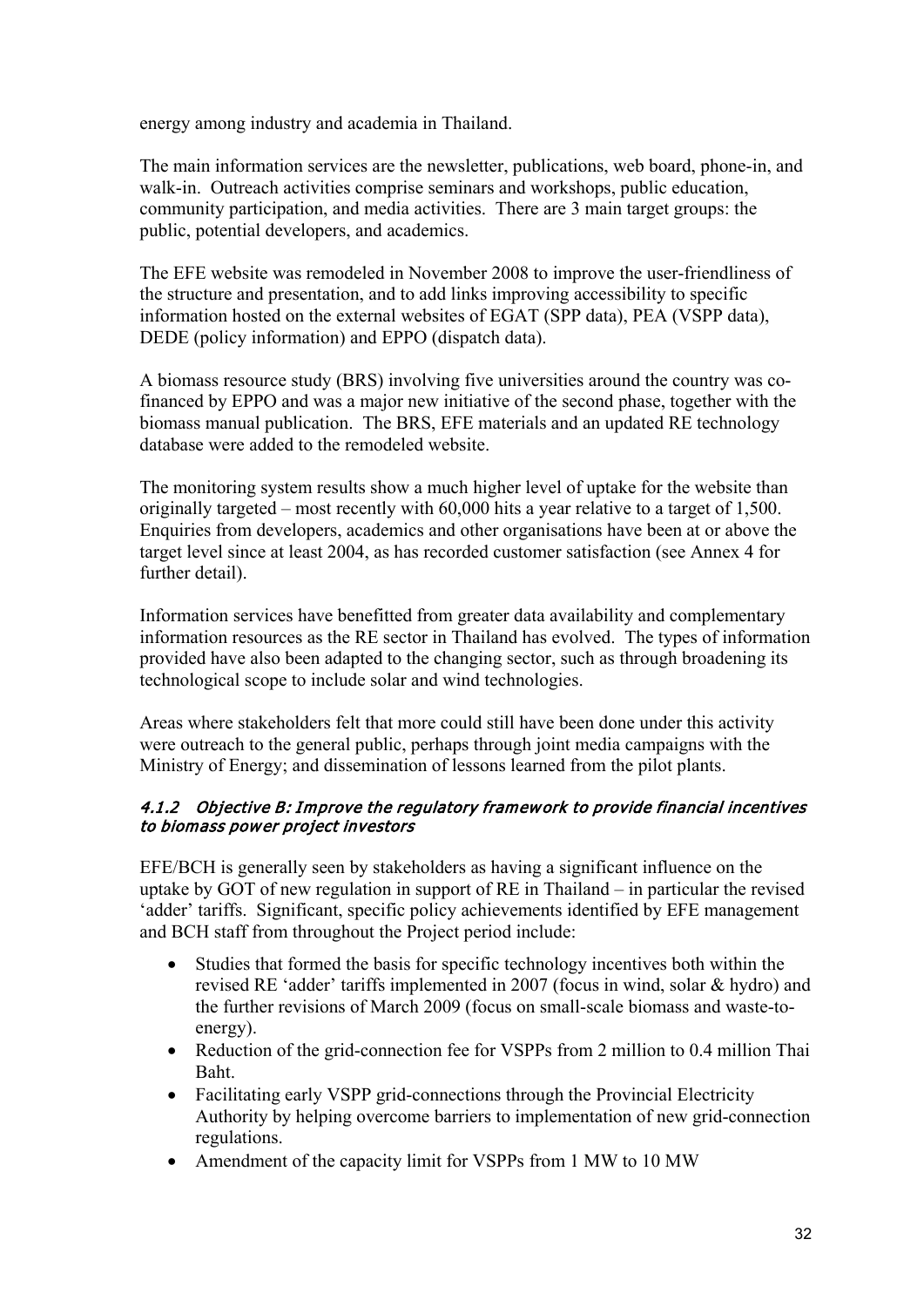The adder tariffs are widely seen by as the primary driver for RE sector growth in Thailand, both past and future, without which the sector could not be experiencing its current success. Even a minor role in contributing towards the adoption of the revised adders of 2007 by GOT would therefore speak highly of the Project's policy achievements, and the perceived significant role played by EFE therefore represents a significant success.

On the basis of a PSC decision, the policy cell was moved in June 2005 from BCH to EFE – whilst still remaining part of the Project – to create better separation between those staff advising specific developers and those working in the interests of the sector generally.

In practice the policy cell had no dedicated staff between at least 2006 and 2009, and relevant activities were mainly implemented through independent consultants hired for the Project on a task-by-task basis, and supervised by EFE / PMO. The main drawback to such a lack of permanent staff, as perceived by some stakeholders, appears to have been uneven coverage of policy issues and low public visibility of the policy work that was carried out.

While EFE is independent of GOT, its close ties to EPPO and ongoing apparent status as preferred provider for policy studies from EPPO effectively justifies the label "quasi nongovernmental organisation" (QUANGO). The positioning of the Project's policy cell within EFE, combined with EFE's status as a QUANGO, was described by stakeholders as 'ideal' and a 'big privilege' for policy work due to the combination of independence and influence this provides.

## 4.1.3 Objective C: Increase access to commercial financing for biomass cogeneration and power projects

The main activity under the financing cell throughout the Project was RE training seminars, which were conducted in six-seven local banks including SME, TMB, KBank, BAY, and Bank Thai. Similar to the policy cell, the financial cell had no dedicated staff for most of the second phase (though the BCH director also filled the role of financing cell head), during which period university-based specialists were subcontracted to assist in delivery of the training seminars. Up to around 40 staff from banks or other financial institutions were trained every year from 2003 to 2008.

A challenge in carrying out such training seminars was the rapid turnover in bank personnel, with individuals trained in assessing and mitigating the financial risks of RE technologies rotating out to different bank departments with unrelated functions. This challenge partly relates to an issue of industry scale, with the RE sector needing to attract greater financial flows to justify dedicated teams within local banks. The bank staff interviewed commented that most small RE projects are difficult to finance without parent company guarantees, and that small biomass and biogas projects comprise the majority of prospects presented to banks from developers. The Project therefore faced structural challenges in delivering services to improve access to commercial financing.

In addition, a central role of the financing cell envisaged in the original Project design was collaboration with a dedicated RE team at the IFCT – which functioned as a development bank for GOT. Training for the IFCT team took place early in the Project,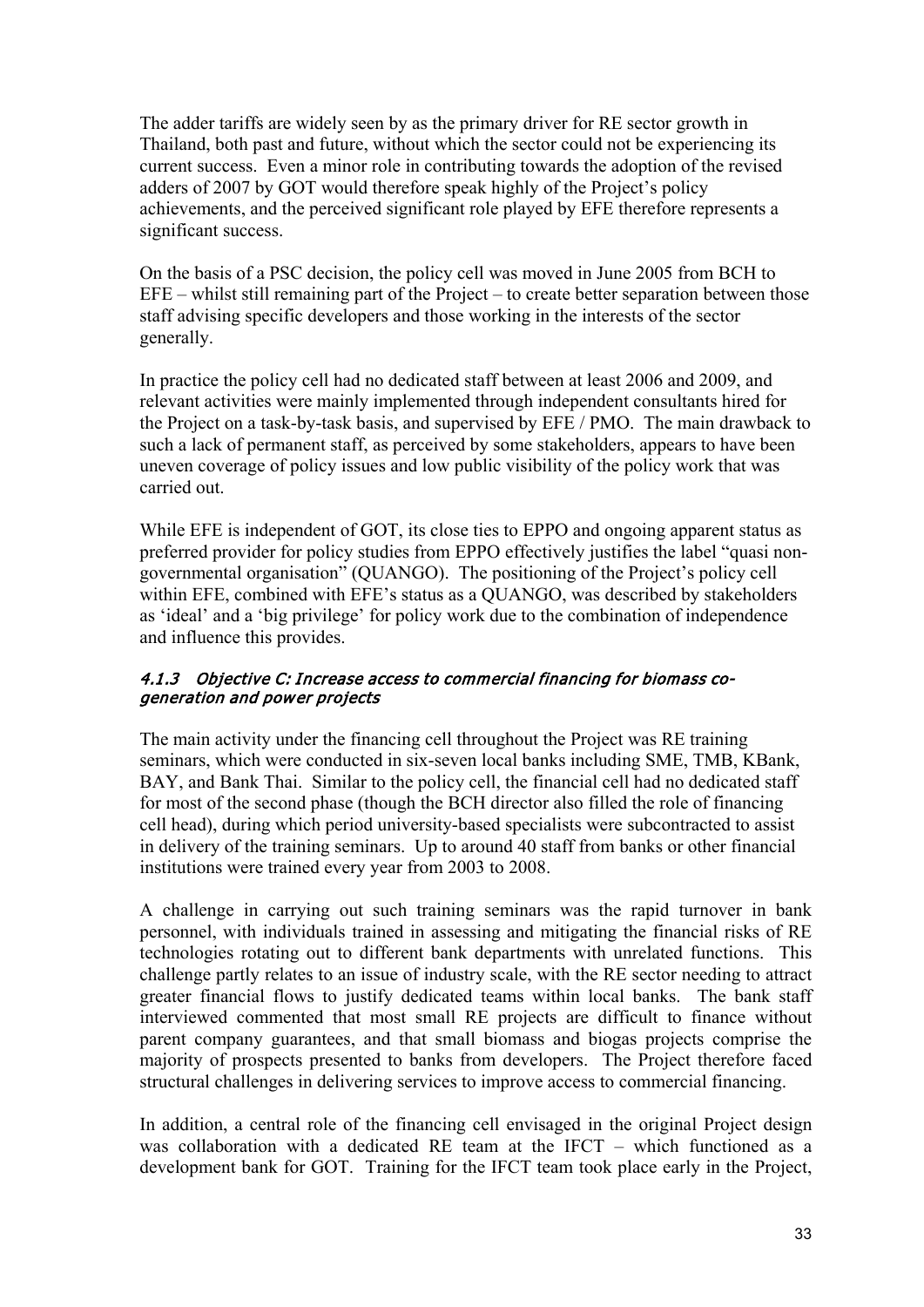but in 2003 the IFCT was merged with a commercial bank, TMB, and could no longer play its foreseen role. Institutional changes therefore undermined this approach towards financial barrier removal, and no suitable alternative approach was identified.

Irrespective of such challenges, a large and increasing number of RE projects have received financing in Thailand, with at least 10 local banks providing such finance, and also building their capacity through such experience. While financing remains a barrier for small projects, access to commercial financing is not generally seen as a barrier any longer for well developed SPPs or larger VSPPs.

Additional activities by the financing cell have included:

- Matchmaking between developers and banks for project financing, with an average of five business plans from developers received each year and several successful examples of project financing noted.
- A simple template financial model was made available on the EFE website to help project developers make an initial assessment of financial viability for new plant proposals.
- A study on risk credit guarantee facilities was drafted in 2006 and is currently being updated for issue to the UNDP in June 2009.

Banks interviewed were positive about the general increase in awareness of, and financing activity in, the RE sector – which was seen to have "transformed" over the eight year span of the Project.

## 4.1.4 Objective D: Facilitate the implementation of two initial biomass power plants which will reduce risks associated with the deployment of this new technology in Thailand

EFE has fully met its duties under Objective D to facilitate the implementation of the two initial biomass power plants (pilot plants) and to monitor their progress.

Outside the control of EFE, and to some extent even outside the control of the Project design, is how effectively these pilot plants were able to reduce the risks associated with the deployment of further biomass power plants in Thailand. The pilot plants are Roi-Et Green in North-East Thailand, using rice husk as a fuel, and Gulf Yala Green in Southern Thailand, using rubber wood residue as a fuel. Background information, achievements and lessons learned from these two pilot plants are further discussed in Section 5.1 and Annex 7.

The demonstration value of the pilot projects is complex, and based on feedback from interviewees, objective D has been subdivided. This objective is given in full in Annex 1 as "facilitate the implementation of two initial biomass power plants through support for commercial guarantees which will reduce *technical* risks associated with the deployment of this new technology in Thailand".

This compares with the following, fuller description from the Project Document.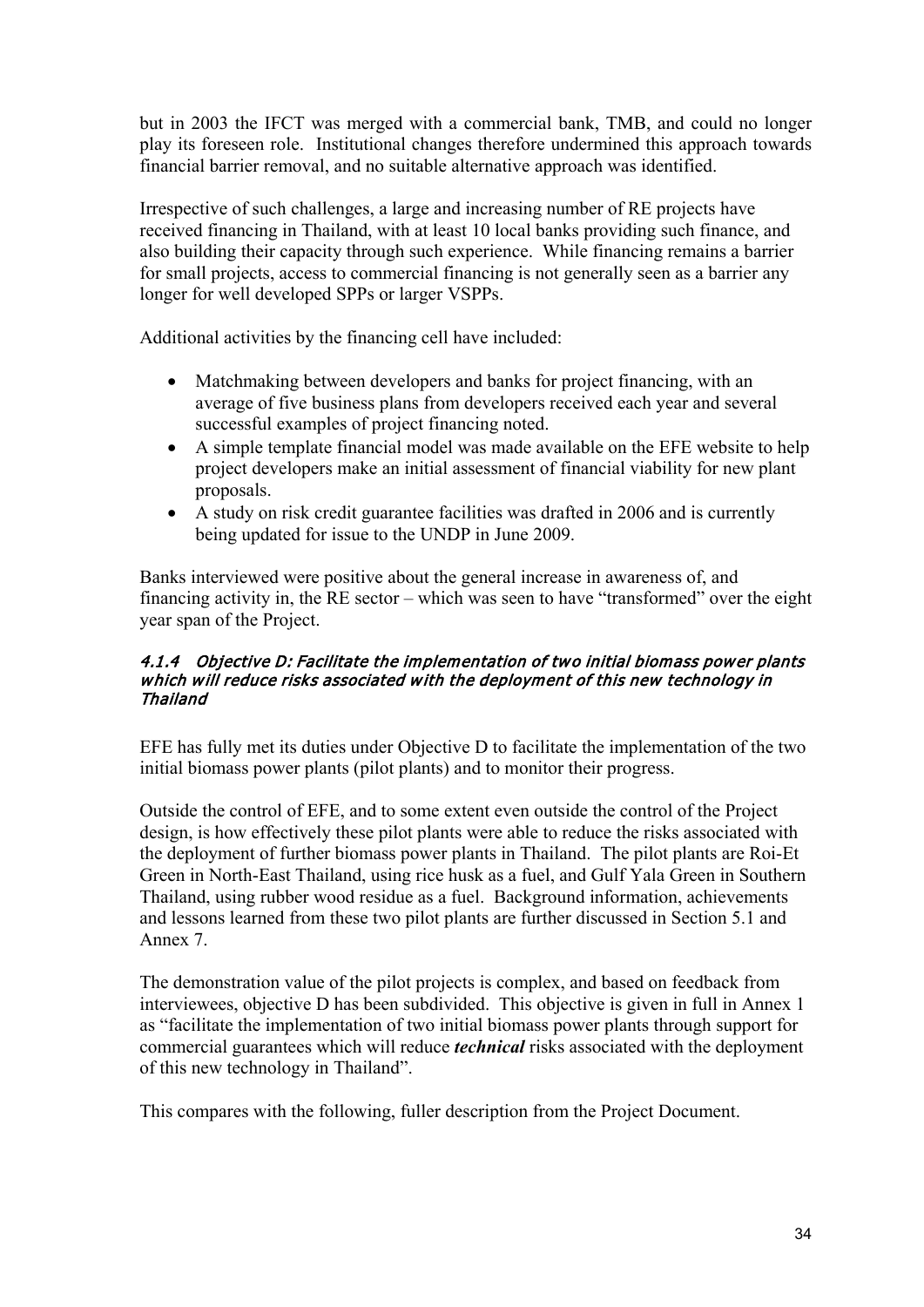Immediate Objective: "To demonstrate the *technical and financial* viability and reduce risks for the biomass power/co-generation technologies… [through] completion and monitoring of the two pilot plants"

Expected Project Outcome:

"Successful demonstration of the pilot plants

- 1) The success of the pilot plants will demonstrate the technical and commercial viability of biomass power plants in Thailand and Southeast Asia.
- 2) The success of the pilot plants will demonstrate the power project development model and process for other potential IPPs and biomass industry owners/managers.
- 3) The success of the pilot plants will increase the confidence of the potential investors and financiers in biomass power projects.
- 4) The success of the pilot plants will reduce future perceived technology risks associated with biomass power and co-generation technologies in Thailand and Southeast Asia.
- 5) The success of the pilot plants will become a showcase for the Clearing House to promote and disseminate experience and lessons learned in Thailand"

A number of interviewees stressed a distinction between whether the pilot plants themselves are an effective showcase that provide a demonstration to the sector, and whether the risk guarantee facility used to support the projects can be considered part of such demonstration value. The objective has therefore been subdivided in the 'ranking' assessment below to capture this important distinction, as follows:

- Objective D1: Reduce *technical* risks for biomass power plants in Thailand through the example of the two pilot plants
- Objective D2: Demonstrate *financial* risk mitigation for biomass power plants through supporting the two pilot plants with commercial guarantees

Limited success in achievement of objective D2 is mainly the result of shortcomings in the Project design, which on this specific point is inappropriate to achievement of the wider Project objectives. More detailed narrative and analysis of the pilot projects are provided in Annex 7 and Section 5 respectively.

# 4.1.5 Ranking Assessment by Objective

It should be noted that the rating system detailed in the TOR for this final evaluation is intended to assess "actual project outcomes commensurate with the…Project objective".

Current, available evidence on the Project outcomes is therefore assessed – rather than only whether the Project's outputs (e.g. studies, publications, workshops, reporting etc) met the stated Project requirements. For example, while BCH fully met its requirements with respect to the pilot projects, factors external to BCH's stated duties mean that the proposed outcome under this objective was not fully achieved.

It should be noted that the plant-specific prefeasibility studies carried out on a *pro bono* basis by BCH's technical cell is not explicitly covered by the objectives included in the TOR for this final evaluation, but should also be considered as delivering value in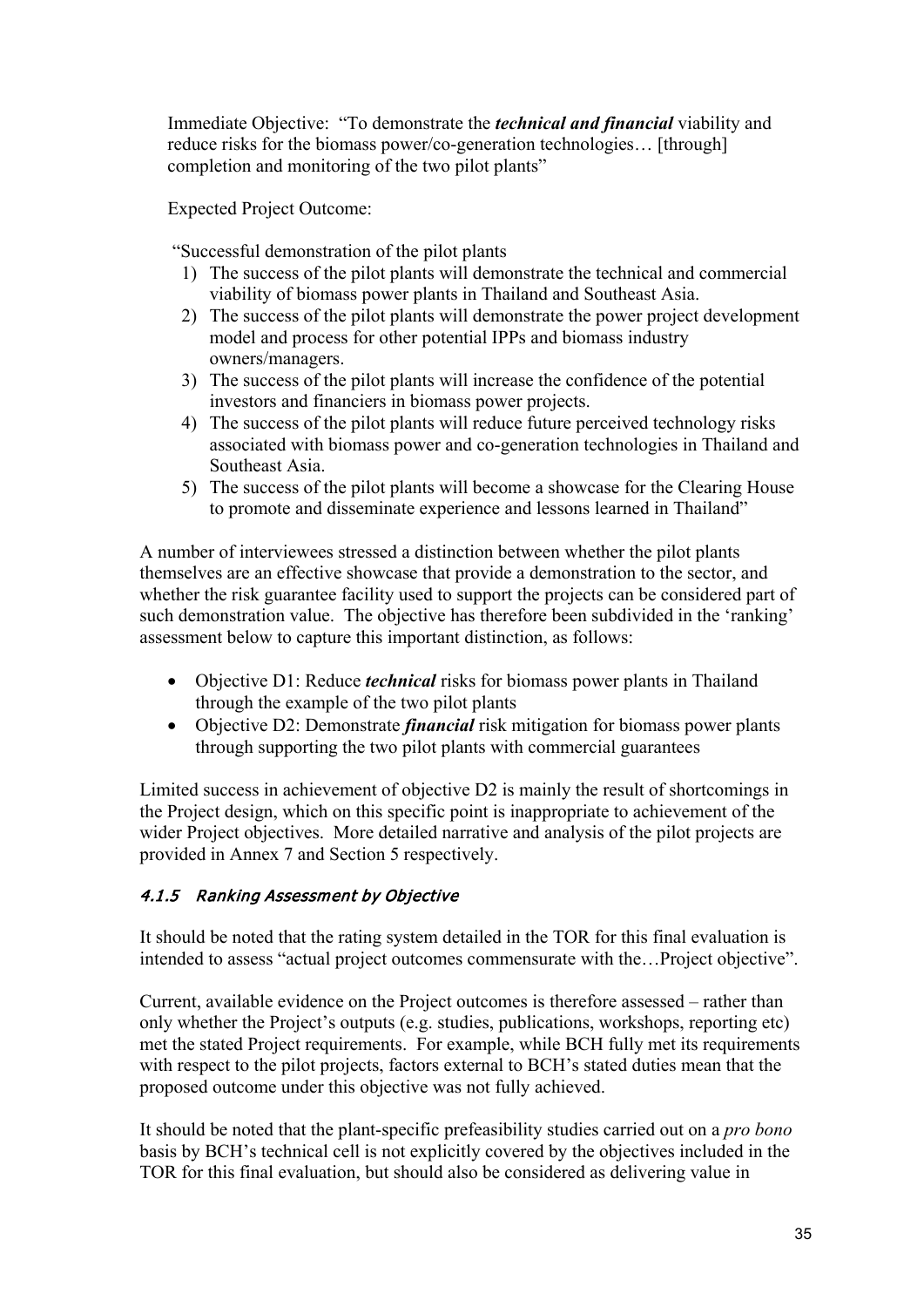removal of technical barriers to deployment of renewable energy plant in Thailand among first-time plant developers.

Ratings for the four main objectives are shown below in Table 3: Matrix and Ratings for Main Project Objectives and Outcomes.

For further detail on the assessment method used in Table 3, please see Annex 1. For further data regarding outputs and their related outcomes, please see Annex 4.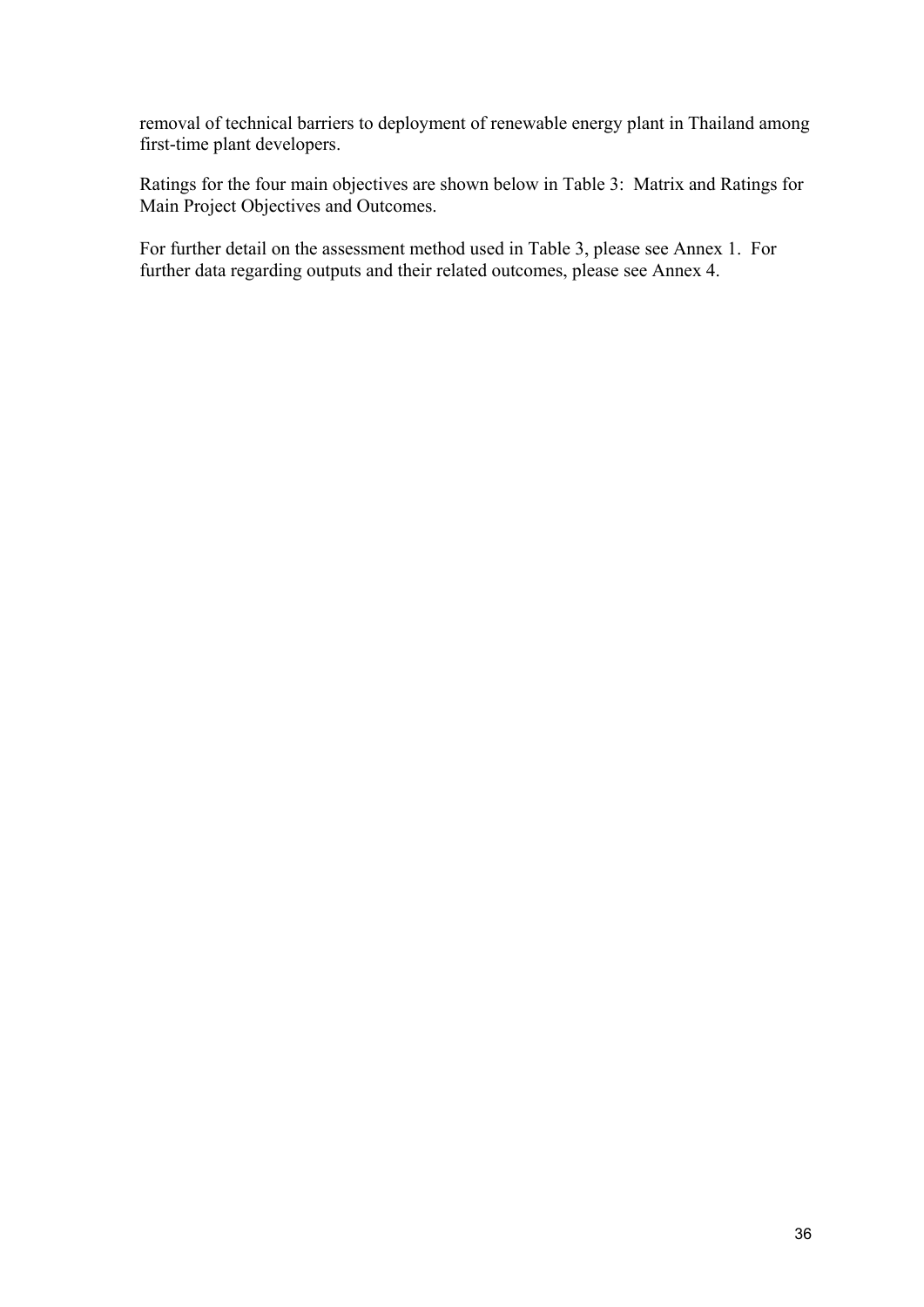|                                                                                                                  | <b>Objective</b> | <b>Criteria</b>      | Rating                                                                                                                                                                                | <b>Basis for Rating</b>                                                                                                                                                                                                                                                                                              |  |
|------------------------------------------------------------------------------------------------------------------|------------------|----------------------|---------------------------------------------------------------------------------------------------------------------------------------------------------------------------------------|----------------------------------------------------------------------------------------------------------------------------------------------------------------------------------------------------------------------------------------------------------------------------------------------------------------------|--|
| Build capacity to provide information and<br>(a)<br>services to potential biomass power project<br>investors     |                  | Relevance            | <b>HS</b>                                                                                                                                                                             | The resources provided by BCH are considered by many<br>interviewees as 'very useful' to furthering government RE<br>policies through disseminating key information to the sector.                                                                                                                                   |  |
|                                                                                                                  |                  | Effectiveness        | ${\bf S}$                                                                                                                                                                             | Information is widely cited as BCH's most significant<br>achievement. Shortcomings are evident in some areas,<br>however, such as outreach, regular updating of information on<br>the website and in the timeliness of publications.                                                                                 |  |
|                                                                                                                  |                  | Efficiency           | HS                                                                                                                                                                                    | The significant popularity and wide usage of the BCH<br>information resources, as disseminated through EFE, means<br>that expenditures in this area are cost-effective.                                                                                                                                              |  |
|                                                                                                                  |                  | Overall <sup>*</sup> | S                                                                                                                                                                                     |                                                                                                                                                                                                                                                                                                                      |  |
| (b)<br>Improve the regulatory framework to provide<br>financial incentives to biomass power project<br>investors | Relevance        | <b>HS</b>            | EFE/BCH closeness to government policy was widely<br>recognized, and the take-up of their study results in this area<br>evidence of the relevance of the Project's work in this area. |                                                                                                                                                                                                                                                                                                                      |  |
|                                                                                                                  |                  | Effectiveness        | ${\bf S}$                                                                                                                                                                             | While EFE/BCH's contribution to the adoption of the valuable<br>'adder' tariffs was widely cited, a range of opinion existed on<br>the Project's broader impact on the regulatory framework (i.e.<br>$HS$ to $MS$ ) – a point for which hard supporting evidence of<br>output-outcome linkages is by nature limited. |  |
|                                                                                                                  |                  | Efficiency           | <b>HS</b>                                                                                                                                                                             | The support leveraged for the RE sector in Thailand by the<br>revised 'adder' tariffs alone can be considered ample<br>justification for the expenditures in this area.                                                                                                                                              |  |
|                                                                                                                  |                  | Overall <sup>*</sup> | ${\bf S}$                                                                                                                                                                             |                                                                                                                                                                                                                                                                                                                      |  |
| Increase access to commercial financing for<br>(c)<br>biomass co-generation and power projects                   |                  | Relevance            | ${\bf S}$                                                                                                                                                                             | Finance has been a noted barrier to RE deployment during the<br>Project, and is believed by some to still be a significant barrier.                                                                                                                                                                                  |  |
|                                                                                                                  |                  | Effectiveness        | <b>MS</b>                                                                                                                                                                             | BCH rarely had full time staff focused on this objective, which<br>was generally ranked the weakest of its activities. Stakeholders<br>saw a minor contribution by the Project on commercial finance.                                                                                                                |  |
|                                                                                                                  |                  | Efficiency           | <b>MS</b>                                                                                                                                                                             | RE training efforts for local lenders were undermined to a<br>moderately significant extent by staff changes at these lenders.                                                                                                                                                                                       |  |
|                                                                                                                  |                  | Overall <sup>*</sup> | <b>MS</b>                                                                                                                                                                             |                                                                                                                                                                                                                                                                                                                      |  |

# **Table 3: Matrix and Ratings for Main Project Objectives and Outcomes**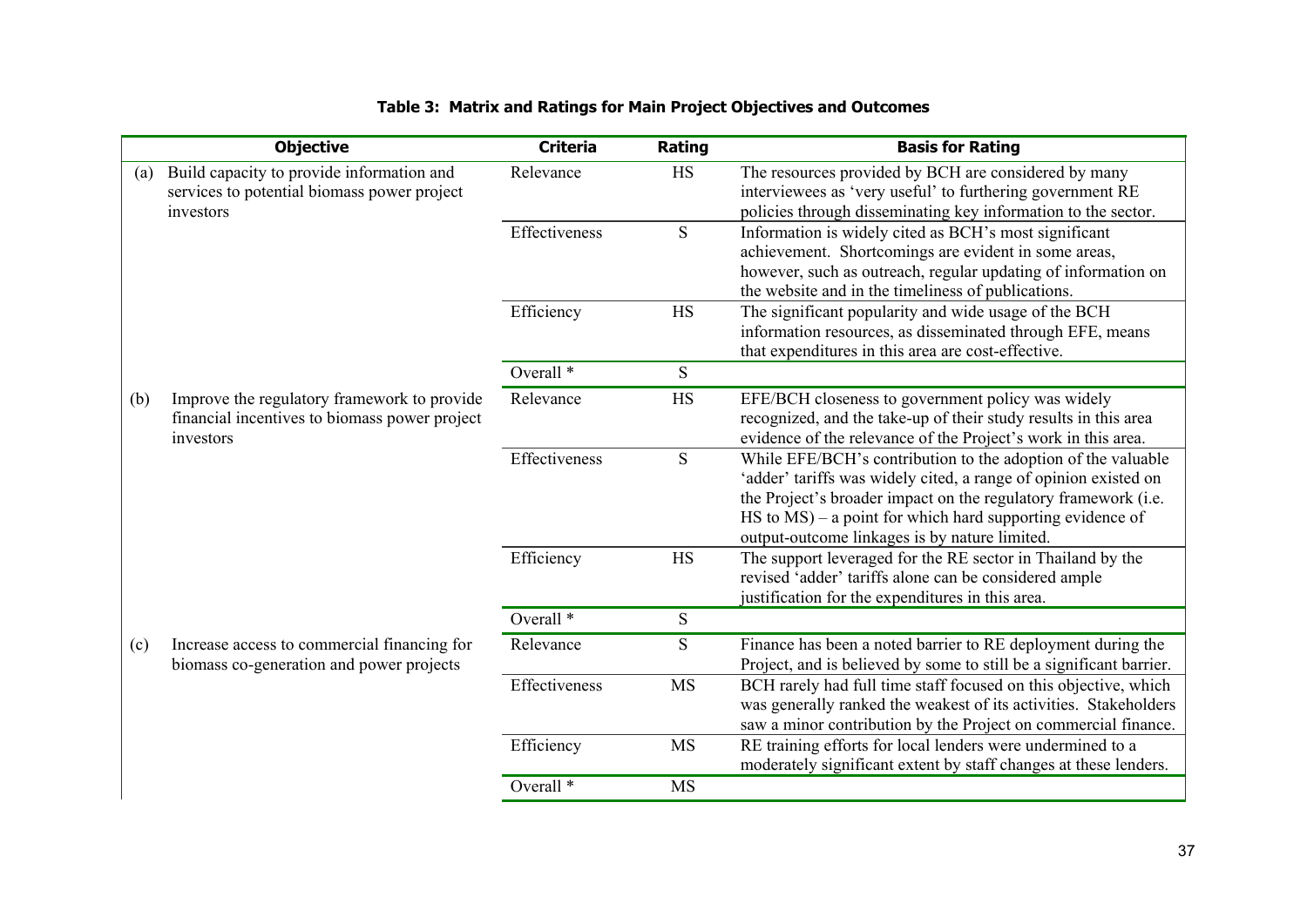| (d1) Reduce technical risks for biomass power<br>plants in Thailand through the example of the<br>two pilot plants                           | Relevance            | <sub>S</sub> | The pilot projects were consistent with national objectives at<br>the time of Project design, although their relevance has reduced<br>over the Project period due to market changes.                                                                                                                                                                                                                                                                                                                        |
|----------------------------------------------------------------------------------------------------------------------------------------------|----------------------|--------------|-------------------------------------------------------------------------------------------------------------------------------------------------------------------------------------------------------------------------------------------------------------------------------------------------------------------------------------------------------------------------------------------------------------------------------------------------------------------------------------------------------------|
|                                                                                                                                              | Effectiveness        | <b>MS</b>    | Moderate shortcomings shown either in the pilot projects or,<br>more importantly, how effectively these were showcased to<br>disseminate best practices and lessons learned (see Section 4).                                                                                                                                                                                                                                                                                                                |
|                                                                                                                                              | Efficiency           | S            | If monitoring costs are taken as the only relevant expenditure,<br>then the example provided to the sector was cost-effective.                                                                                                                                                                                                                                                                                                                                                                              |
|                                                                                                                                              | Overall <sup>*</sup> | <b>MS</b>    |                                                                                                                                                                                                                                                                                                                                                                                                                                                                                                             |
| (d2) Demonstrate financial risk mitigation for<br>biomass power plants through supporting the<br>two pilot plants with commercial guarantees | Relevance            | MU           | The withdrawal of the JBIC project financing that required a<br>risk guarantee facility removed the facility's relevance to pilot<br>project support. In the case of Yala Green, such support did<br>again prove useful to secure the lender's ongoing involvement<br>after security issues flared in the province – though may not<br>have been essential. The relevance of a risk guarantee facility<br>was also undermined by the lack of interest by FIs in<br>commercial provision of such a facility. |
|                                                                                                                                              | Effectiveness        | MU           | The facility is vulnerable to being 'unwound' by the parent<br>companies, has not been widely publicized and is not expected<br>to be replicated – and therefore provides a weak demonstration<br>of risk mitigation.                                                                                                                                                                                                                                                                                       |
|                                                                                                                                              | Efficiency           | MU           | There is evidence that the Yala project required financial<br>support to go ahead, but that the Roi-Et Green project did not,<br>so that a third of the relevant funding under the objective would<br>have been inefficiently used.                                                                                                                                                                                                                                                                         |
|                                                                                                                                              | Overall <sup>*</sup> | MU           |                                                                                                                                                                                                                                                                                                                                                                                                                                                                                                             |

*\* Not rated higher than for either Relevance and Effectiveness*

**KEY**

Highly Satisfactory (HS): no shortcomings. Satisfactory (S):<br>Satisfactory (S): minor shortcomings<br>Moderately Satisfactory (MS): moderate shortcomings<br>Moderately Unsatisfactory (MU): significant shortcomings Moderately Satisfactory (MS): moderate shortcomings Moderately Unsatisfactory (MU): significant shortcomings Unsatisfactory (U) major shortcomings Highly Unsatisfactory (HU): severe shortcomings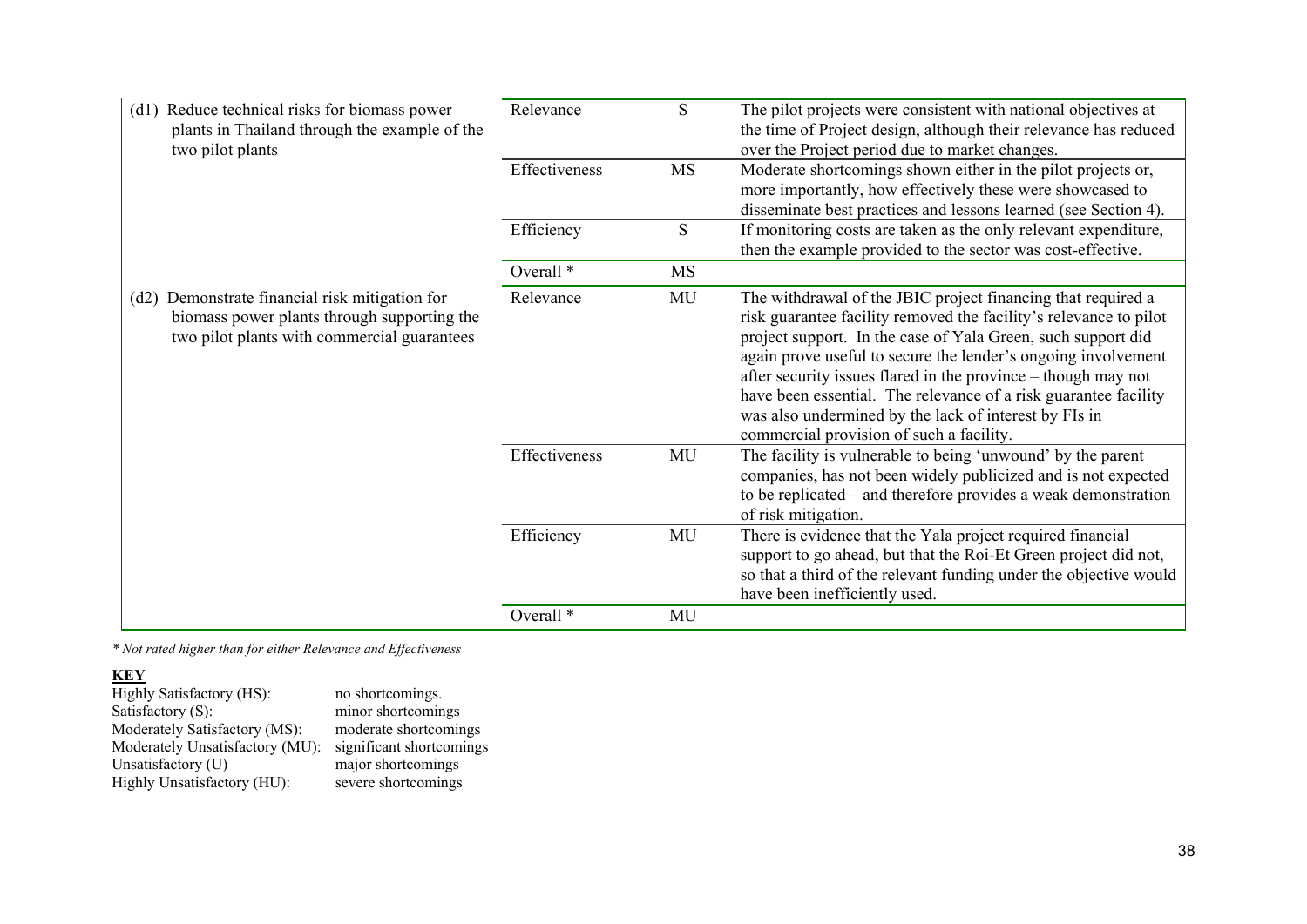# **4.2 Assessment of Capacity Development**

The Project document lays high emphasis on capacity development and provided considerable budget for this purpose. During the first phase, BCH invested heavily in training and overseas study trips for staff and partner organisations (in particular government agencies), resulting in useful knowledge and network building. The midterm evaluation noted one caveat to the usefulness of such expenditure – that "this investment would be wasteful if BOSCH [now BCH] cannot maintain its staff".

Unfortunately, only one of the cell staff trained during the first phase were present for a significant part of the second phase. Due to the financial support for such training being mainly from co-financiers only involved in the first phase, it has not been possible to repeat such comprehensive training. Local training sessions have continued to be employed, with an average of around one event noted per quarterly report. Management and staff at BCH were divided on whether significantly more training in the second phase would have been helpful.

The benefit of capacity building in the first phase has therefore been accrued primarily by the private RE sector, where the staff that were then trained now work. Such capacity building still assists in RE sector promotion, therefore, but in a manner less targeted to the public benefit of the sector than had such skills remained at BCH.

Capacity building for external organizations through seminars continued throughout the duration of the Project, and are considered a valuable component of the Project's achievements.

## **4.3 Assessment of Sustainability**

The requirement for financial self-sustainability of the Project after GEF funding ceases was widely recognized as a significant challenge, by stakeholders and EFE staff.

The achievements and ongoing pursuit of the objectives of the Project will be largely sustained for at least another two years after the Project ends through the ongoing programmes being run by EFE, in particular the GEM and ESCO programs, for which the skill-base and objectives are complementary to those of the Project.

The ESCO programme provides venture capital for RE plants, of which examples are:

- 9 MW plant owned by Udon biomass company in Udornthani, firing a mixture of rice husk and woodchip
- 4 MW plant firing a mixture of rice husk and cassava rhizome
- 900 kW corn cob based gasification plant
- Energy efficiency through voltage regulation in large buildings
- 8.8 MW solar farm

EFE involvement includes advising on:

- Community surveys prior to site selection, to gauge level of opposition and engagement required
- Fuel resource risk management  $&$  technology selection, including fuel flexibility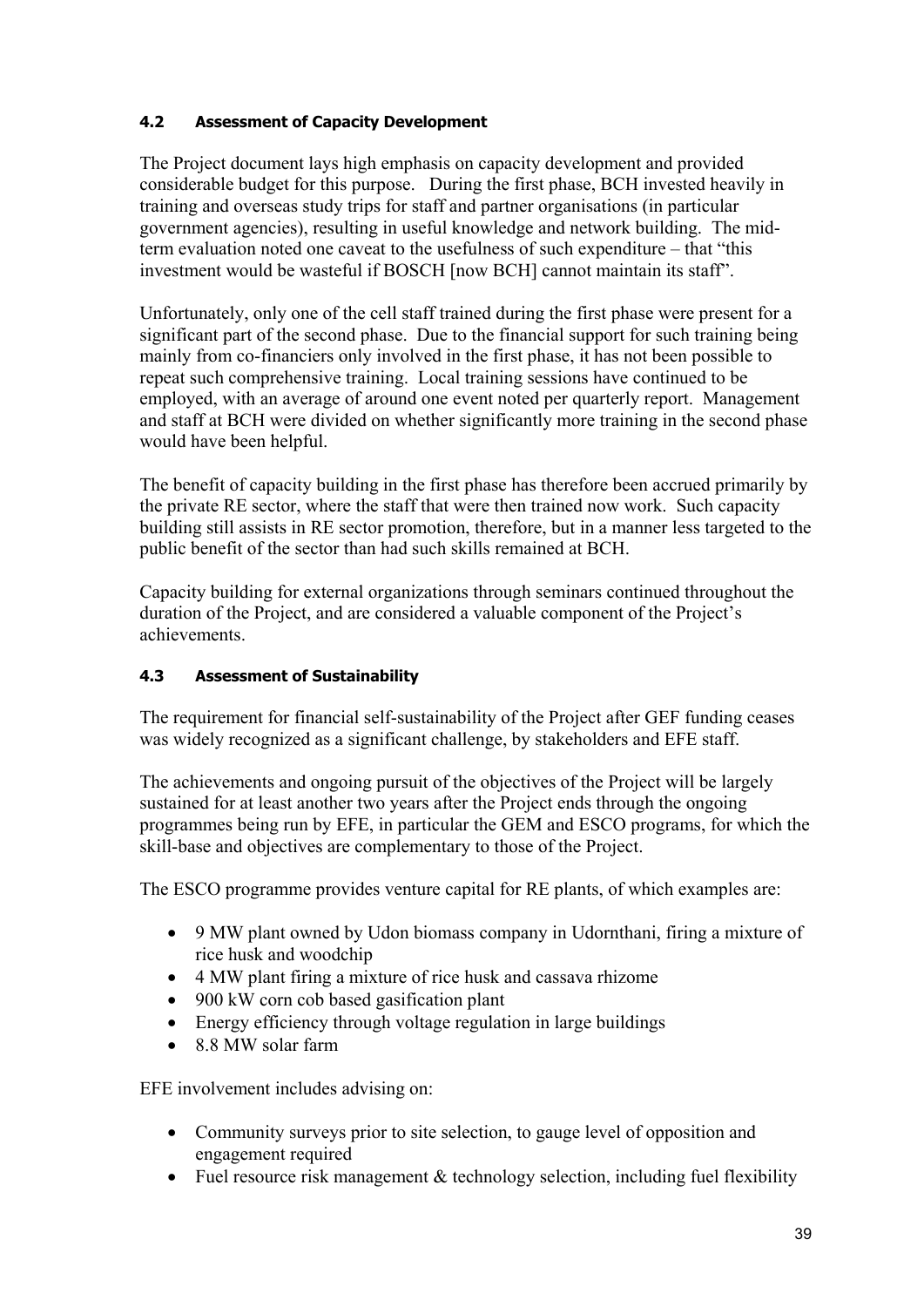• Independent Engineer after investment award

If the project appears feasible following initial review, a proposal is submitted to the ESCO fund investment committee at DEDE. Minority equity stakes of less than 50% total investment or 50 million Thai Baht (US\$ 1.4 million) are provided.

GEM is a different form of RE support mechanism, whereby corporations, other organizations or individuals make voluntary contributions towards a green energy fund, managed by a tri-partite committee of the private sector, EFE and GOT. The fund will provide investment subsidies to green energy projects, primarily at the community-scale. Example projects include micro-hydro, small wind, solar PV and waste-to-energy.

The ESCO fund manager role was secured on the basis of EFE's experience with the Project, while the GEM programme was inspired by the experience gained by EFE staff during the Project, and insight on the role that a QUANGO can most positively play in the evolving RE sector in Thailand.

UNDP approval for the Project extension of one year was largely on the basis that this additional time would enable such follow-on activities to be effectively initiated, providing sustainability to the Project. As discussed in Section 3, EFE has restructured to better integrate BCH's functions for the GEM and ESCO work.

EFE also plans joint work with the World Bank and DEDE on programmatic CDM, including a bundled set of micro-hydro power, for which "project idea notes" have already been prepared.

An EFE board member highlighted that sustaining and reinforcing the Project's achievements requires continual adaptation, to direct support to where this is most needed in the RE sector in Thailand – and therefore poses an ongoing challenge.

Information, technical and financial work are seen by EFE and other stakeholders as key to the ongoing GEM and ESCO programmes – therefore providing sustainability for these Project activities.

Policy work does not currently have dedicated funding, but is still seen as a "central activity" by EFE management. Sustained policy advocacy efforts from EFE are not in doubt given the strong interest, skills and engagement by the new Chief Executive Director of EFE, a former BCH policy officer; and the returning chairman of the EFE advisory board, a former Minister of Energy for Thailand.

In addition to consideration of whether Project outputs and activities will be sustained through ongoing programmes, a number of interviewees were asked to comment on specific risks to the sustainability of Project achievements. As per the rating structure set out in the TOR, interviewees were asked to comment on the nature and extent of likely risks with respect to each of four dimensions of sustainability. A matrix and rating for the assessment of sustainability of the principal Project objectives is shown in Table 4 below, based on interview results.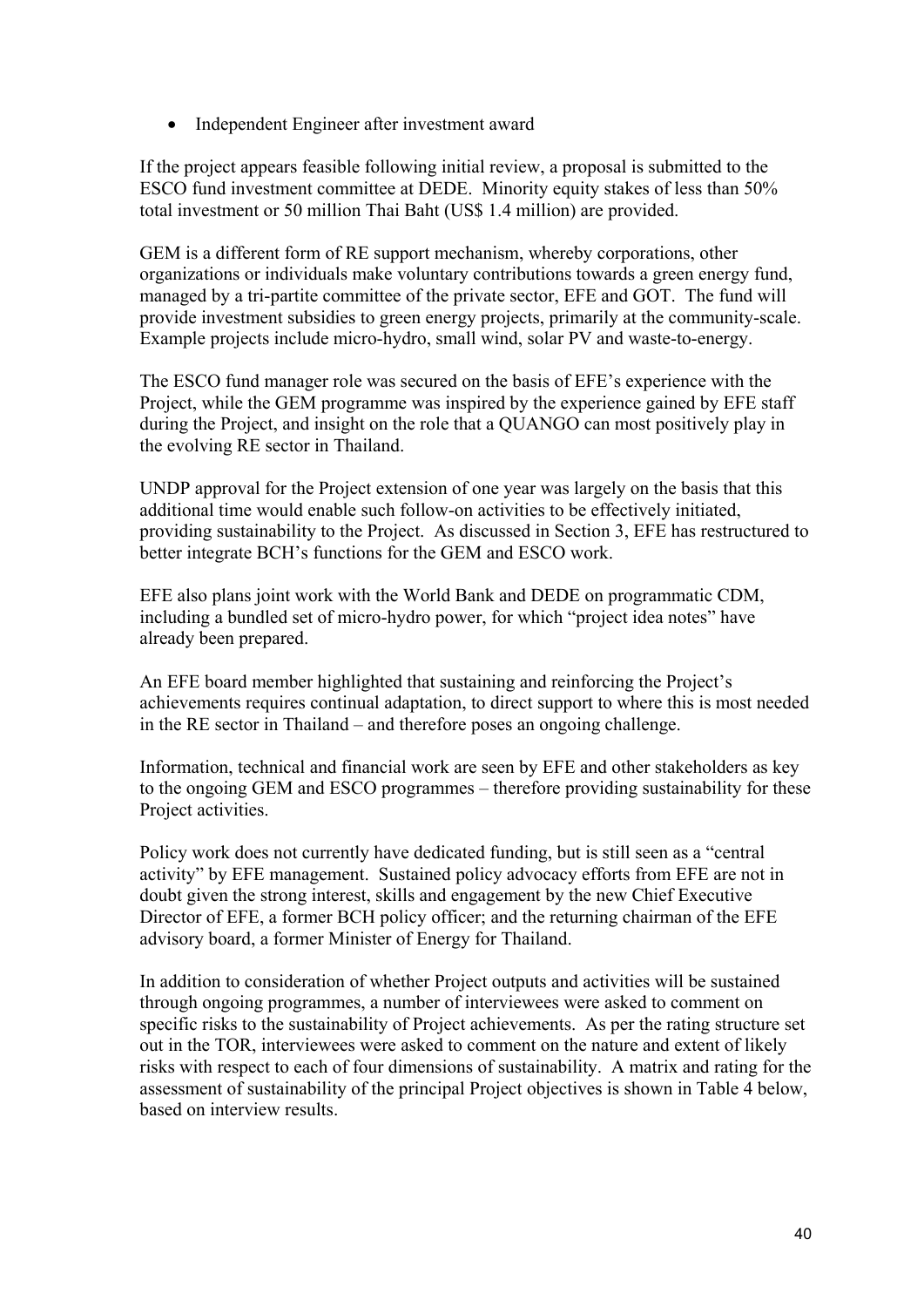| <b>Objective</b>          | <b>Criteria</b>      | Rating       | <b>Basis for Rating</b>                                         |
|---------------------------|----------------------|--------------|-----------------------------------------------------------------|
| (a) Build capacity        | Financial            | L            | The main identified risk is EFE lacking a budget to maintain    |
| to provide                | resources            |              | the information services, which was considered unlikely.        |
| information and           | Socio-political      | L            | The main risks are that the information becomes redundant,      |
| services to               |                      |              | is not updated, or is no longer used - considered unlikely.     |
| potential                 | Institutional        | L            | No identified risk to information services.                     |
| biomass power             | framework &          |              |                                                                 |
| project investors         | governance           |              |                                                                 |
|                           | Environmental        | L            | No identified risk to information services.                     |
|                           | Overall <sup>*</sup> | L            |                                                                 |
| (b) Improve the           | Financial            | L            | Main identified risk is withdrawing of public support for RE    |
| regulatory                | resources            |              | plant, such as the BOI special privileges - thought unlikely    |
| framework to              | Socio-political      | L            | No significant source of public opposition to renewable         |
| provide                   |                      |              | energy support policies, ongoing media campaign to assist.      |
| financial                 | Institutional        | L            | Improvements already made secure. Interest in ongoing           |
| incentives to             | framework &          |              | role for EFE, as effective QUANGO, from EPPO and EFE.           |
| biomass power             | governance           |              |                                                                 |
| project                   | Environmental        | L            | No significant further risks of environmental regulation        |
| investors                 |                      |              | imposing barriers to RE plant envisaged.                        |
|                           | Overall <sup>*</sup> | L            |                                                                 |
| (c) Increase access       | Financial            | <b>ML</b>    | Main identified risk is scarcity of credit to RE projects due   |
| to commercial             | resources            |              | to poor health of either the local or global financial markets. |
| financing for             | Socio-political      | $\mathbf{L}$ | Previous training work with bankers being reinforced by         |
| biomass co-               |                      |              | ongoing ESCO work, mitigating risk of bank staff turnover.      |
| generation and            | Institutional        | L            | No identified risk to commercial project finance services.      |
| power projects            | framework &          |              |                                                                 |
|                           | governance           |              |                                                                 |
|                           | Environmental        | $\mathbf L$  | No identified risk to commercial project finance services.      |
|                           | Overall <sup>*</sup> | ML           |                                                                 |
| (d) Facilitate the        | Financial            | ML           | Possibility of high biomass prices undermining financial        |
| implementation            | resources            |              | performance of the pilot projects and new proposed plants,      |
| of two initial            |                      |              | despite the strong support available through the revised        |
| biomass power             |                      |              | 'adder' tariffs and CER sales.                                  |
| plants which              | Socio-political      | ML           | The possibility of protests by local communities could still    |
| will reduce               |                      |              | pose a risk to further roll-out of plants based on the          |
| technical risks           |                      |              | demonstrations.                                                 |
| associated with           | Institutional        | ML           | Some respondents expressed concerns over the stability of       |
| the deployment            | framework &          |              | adequate support through energy policy in the current global    |
| of this new               | governance           |              | financial climate and given changes in the Thai government.     |
| technology in<br>Thailand | Environmental        | ML           | New plants generally meet high environmental standards,         |
|                           |                      |              | and are subject to a good standard of regulation, but           |
|                           |                      |              | enforcement of regulation is not always sufficiently strict.    |
|                           | Overall <sup>*</sup> | ML           |                                                                 |

# **Table 4. Matrix and Rating of Sustainability of Project Objectives**

*\* Overall rating not higher than for any of the corresponding four dimensions of sustainability*

**KEY**<br>Likely (L):<br>Moderately Likely (ML):

Likely (L): There are no or negligible risks that affect this dimension of sustainability. Moderately Likely (ML): There are moderate risks that affect this dimension of sustainability.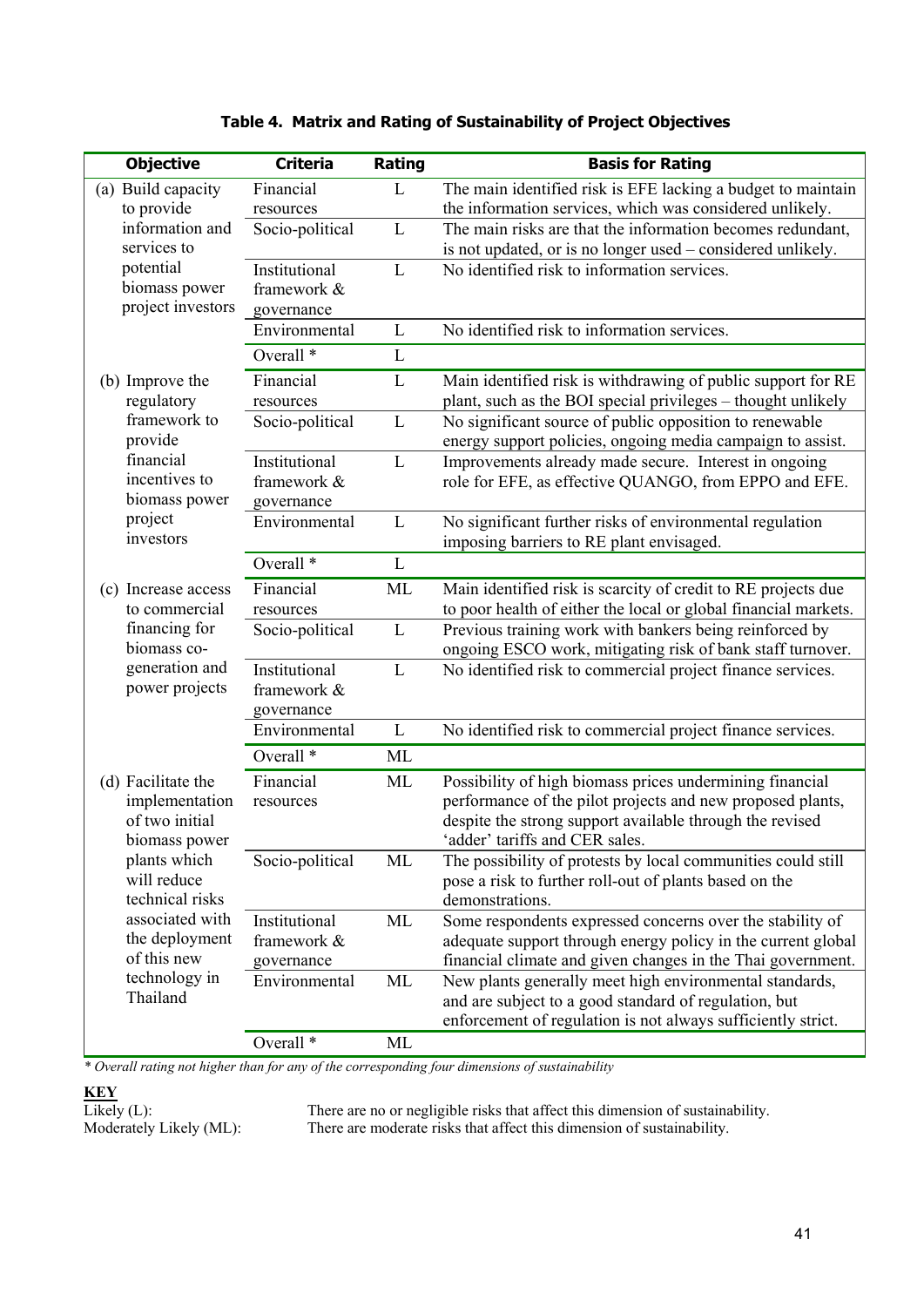# **4.4 Assessment of Catalytic Role**

Potential catalytic effects considered and examples of where the Project demonstrated such effects are summarised in Table 5.

| <b>Catalytic Effect</b>                                                                                          | <b>Example(s) of how Catalytic Effect Was Demonstrated</b>                                                                                                                                                                                                                                                                    |  |  |
|------------------------------------------------------------------------------------------------------------------|-------------------------------------------------------------------------------------------------------------------------------------------------------------------------------------------------------------------------------------------------------------------------------------------------------------------------------|--|--|
| Providing a model for<br>similar initiatives in other<br>sectors, or the RE sector in<br>other ASEAN countries   | An initiative in Malaysia in 2005/2006 took inspiration from BCH<br>and began a QUANGO similar to EFE, which was after two years<br>reabsorbed into the Malaysian government.                                                                                                                                                 |  |  |
| Providing the basis for future<br>programs in the RE sector in<br>Thailand                                       | The idea of the GEM evolved from and continues the work of the<br>$BCH - so$ that the Project both catalyzed a new initiative and its<br>objectives are sustained by this ongoing new program.<br>EFE is also seen to have the credibility and knowledge to<br>implement the ESCO program largely as a result of the Project. |  |  |
| Incubating the skills, later<br>taken outside of the Project<br>itself, for independent work<br>in RE deployment | Staff that have left BCH often took their newfound skills and<br>knowledge to financial and industrial employers, to some extent<br>catalyzing new plant developments.                                                                                                                                                        |  |  |

**Table 5. Indicators of Catalytic Effects Based on Project Outcomes** 

The Project is seen to have a number of catalytic effects, the most significant of which are the ongoing RE-sector programmes that also provide the basis for the Project's ongoing sustainability (as described above).

## **4.5 Assessment of Leverage for Additional Funding**

The most significant leverage of additional financing that can be attributed, at least partially, to the Project is the introduction of the revised "adder" tariffs in 2007. It is difficult to estimate what new investment in RE generation was stimulated by such new incentives.

| <b>Fuel Type</b>    | <b>Specific CapEx</b><br>$\ddagger$ (US\$/kW) | <b>Newly</b><br><b>Installed</b><br>Capacity<br>(MW, 2007) | <b>Newly</b><br><b>Installed</b><br>Capacity<br>(MW, 2008) | <b>Investment Cost</b><br>(US\$ million) |
|---------------------|-----------------------------------------------|------------------------------------------------------------|------------------------------------------------------------|------------------------------------------|
| <b>Biomass</b>      | 2197                                          | 174.7                                                      | 379.16                                                     | 1,217                                    |
| Biogas <sup>*</sup> | 520                                           | 7.51                                                       | 7.304                                                      | 7.7                                      |
| Photovotaic         | 7840                                          | 1.326                                                      | 0.266                                                      | 12                                       |
| Wind                | 1760                                          |                                                            | 0.08                                                       | 0.14                                     |
|                     |                                               |                                                            | Total                                                      | 1,237                                    |

**Table 6. : Investment Cost for Renewable Energy Power Plant in 2007-2008**

‡ *Source: World Bank's Study of Equipment Prices in the Energy Sector Report and MM benchmarking data*

*\* Gas engine and balance of plant only, given wastewater treatment is regulated under Thai law*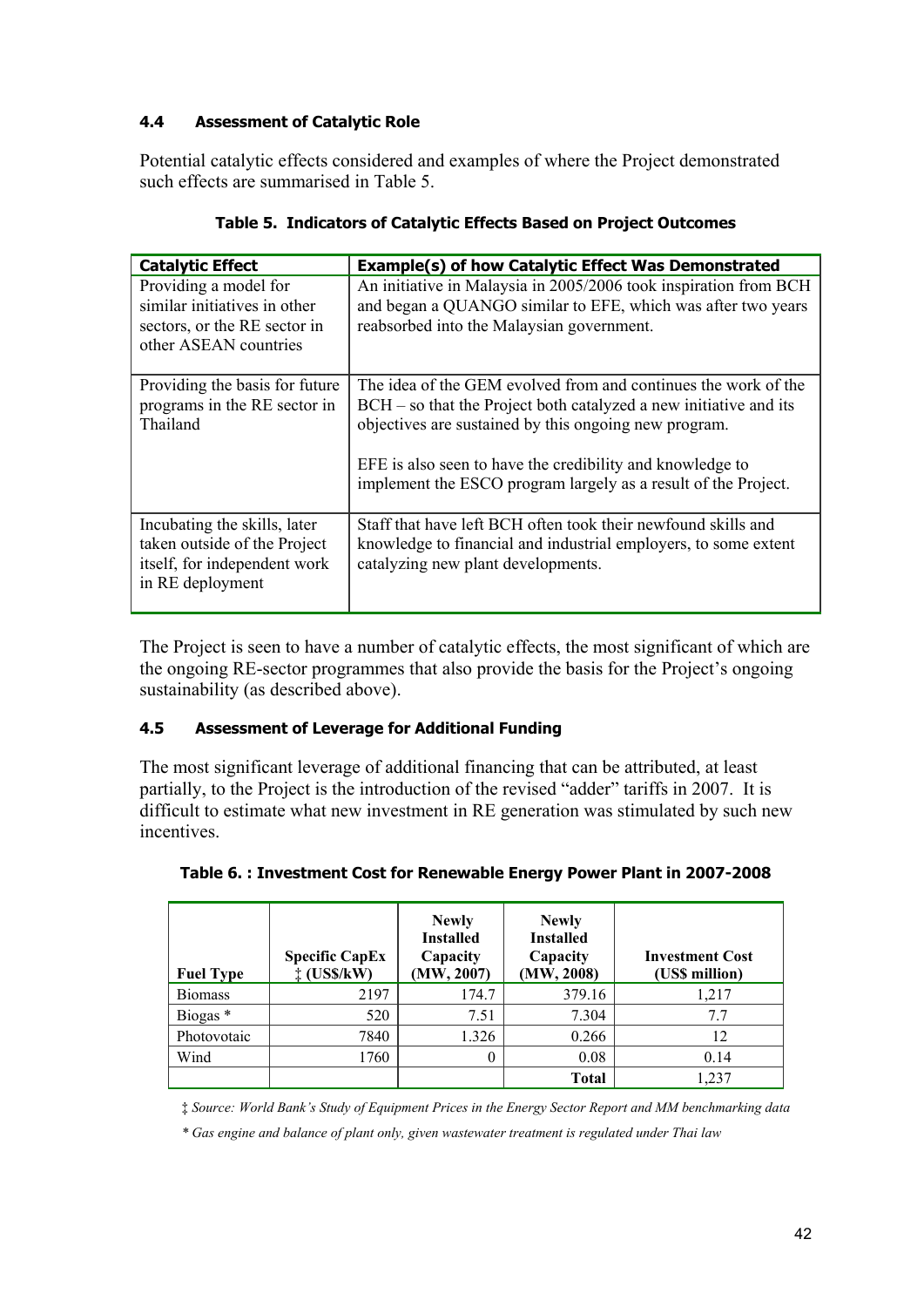Table 6 provides an estimate of the total investment costs related to newly installed RE plant capacity in Thailand during 2007 and 2008, during which time 570 MW of new SPP and VSPP plants came online. In total, an order of US\$ 1.2 billion is therefore estimated to have been invested in RE plant beginning operation since the revised "adder" tariffs were introduced.

It can be argued that such investments were stimulated by the upcoming prospect of the revised "adder" and therefore to some degree additional project finance in the sector was leveraged by the Project's activities.

An alternative approach to analyzing the same point would be to assess the concessional tariff awards to SPPs and VSPPs since the revised "adder" tariffs of 2007 came into force. From available public data, concessional tariff awards equivalent to US\$ 32 million have been awarded to such new RE plants commencing operation since the revised "adder" tariff was introduced.

## **4.6 Assessment of Public Awareness**

There is generally seen to have been a major increase in general public understanding of renewables so that "people know more about biomass and now RE" now than in 2001, when the Project began.

The main media activities related to the Project have been radio talks and newspaper articles by the chairman of EFE's advisory board. Outreach by BCH has been focused on the specific communities local to new plant developments that BCH were involved with. Significant distribution of the material on EFE's website to other online forums is a further example of the Project's influence.

Complementary activities in raising public awareness include work by environmental NGOs, plus seminars and television advertising campaigns from the Ministry of Energy (DEDE and EPPO).

While general public awareness regarding RE has increased, there were varied views regarding the extent to which this awareness extends to the rural communities typically hosting new plants. Some staff considered that public education had to be begun afresh for each new community in the area of a potential new RE plant.

Although RE does not now face such strong opposition as gas and coal based plant, a major barrier to ongoing RE plant development is still opposition from local communities. There is seen to be an outstanding need to overcome the poor example of early biomass plants through publicising recent best-practice examples, and to build local community's confidence in the government-regulated system for assessment of environmental impacts.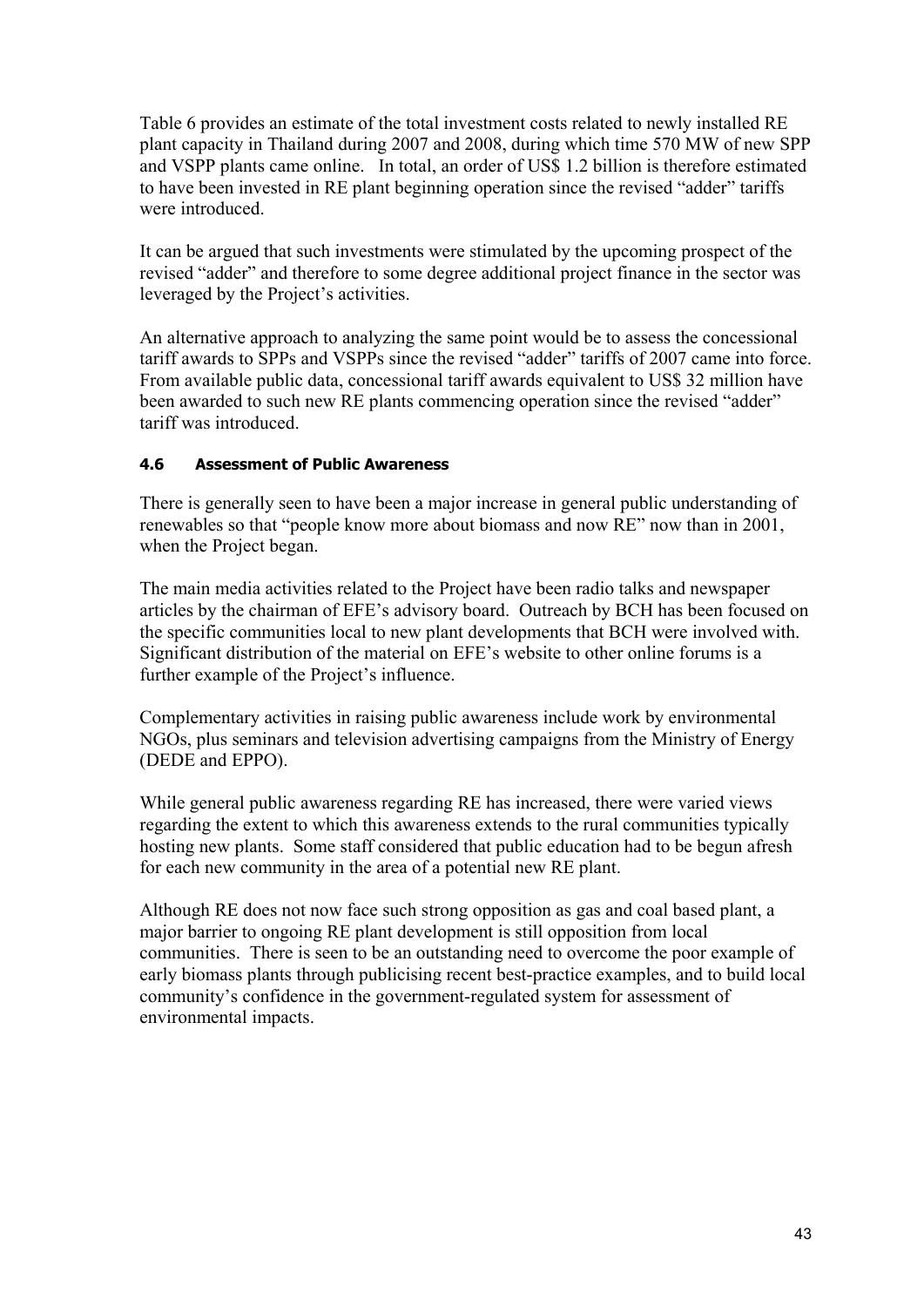## **5. Review of Pilot Projects**

## **5.1 Demonstration of Best-Practice**

Review of the Gulf Yala Green (GYG) and Roi-Et Green (REG) pilot plants has highlighted examples of both good and best practice, as well as lessons learned, relevant as a demonstration to subsequent biomass plants.

The Gulf-owned pilot plant was originally intended during Project design to be Huai Yot, located at Trang. Another site was selected due to a more favourable community response in Yala.

Annex 7 provides further background information together with an overview of plant performance in each of the following areas:

- Project technical profile development and operation.
- Project commercial profile fuel risk management and meeting debt service.
- Environmental impacts.
- Community engagement.

Both plants were supported by GEF through the Project, by contributions to fees for a "risk guarantee facility", discussed below. The two plants are referred to within this report as "pilot plants" for the fact that these were intended to pilot commercial scale application if existing biomass technology, rather than for the typical use of this terminology to reflect small-scale technology trials. Both pilot plants employ commercially available biomass-fired power generation technology (though not necessarily widely proven), and also aimed to demonstrate the early application of such technology in Thailand.

The role for an effective, publically-accessible demonstration of best-practice biomass generation is shown by the biomass plant in Chainat owned in Biomass Power Company Ltd, a CFB boiler firing rice husk of 6 MW capacity that was installed in central Thailand in the early 1990's, and which had both high emissions to air and very low technical reliability. This precedent was referred to by several interviewees as creating widespread wariness regarding biomass among both investors and local communities for potential new biomass plant developments. Other less publically known biomass plants seeking to use advanced combustion technologies in the 1990s are also known to have suffered poor technical performance early in their life.

A counter-example through a pilot plant, demonstrating best practice, therefore had potential to serve a valuable role when the Project was first being designed in 1999.

Since the REG power plant has been developed, the number of biomass power plants which use rice husk as a fuel has increased in the Northeast area with REG used as an example by a number of developers, including Mungcharoen, Bua Somai, Satuk and Uthong. REG's experience has been widely publicised through conferences, visits to the plant site by other developers and through BCH recommending other developers to talk to REG management. The plant also received a national prize for on-grid renewable power generation.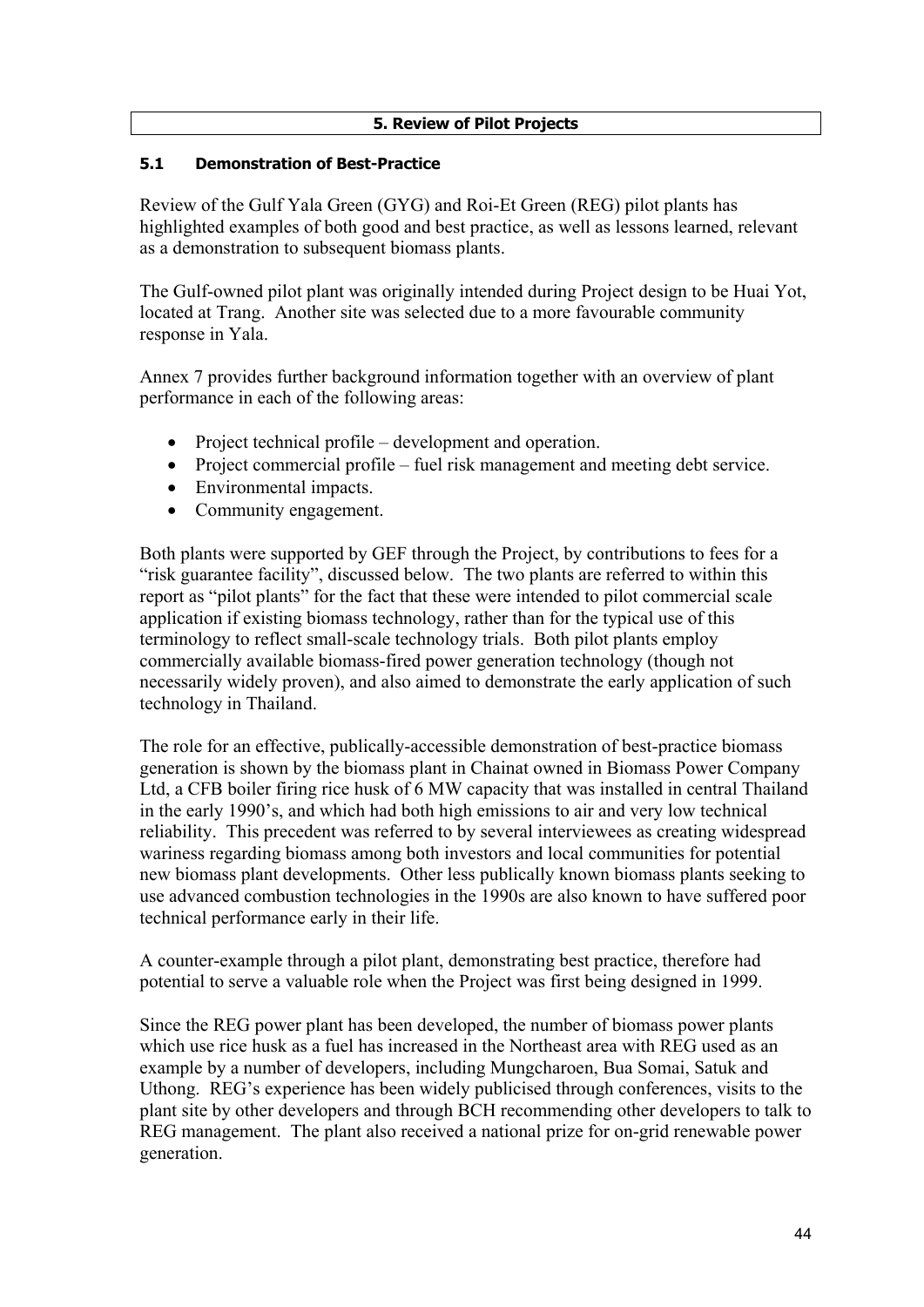At the time of the mid-term evaluation, in early 2005, REG had recently begun operation whereas GYG was still under construction. The following 'issues for consideration' were highlighted in the mid-term review:

- *The first demonstration plant and the risk guarantee fund did not constitute an important factor in promoting biomass power plants in Thailand. This was evident in the establishment of other biomass plants without any risk guarantee subsidy at the same time as the project's first demonstration plant. Four other biomass power plants commenced operation in the same year as the Roi-Et Green. These plants are therefore a better demonstration of the technical and financial viability of biomass power plants.*
- *The second pilot plant has been delayed for a long time. It is no longer a factor in the promotion of biomass power plants.*
- *During April 1999 to December 2003, the number of SPP projects from biomass and other alternative energy that have received EGAT's PPA pledge increased from 26 to 53, indicating the potential developers' willingness and readiness to enter this business.*

The mid-term evaluation effectively argued that the pilot plants came too late, and recommended that the "pilot plants are unlikely to yield significant impact and the… [refocusing] should not place too much emphasis on this component" in the second phase. The counter-argument to the above is that the pilot plants provided a better example of good practice than others being developed in parallel, both through their performance and how well such performance was publicised, which could still improve the quality and number of new developments.

The relevance of the pilot projects can also be criticized for the following reasons:

- A shift in demand towards smaller scale plant than the pilots, due to fuel security concerns, rendering medium- to large-scale demonstrations less pertinent.
- A comparable, equally well-performing, demonstration began operation in 2005 at A.T. Biopower's Pichit plant, in central Thailand, also fired with rice husk.
- A shift to development of biomass plants by agro-industry, which own the feedstock, rather than power utility companies such as those that developed the pilot plants, which changes the allocation of fuel price risk.
- Sharing of knowledge between agro-industrial companies, e.g. rice millers and palm oil millers, reduced the need for a publically-supported showcase.
- REG not necessarily providing a best-practice example of technology, environmental impact or fuel price risk mitigation (see Annex 7).
- The location of the GYG plant offering a poor showcase due to the security situation in Yala province resulting in few visits from outside the province.
- The risk guarantee facility being an unlikely commercial solution to fuel price risk mitigation, which would therefore be replicated independently of GEF support.
- Fuel price risk mitigation through fuel-flexible boilers being effectively demonstrated by a range of plants as a more effective solution than a risk guarantee facility.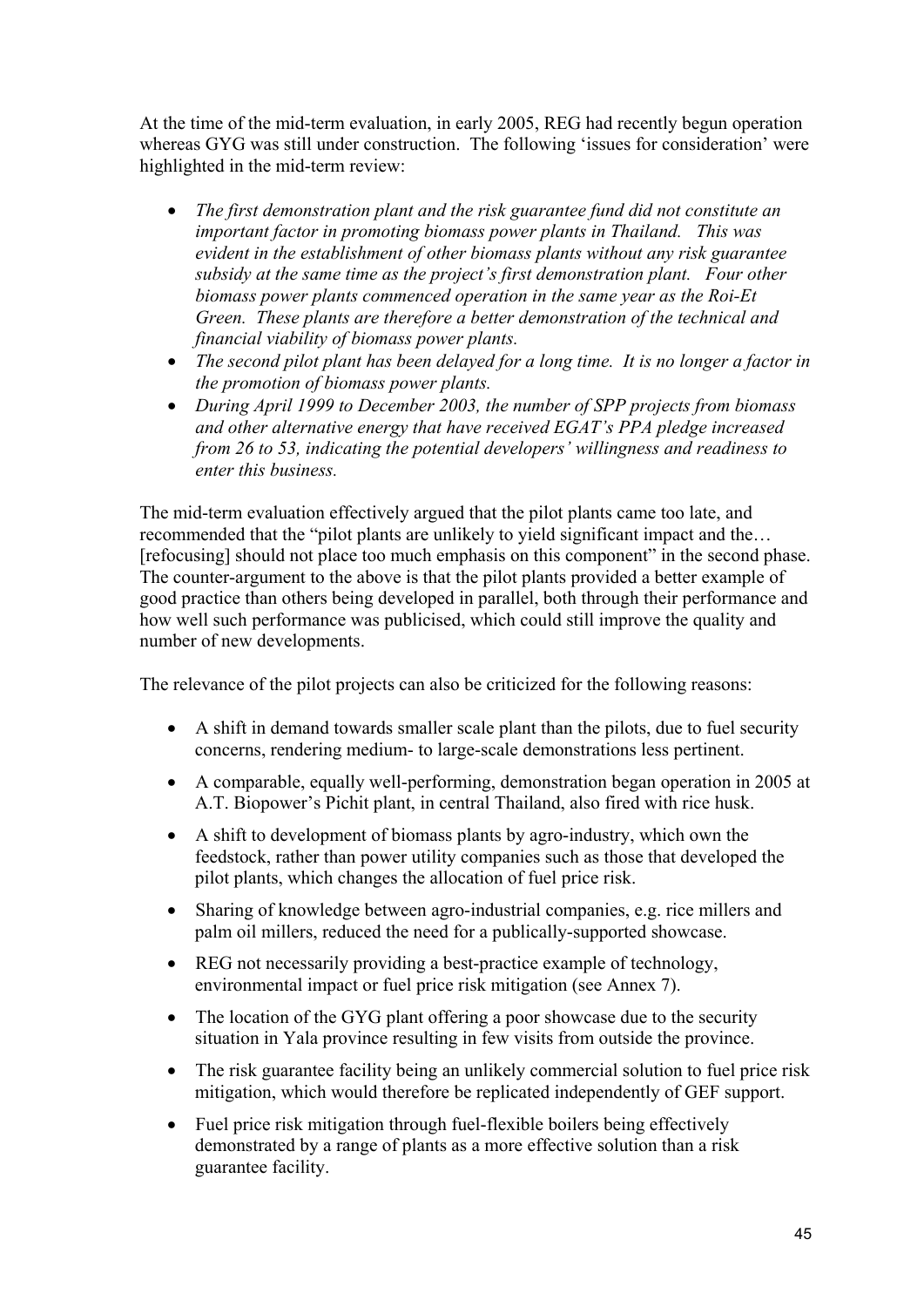The above criticisms are generally valid, and show in hindsight that the pilot projects inclusion in the Project design was not optimal. Nonetheless, the pilot projects have served a useful role. The early experience of REG, both in terms of best practice and lessons learned, has in particular served an evident demonstration value to the sector, due to the widespread showing-casing of the plant's experience. This demonstration is seen to have accelerated deployment of RE and to have mitigated risks of further negative experiences in technology roll-out by agro-industry. GYG's experiences, while equally instructive, have unfortunately so far been less effectively broadcast.

Despite their relatively successful, although modest, impacts as demonstration projects, a more significant question is whether the financial support provided for such demonstration value was cost-effective. This point is explored through discussion of the risk guarantee facility. Project financial reporting shows that US\$ 3 million of GEF funding was contributed toward these fees.

## **5.2 Demonstration of the Risk Guarantee Facility**

The basic concept of a risk guarantee facility is that a qualified party (generally a financial institution) will take responsibility for the financial consequences of certain events – removing this risk exposure from the project company and therefore the project lender, similar to insurance. This can help to secure project financing in the case that a lender does not feel qualified to assess, or would not accept, certain risks such as fuel price fluctuations – and these risks cannot be mitigated through standard approaches of plant design, contracting, insurance or contingencies.

In the case of the pilot plants, the risk guarantee facility was originally requested by JBIC, which was to finance the two pilot plants (at this time REG and Huai Yot) through IFCT (now TMB bank). Based on this request by JBIC, EGCO (the parent company for the two original pilot plants) was to provide a guarantee covering the risks related to biomass fuels and IFCT the overall risks (credit, currency, technology and other risks) for the pilot projects. The risk guarantee facility was to be priced at from 3 to 3.5% the outstanding loan amount semi-annually (2% for the cost of guarantee fees by IFCT, 1-1.5% for the cost of fuel supply guarantee fees by EGCO).

GEF funding was to be used to reimburse the two project companies with up to 50% of the risk guarantee fees as contingent financing, with the total amount of support not exceeding US\$ 3 million, allocated as follows:

- US\$ 1 million for Roi-Et Green Co. Ltd
- US\$ 2 million for Huai Yot, Power (later transferred to GYG)

Payment was to be made semi-annually on provision of the invoice and receipt from the project companies for the guarantee fee. The structure of the guarantee and reimbursement for the fuel risk guarantee facility specifically is shown in Figure 6 below, both in the general case and for GYG specifically.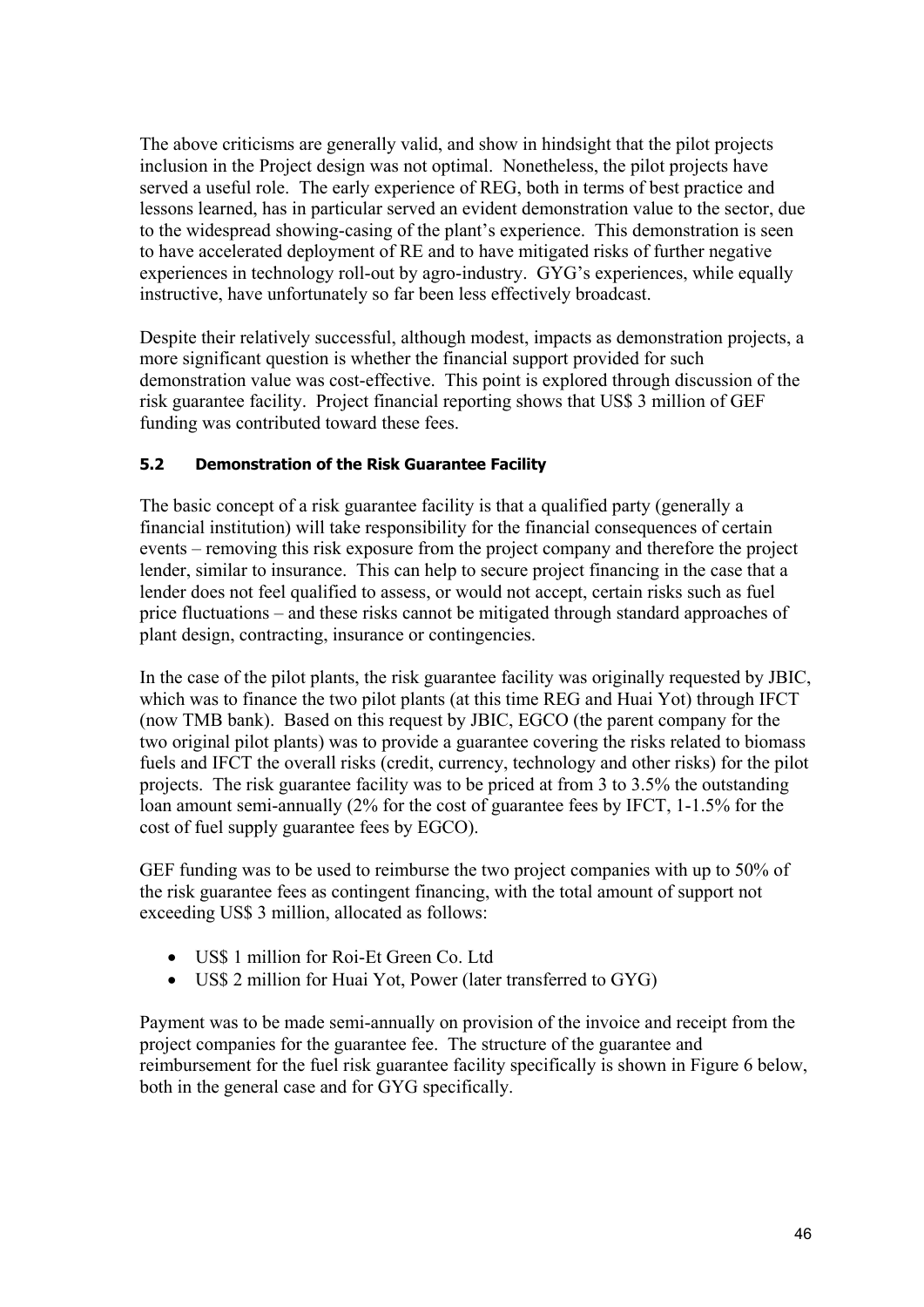

#### **Figure 6: Structure of Guarantee Facility Provision**

GEC—Gulf Electric Company, GYG parent company

## 5.2.1 Practical Critique – Implementation of the Facility

The above risk guarantee model served a clear purpose in attracting project finance from JBIC for the pilot plants at the time of Project design. However, in 2003 the IFCT was merged into TMB, a commercial bank, ending its special status as a government development financial institution. JBIC involvement in financing the pilot plants through IFCT was also withdrawn around this time. Local banks TMB and BAY instead financed the REG and GYG pilot plants, respectively. The pilot plant parent companies instead were left to provide the full guarantee facility (as per Figure 6).

With the removal of an outside requirement for a guarantee facility, and of IFCT as the one financial institution willing to offer such a facility, it appears likely that the role of such a facility should have been re-examined.

For REG, knowledgeable interviewees did not believe the guarantee facility was necessary for the plant to go ahead, since the IRR was sufficiently high without this support and the local bank did not specifically require such a facility. It was also not considered likely this the project company would use the facility in the future.

For GYG, the interviewees believed the plant could not have gone ahead without the facility, however, due to the costs and risks of the plant location. While the plant was originally financed by a local bank without the need for a guarantee facility, the bank renegotiated with the parent company, GEC, a year into construction due to a flaring of security concerns putting the plant in jeopardy. Both GYG and the bank felt that the guarantee facility was then needed to allow the project to proceed.

After the withdrawal of JBIC, the parent company was left as the sole provider of a risk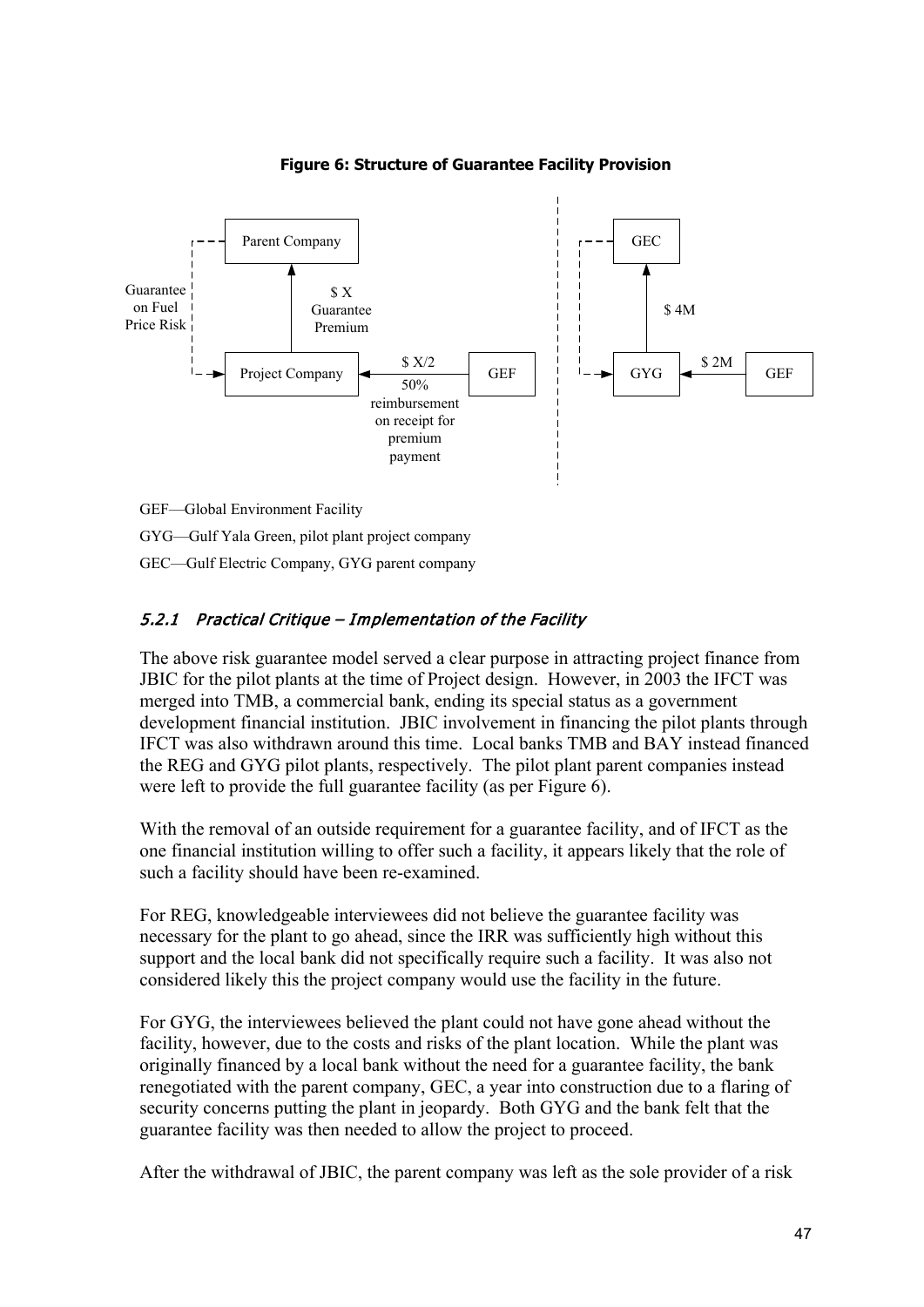guarantee, as shown in Figure 6 above. BCH staff interviewed did not consider this ideal, but were not able to identify another financial institution that would take on the risks as formerly proposed by IFCT.

Figure 7 below shows another illustration of how the guarantee facility can lack meaning as a financial tool in the case of the parent company providing the guarantee. Through a five-step process, the 50% guarantee fee reimbursement from GEF can be made equivalent to a direct grant to the project company for the same amount. This might apply in the case that the project company has insufficient funds to pay the parent for the facility, therefore takes a parent-company loan for this – and is also paid from the guarantee facility because it is unable to meet debt service on such a junior loan. In such a case the amount of '\$ X' simply circulates twice between the parent and project companies. Since these transfers of  $\mathcal{S}$  X' equate to a zero net transfer, and may discharge the guarantee facility obligations in the event that a cap on payouts is set equal to the premium, the only remaining effective transfer is of '\$ X/2' from GEF to the project company.



**Figure 7: Example equivalence of Guarantee Facility Provision to a Direct Grant**

Essentially, the facility is vulnerable to simply being 'unwound' after plant operation through the nature of the guarantee facility agreement and other parallel agreements between the parent and project companies – unless such agreements are in some way controlled. Specific points that could potentially be better controlled to mitigate such vulnerability in the event that a parent company is providing the guarantee facility include:

- Definition of risks covered by the facility.
- Clear criteria when a drawdown on the guarantee facility would apply (i.e. when the risk covered reached an unacceptable level) – based on fuel price indices or ability to meet senior debt service.
- Definition on cap (or lack thereof) for payouts from the guarantee facility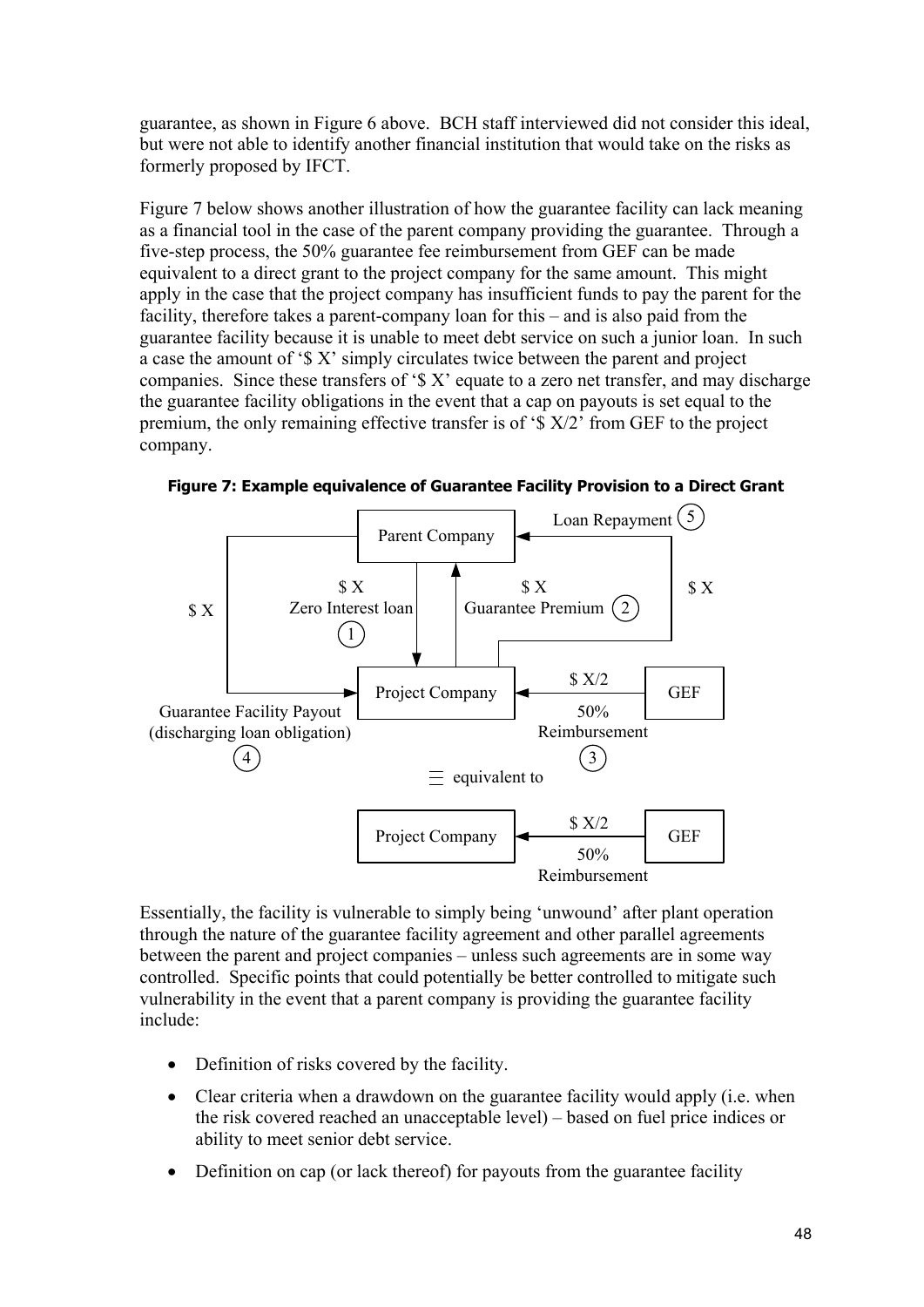- Definition of premiums in relation to cap on payouts (i.e. premiums should be less than cap by some order, to reflect extent of risk being covered).
- Requirement for the parent company to maintain an Escrow account for funds within the facility.

For both pilot plants, several interviewees saw the risk guarantee facility as, in effect, an opportunity to provide a cash grant to the parent or project company, to improve project viability. It is possible, given the above vulnerabilities in Project design, that agreements between the parent company (guarantor) and project company may have been structured so that this is how the facility worked in practice.

It therefore appears likely that the risk guarantee facility as a means of financial risk mitigation was not effectively demonstrated by the pilots. The main point where such a facility can definitely be seen to have delivered value is in allowing GYG to secure debt funding to complete plant construction. Project management at EFE considered that the pilot projects are a "special case" that could not easily be replicated, and that any similar future guarantee facility would need to be "carefully designed".

One further drawback to the guarantee facility is that it barred the projects from registering as CDM projects – since the plants were already in receipt of donor support. While the possibility of such registration was uncertain at the time, it should in hindsight have been possible. At a US\$10 CER price, each plant could have received the same amount of revenue as made available through the GEF fund within 4 years.

# 5.2.2 Theoretical Critique – Concept of the Fuel Risk Guarantee Facility

Fuel price risk was widely cited by interviewees as the major barrier facing individual project developers, and was an intended focus for the risk guarantee facility. It was acknowledged by a number of interviewees that if a cost-effective means of mitigating fuel price risks through financial instruments could be demonstrated, this would be valuable to future biomass power plants.

For replication of the risk guarantee facility without subsidies, by the private sector, a financial institution or other guarantor would need to be better able to manage fuel price risk than an individual plant, in the similar way as an insurance company can better manage the aggregate risk of (a generally large number of) insured parties. Challenges to such risk management are posed by the specific nature of biomass feedstocks as used in South-East Asia when compared with, for example, fossil fuels. Characteristics of biomass feedstocks in the region include:

- The low bulk density of biomass residues makes transportation costly, per unit heating value of fuel, relative to fossil fuels.
- Some biomass residues degrade or suffer self-heating effects that can lead to spontaneous combustion – in this case handling complexity further increases the transportation cost barrier.
- Biomass residues are typically only aggregated in relatively small quantities compared with fossil fuels making bulk transportation, e.g. by rail or ship, impractical.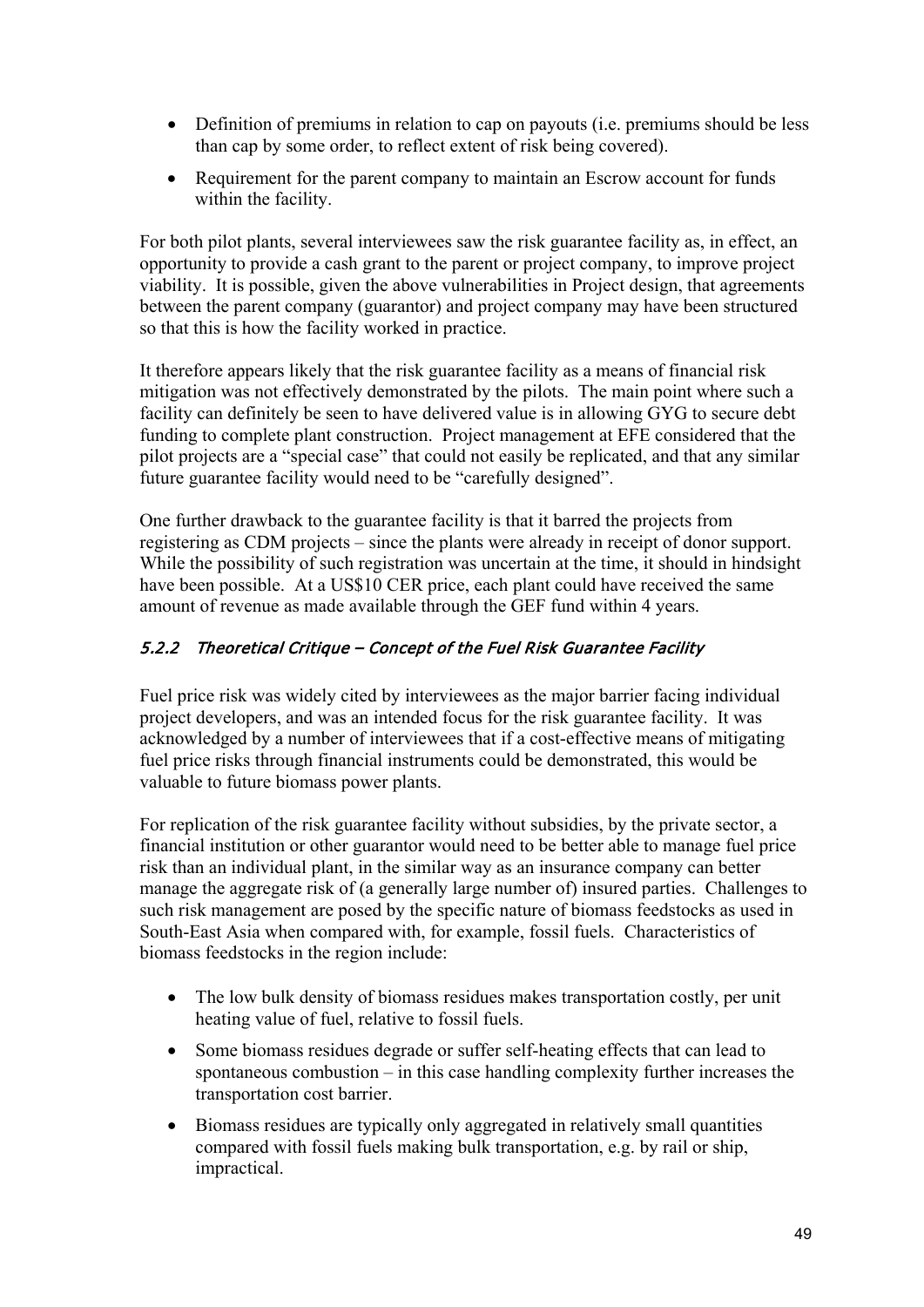- Greenhouse gas emissions associated with transportation of biomass residues prior to combustion as a renewable fuel must be accounted for under the CDM, reducing the value of the feedstock for revenue generation the further its is transported.
- There is no open market for biomass residues typically used in power generation in Thailand, but instead the residues are generally traded on a bilateral basis or via brokers and independent aggregators.
- The above constraints mean that biomass residues are typically a non-fungible good, for which accurate market pricing data is scarce, and that where such pricing data does exist it is difficult to translate to a specific user.
- Without accurate information on biomass market price variations over time as applicable to a given user, a financial institution has no better fundamental basis on which to assess risk than the plant owner or his consultant does from surveying the local resource supply quantities and potential competing demands.

On the basis of these points, it is not clear how a parent company or financial institution would be better placed to manage fuel price risks in most cases than the project company, which generally has better access to relevant information. Should a biomass fuel risk guarantee facility become available in Thailand, it therefore appears unlikely that this would be a competitively priced means of fuel price risk mitigation, compared with fuel supply management by the plant.

This finding is based on interview responses combined with the evaluators' own observations as a participant in unrelated biomass plant developments in Thailand, and has been used in assessment of the relevance and cost-effectiveness of this Project's objective (D2).

Alternative fuel risk management approaches were proposed by the interviewees for this final evaluation. One such proposal was introduction by government of local buying pools for biomass feedstocks – which would help to control prices and to prevent unnecessary long-distance transport of biomass residues when other buyers could be identified closer to the biomass source. Such models could perhaps be explored, or have been explored under the Project, as an alternative to the risk guarantee facility.

The evaluation team has not yet had the opportunity to review the risk guarantee study currently under preparation by BCH, and would be pleased to receive further specific feedback on the logic of the above findings related to the findings of this study.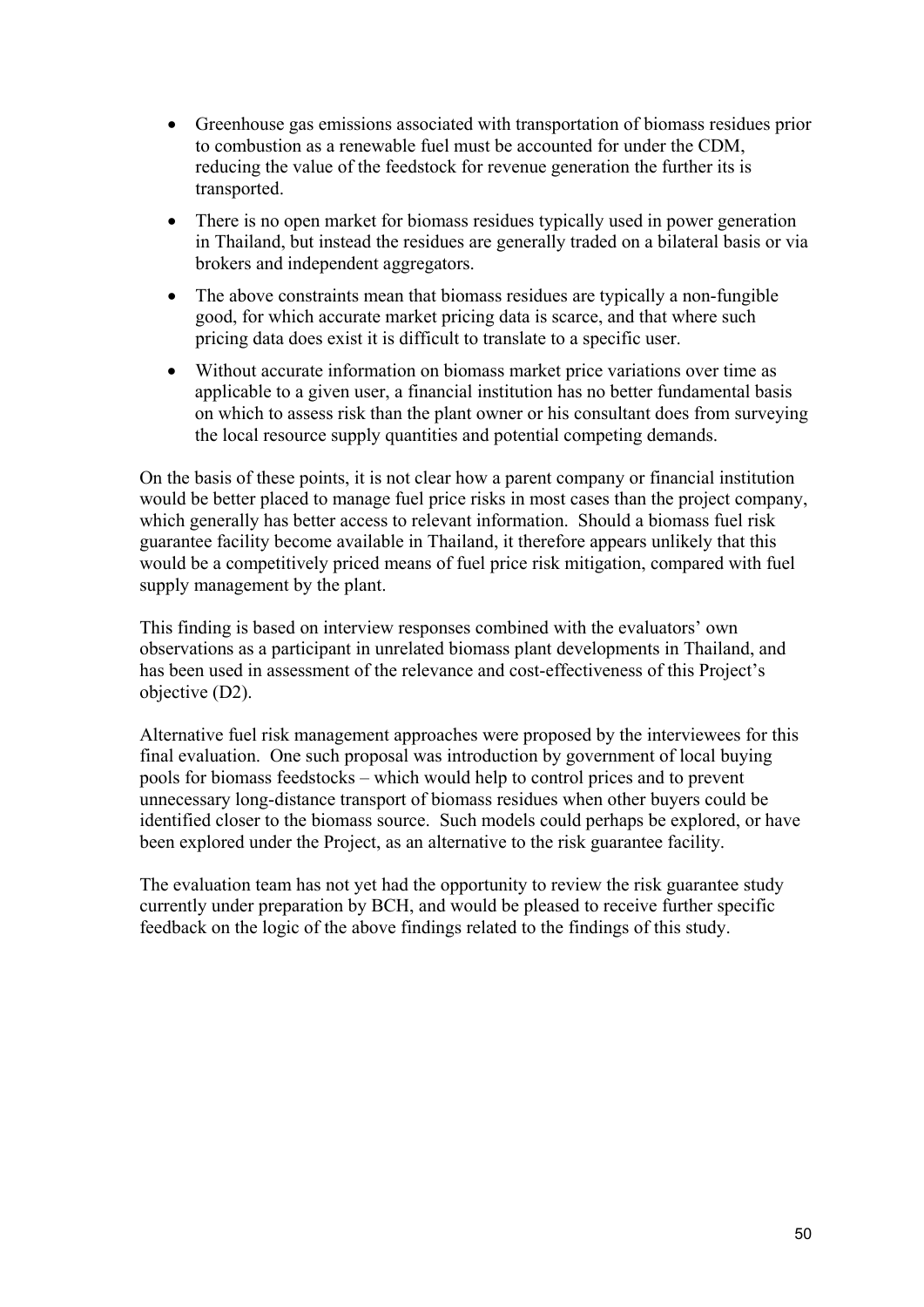Lessons learned and best practices are based on an extensive review of the Project's documentation over its eight year duration, interviews and focus group sessions with stakeholders and project staff, and observations of the evaluation team. As this is the final evaluation, less attention has been given to process issues with respect to on-going implementation. Instead, the major aim of the evaluation is to highlight (1) lessons learned for the future promotion of power generation and co-generation for both biomass and other renewable energy sources in Thailand; and (2) lessons learned for the application of the Project's experiences in other countries and regions.

One of the challenges faced by this evaluation has been limited personal and institutional recall of early stages in the Project, due to a combination of the long, eight-year Project span and a high related turnover in the broad set of Project participants since the Project first began. The following lessons learned, mainly highlight the flexibility and adaptive practices undertaken by the Project's staff and policymakers to address a rapidly changing market context for biomass power generation and renewable energy promotion over the past 3-4 years during the second phase of the Project. The experiences of the Project with respect to the required flexibility in Project work plans, personnel change, changes in client needs and perceptions, and effective M&E procedures in a dynamic project context provide important lessons for project implementation practices in general, as well as future project design considerations for RE energy projects specifically.

## **6.1 Need for Flexibility in Project Design to Adapt to a Rapidly Changing Context**

Within the scope of the four broad objectives of the Project, a significant refocusing took place in early 2006. This refocusing consisted of two key elements:

- 1) An effort to emphasize work in the common, public interest rather than fee based work that focused on specific developers; and
- 2) Formally broadening the Project's scope from an emphasis on biomass only to include all renewables, with particular emphasis on small scale power generation.

The change in scope and focus had major impacts on staff retention and staff recruitment, changes in the number and backgrounds of relevant Project stakeholders, changes in the work plan, different emphasis on policies and regulations, and a significant shift in project beneficiaries from clearly identifiable community residents and biomass plant operators to a more diffuse group of interested parties indirectly influenced by changes in renewable energy programs and policies.

As discussed in Section 2: Project Context & Adaptation, the Project was partly a "victim of its own success" in promoting renewables. Early success in encouraging biomass plant mainstreamed the technology and swiftly removed significant barriers. Instead of following the action plan provided by the Project Document, the Project had to adjust its focus to smaller scale biomass plants and other RE technologies, requiring new skills and approaches.

In pursuing this broader scope during the second phase, Project management has effectively targeted resources at activities of public value, which have attracted positive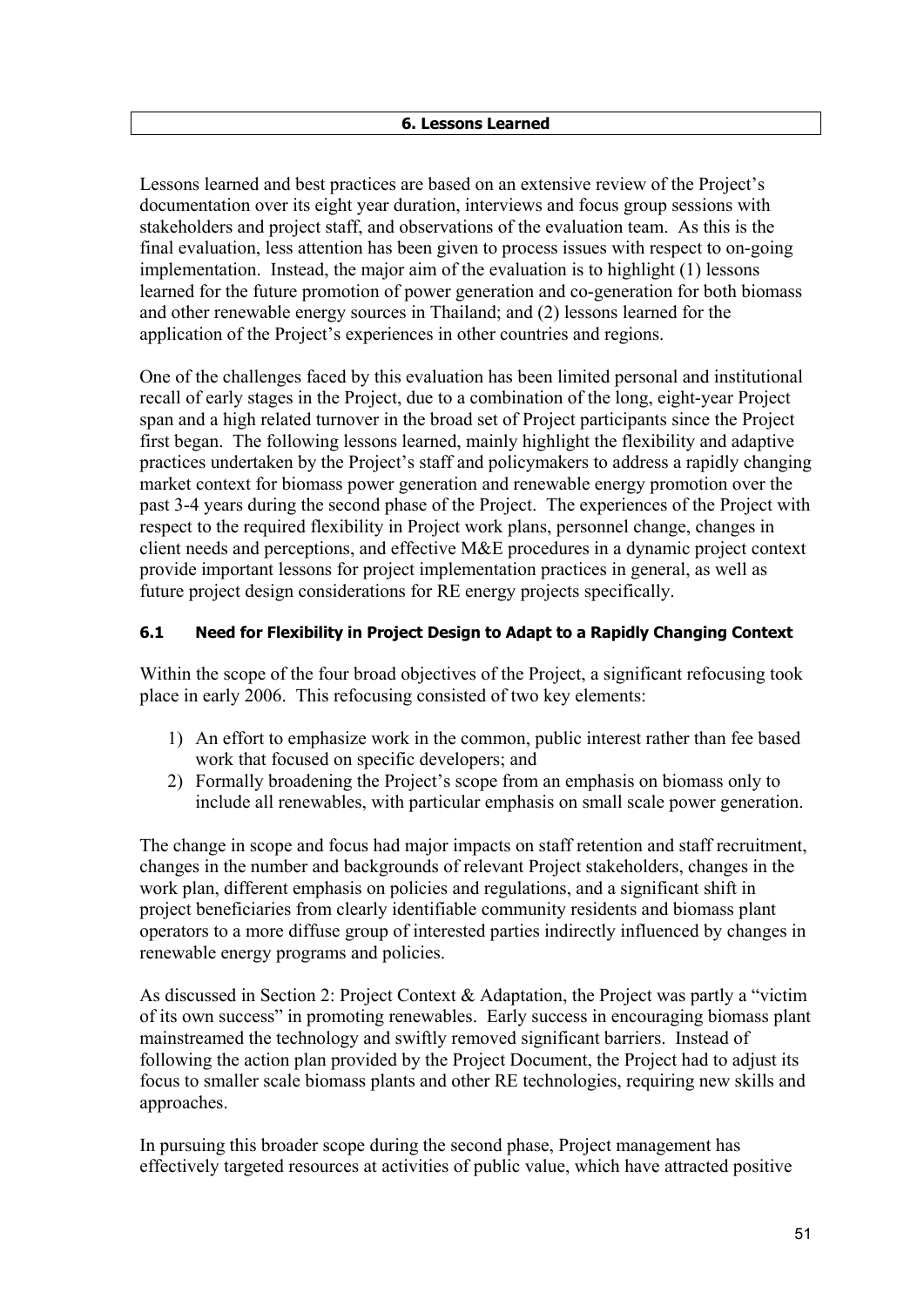feedback from a range of stakeholders. The rapidly changing context has posed significant challenges to the Project as it was structured, however, particularly felt through the major loss of staff following the refocusing in 2006 which in part related to the change in focus since it removed from the scope of the Project much of the plantspecific technical work (fee-based) of interest to the majority of staff so far recruited. Staff limitations are seen to have prevented Project take-up of potentially desirable additional activities in the second phase (e.g. following up developer enquiries, public awareness campaign, work on a broader range of project technologies including waste-toenergy) despite the availability of budgetary resources to do so within the original seven year term.

An almost universal theme raised by funders, other stakeholders and senior level EFE/BCH staff interviewed was the flexibility of the Project – each respondent saw barriers to constructive adaptation of the Project to reflect changing circumstances and ongoing findings. Different respondents identified the major barrier either as limited proactive generation of new proposals to the donor by the executing agency, or limited donor flexibility to change how funds are allocated given initial exploration of proposals to adapt to changing circumstances.

It is however fair to say that EFE has shown a proactive approach towards securing the Project's future through establishing ongoing, relevant RE sector programmes for the post-Project period, through the GEM, securing the ESCO fund manager role and other activities such as programmatic CDM.

These examples suggest that the organizational dynamic between UNDP/GEF and EFE, rather than EFE's own approach alone, is responsible for any lack of dynamism in responding to the full range of opportunities for relevant work in the second phase. The personal relationships between UNDP and PMO staff are currently strong and constructive, and appear to have been effective at responding to change. Some combination of a less dynamic relationship with former UNDP staff and the complexity of GEF procedures for reallocating funds to activities outside the originally approved Project scope, appear to have stifled potentially productive ideas for change early in the Project.

A lesson learned is that projects that are specifically designed to establish a collaborative partnership between public institutions and private sector entities should anticipate the need for project adaptation, including changes in the project's scope and objectives, incorporation of new institutional entities and revisions in financial requirements.

Donor-financed projects involving public-private partnerships are thus more likely to be shorter term or may require breaking down the larger project into project subcomponents that that can be "spun off" when objectives are reached to enable subcomponents to continue independently perhaps under private sector management. This type of adaptive project design modality would allow resources to be directed to the most financially efficient objectives as determined by the evolving role of the private sector, while concurrently providing economically viable benefits to the society.

A further specific example of a change in Project objectives that may have provided greater benefits to the RE sector given changes in the market, is to withdraw the support for the pilot plants once it became clear their role was being eclipsed, and redirect this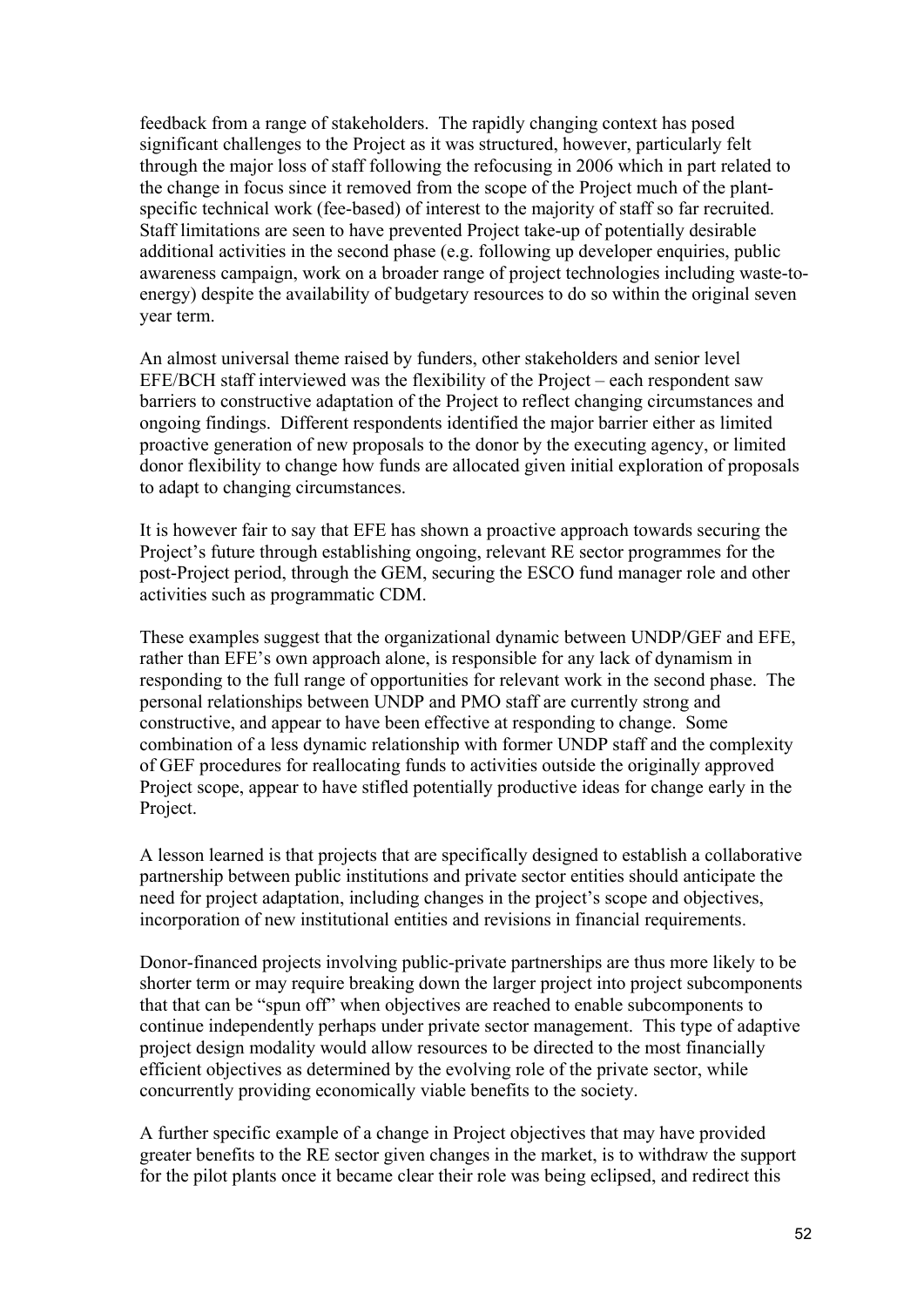towards support for as-yet undemonstrated RE project types. Greater consideration could have been given to this possibility following the withdrawal of the Huai Yot pilot plant, for example, before redirecting the full amount of such funds to the substitute GYG pilot plant.

# **6.2 Need for Upfront Clarity in Seeking Financial Self-sustainability**

The career uncertainty associated with the short-term funding cycle was identified as a significant constraint in recruitment, which could have been better managed through improved clarity on the intended model for long-term self-sustainability of the Project.

While financial self-sustainability for the Project after the completion of GEF funding is seen as a worthy aspiration, a number of EFE staff and key PSC members believed that more explicit direction on how to achieve such self-sustainability should have been included in the Project Document – to help avoid the conflicts experienced by the Project over the extent of fee-based work carried out, and to provide a clearer long-term vision of financial stability.

The use of other publically funded programs for the post-Project period is seen as positive by funders, with "no other options" for financial self-sustainability seen to be available. If this was always the likely intended model for financial self-sustainability, a clear understanding of this fact from the beginning of the Project might have helped avoid the major loss of staff in 2006 that accompanied refocusing to reduce fee-based services. Specifically, the refocusing required to adapt to changes in the market would have been less severe had BCH and UNDP expectations regarding the role of fee-based work in achieving financial self-sustainability been better aligned from the start of the Project.

## **6.3 Staff Recruitment, Development and Retention to Ensure Effective Implementation**

Personnel changes are widely agreed to have impeded Project implementation, with new recruitment of highly qualified personnel seen as difficult, particularly when the Project was thought to have only two years left, following the major staff losses in 2006. Strong competition from the private sector for the skills required was noted as a challenge in both recruitment and retention.

To highlight the importance of staff retention, several stakeholders stated that while Project management was generally seen as strong, they had criticisms regarding the skillbase of BCH cell staff, particularly following 2006, for being too junior or insufficiently technically experienced to offer well-grounded *pro bono* technical advice to developers.

The major lesson learned with respect to staff retention relates to the initial two lessons regarding better upfront clarity on intended long-run sustainability (and therefore staff employment prospects) and the need for flexibility with respect to Project adaptation and change. It is essential that personnel policies and efforts to retain Project staff are undertaken in concert with proposed changes in work plans and programme objectives. Also, recruitment programmes to ensure an overlap between departing and incoming staff can help to avoid a loss of knowledge and skills due to staff turnover.

## **6.4 Dealing with Technology Choices and Risk—Need for a Broader RE Focus**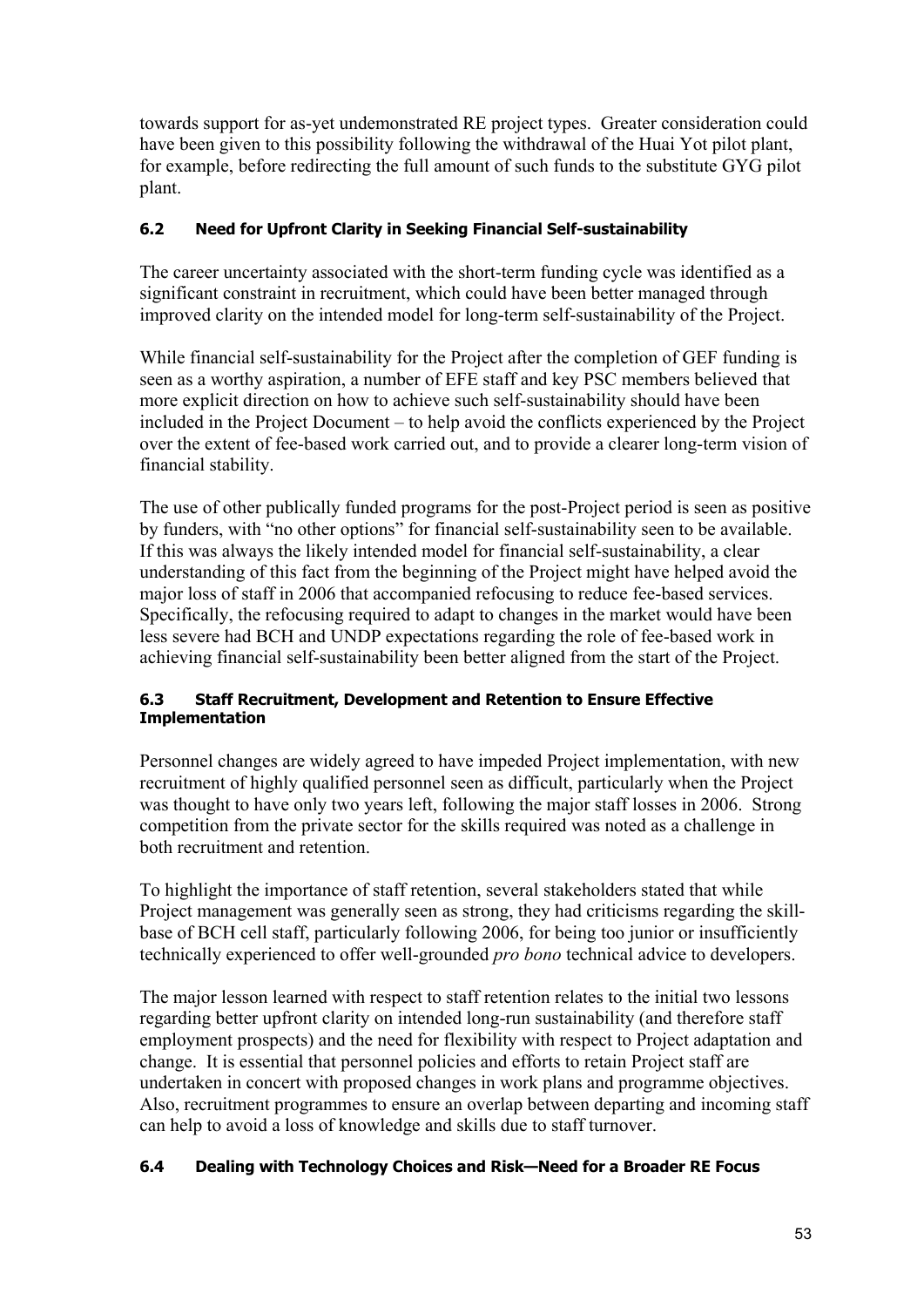As noted in the statement describing the Project background, at the time of its design it was envisioned that Thailand faced a future with substantial unexploited biomass resource potential—principally from bagasse, rice husk, palm oil waste and wood residues. Barriers to realizing this potential for power generation were considered to be mainly (1) lack of information and services to the potential biomass power and cogeneration developers, including successful demonstration models, and (2) lack of appropriate financing mechanisms to support biomass co-generation/ power projects.

Within a couple of years following the initiation of the Project, Thailand's biomass situation changed from one of plenty to scarcity. Such scarcity was largely due to the expansion of the industry on a nationwide scale. More important was not scarcity, but the uncertainty of supply of sufficient quality to meet the demands for relatively large scale biomass operations. To readily achieve financing, EFE/BCH concluded that it is necessary for potential developers to have the ownership of raw materials.

One of the responses to the uncertainty of suitable biomass residue supply has been recommendations to expand the scope of the Project to include other renewable energy. Wind and solar have good potential, but require strong policy support, advocacy and dialogue among the parties concerned as well as public awareness and an educational campaign. Over the past two years BCH has built up its technical expertise through studies and training to serve as a useful multidisciplinary resource for promotion of small scale RE projects. It is important that this technical expertise and personnel be recognized as potential valuable institutional resource that should continue to receive public financial support following the termination of the Project.

One alternative energy technology where the Project could also have focused, requiring similar skills to biomass and biogas plants, is waste-to-energy – a currently emerging area in Thailand. UNDP and EPPO representatives highlighted the following potential benefits to further effort in this area:

- A potential role for EFE, playing to its strengths as an organization, as a bridge between the public and private sector – to facilitate cooperation between provincial administrations and private developers.
- Need for assistance from provincial administrations in appropriate technology selection.
- Significant social and local environmental benefits to improved waste disposal systems.

## **6.5 Need for More Detailed Upfront Research in Project Design**

While the Project would have benefitted from building in more flexibility to changing the sector focus, it could also have benefitted from more accurate information regarding the current status of the biomass sector in Thailand prior to Project design.

More accurate information regarding the biomass resources available in-country and current biomass plant deployment could have enabled a more accurate assessment of specific barriers to be tackled within the scope of the four main objectives, and potentially more cost-efficient approaches to tackling such barriers.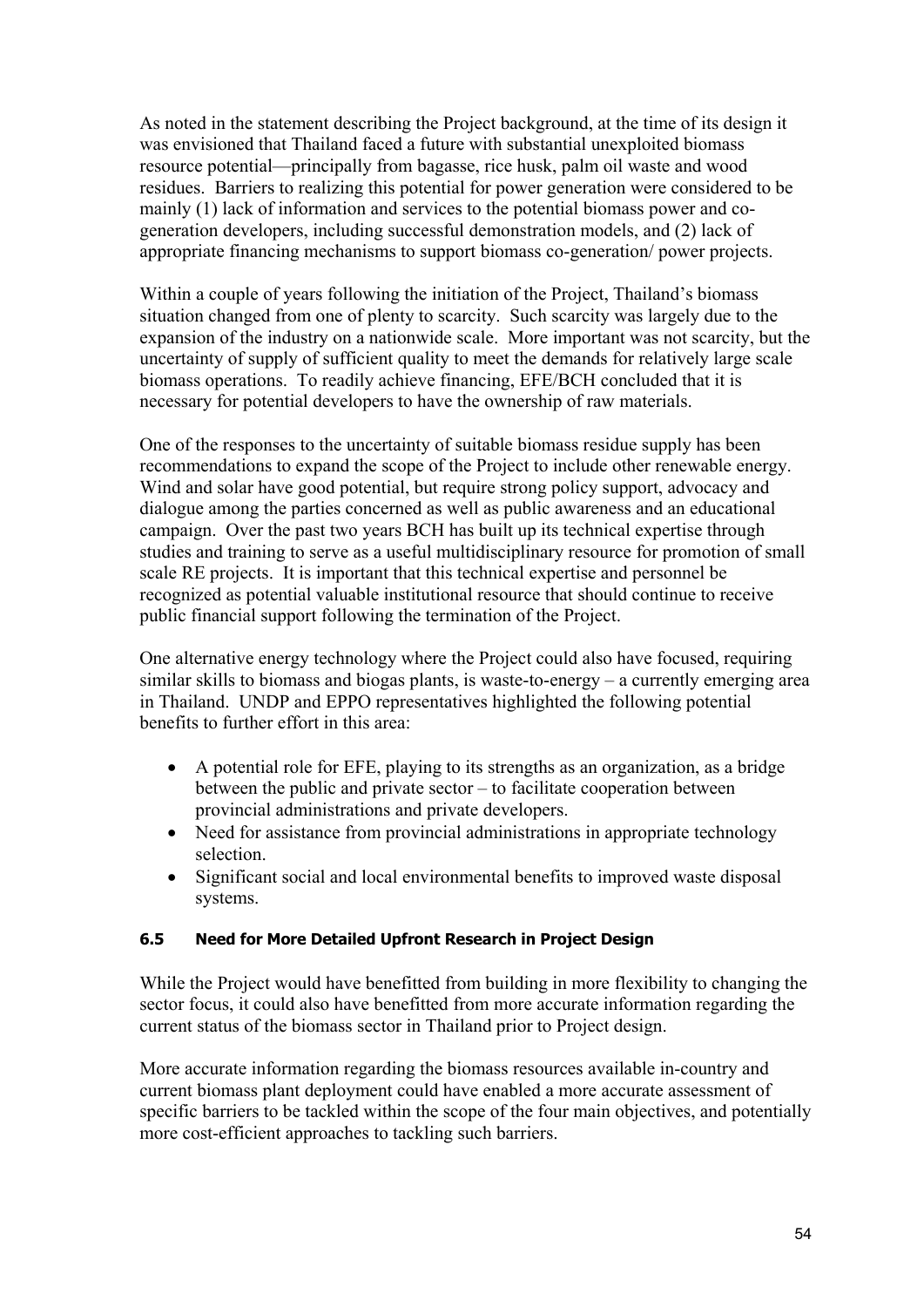In particular, a number of interview respondents felt that too much effort was put into services and staff training relevant to large-scale biomass plants early in the Project, given that:

- There was limited scope for high numbers of new large-scale biomass projects due to feedstock constraints. This limitation represents an early 'lesson learned' for the Project, but is also a common pattern with commoditization of agricultural residues visible at the time from other countries. Several stakeholders highlighted the lack of reliability of GOT agricultural statistics for calculation of available residues – more accurate resource levels could potentially have been identified by independent study in advance of designing a long-term Project.
- Biomass plants at this scale proved to be commercial or near-commercial without external support.
- Efforts were initially targeted at the power-sector (e.g. the pilot plants) rather than the agro-industrial companies that controlled the feedstock, and which were therefore best placed to develop projects with low fuel supply risks.

The Project Document appears to assume that no large biomass plant using advanced combustion technology were present in Thailand at the time of Project design. It is more accurate to say that such plants existed, but were not yet operating with high reliability or sharing information that could provide a demonstration to Thai industry as a whole. One example is a biomass plant that began operation in 1996 at Advance Agro's pulp and paper processing facility in Prachinburi Province, using a BFB boiler firing a mixture of rice husk and eucalyptus bark and with nominal capacity of 37.5 MW. A further example is the 6 MW plant installed in central Thailand in the early 1990's by Biomass Power Company Ltd, with a CFB boiler firing rice husk.

If medium- to large-scale biomass plants were to constitute the Project's original focus, the Project designers could perhaps more cost-effectively have sought to work with such existing plants – to improve performance and publicise the findings – rather than to support the new pilot plants being developed by the power industry – with the associated risks of new Project development and lack of feedstock control.

It is perhaps easy to identify these points in hindsight, and would have been difficult to gain independent yet well-informed advice on the state of the nascent sector at the time of Project design. Still, a lesson learned remains that more detailed, independent upfront studies to verify key assumptions could play a role in better targeted Project design.

## **6.6 Outstanding Barriers to RE Plant Development**

Technical barriers to biomass and biogas specifically are generally no longer seen as significant provided project owners use credible equipment suppliers. Sharing of experiences among agro-industrial companies has also helped mitigate technical risks and shift the need for BCH's support role to smaller scale developments – where it is now active not only in biomass co-generation, but in small scale wind, hydro and solar projects as well.

A large and increasing number of RE projects have received financing in Thailand, with at least 10 local banks providing such finance, and building capacity through such experience. Banks considered that RE projects proposed by small companies can still be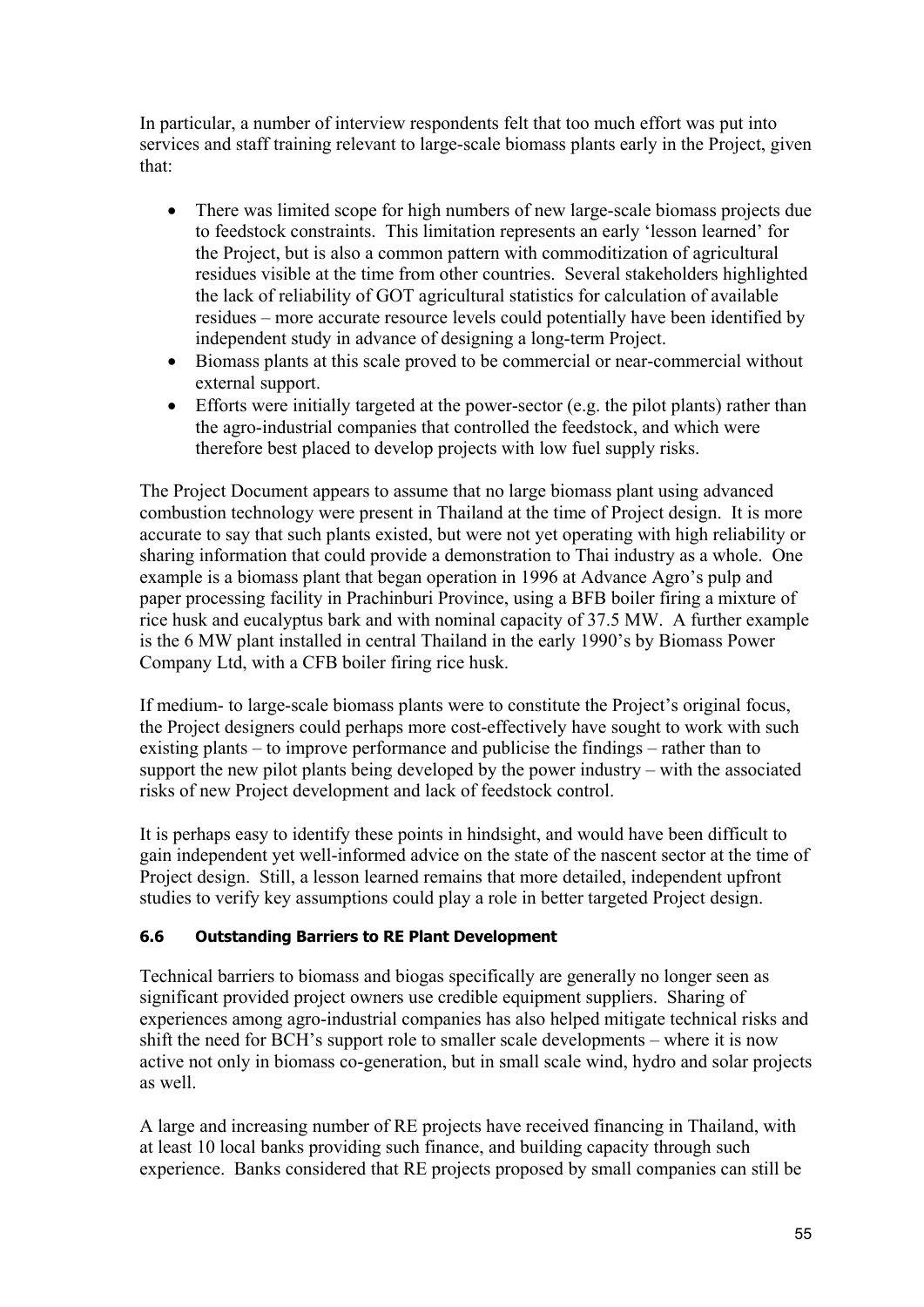difficult to finance, although not significantly more so than projects with similar sponsors in other sectors, and were positive about the general increase of financing activity in the RE sector—which was seen to have been "transformed" over the eight year span of the Project. Financing barriers specific to RE are seen as minor relative to the information, technical and policy barriers – with a well developed, commercially robust project able to attract financing as readily as in more established infrastructure sectors.

The evaluation suggests that various barriers remain inhibiting the continued exploitation of renewable energy as a source for power generation. The outstanding constraints on renewable energy development in Thailand requiring further effort to remove include:

- Accurate, updated information on available natural resource levels through public studies and information resources to aid developers in plant site selection and, for biomass power, in feedstock selection.
- Ongoing, predictable regulation of RE policies and sector support programmes, without a limit to RE capacity, and with attention given to effective implementation, incorporating feedback from plant developers about ongoing challenges.
- Weak relations between developers and the community, due in part to a lack of confidence in consistent government enforcement of environmental standards.

In addition, for non-commercial, community-scale RE, a combination of strong technical support, community education and financial concessions are required. EFE is expected to play an ongoing role with respect to each of the above, continuing the objectives under the Project.

## **6.7 Information and Regulatory Support is More Significant than Financial Support**

Experiences have shown that biomass project developers need and benefit from BCH information and institutional support more than financial support. Several stakeholders noted that the most important support that potential developers need is information, technical and non-technical advice to take full benefit from existing financial and nonfinancial regulatory support mechanisms. This lesson was demonstrated when BCH management shifted its focus at the time of the mid-term to rank the four main lines of work from the strongest to the least strong as follows: technical, information sharing, policy and finance. In the second half of the Project this order was generally agreed to have changed to: information, policy, technical and finance.

Information services are seen by many stakeholders as the Project's primary strength, and as a major contribution to removing the barrier of limited awareness regarding renewable energy among industry and academics in Thailand. The main information services are the newsletter, publications, web board, phone-in and walk-in. Main outreach activities are seminars and workshops, public education, community participation, and media activities. There are three main target groups: the public, potential developers, and academics. The Project has also catalyzed the GEM programme, which will continue and extend such information and outreach services in Thailand, focused on community-scale generation projects.

For policy and regulatory work, respondents generally agreed that significant RE investment can be encouraged through pragmatic and investor-oriented government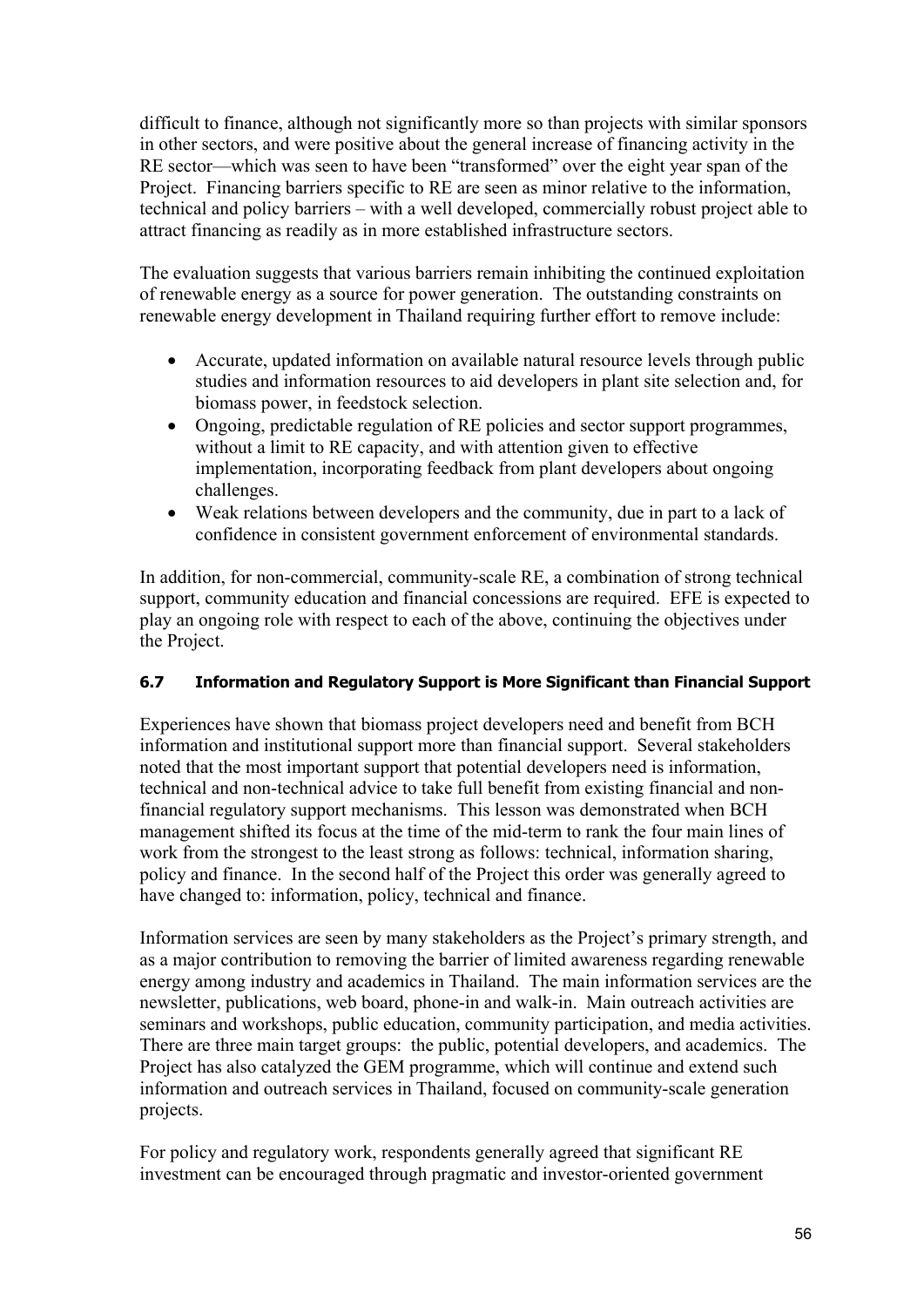support – with the key challenge for the Project being influencing the policymaker. EFE has had significant achievements in promoting policy. This has been assisted by strong personal links with EPPO and no doubt not harmed by the chairman of the EFE advisory board having served as Minister of Energy during the Project. These special circumstances have clearly been beneficial to the Project in achieving policy successes, but may raise doubts as to how replicable such successes would be for similar GEF/UNDP initiatives in other sectors in Thailand, or for the RE sector in other countries where Project staff do not have similar influence with government.

While a significant and impressive 'step in the right direction', the current policy framework also still offers scope for improvement. Various different suggestions by different stakeholders were made of potential revisions, as documented in Annex 3. This evaluation does not seek to assess the merits of such further policy recommendations, but notes that such recommendations do serve to highlight an ongoing role for expert debate and further policy advocacy by EFE to GOT.

## **6.8 Public Awareness and Public Opposition—Need to Build Community Support for Change**

A major success indicator of any large scale project is the environmental impact and level of acceptance by the community. The REG pilot plant has been successful in raising public awareness concerning biomass power plant operations including not only awareness about the increased value of local resources but also about how biomass cogeneration can help reduce GHG emissions. REG established an excellent early record in communicating with the community and thereby a good relationship with the people in the area to ensure that the power plant would help to solve the long-standing problem of rice husk dust and ash from burning rice husk in open space. The second pilot plant, GYG, has established strong relations with the community through a combination of local employment, fuel purchase from local farmers, good public relations and effective communication channels to resolve community concerns as they arise.

The Project's early success in building community support for biomass pilot plants at REG and GTG are exceptions. Public opposition is still a major risk for any (biomass) power plant project. More work on public education and social marketing, on how people can positively contribute to the project, are required in the planning stage of new developments.

In response to the barrier of community opposition, several stakeholders believed that this can generally be managed through good-practice efforts to engage the community and inform them about best practices for RE plants combined with sensitive site selection. Studies and experience showed that smaller scale renewable energy projects have better prospects than medium and large ones. The potential use of other types of renewable energy such as wind, solar and biogas which is derived from biomass are promising especially in terms of public support. At this stage the public has very little awareness of the risks or benefits of these kinds of renewable energy, in spite of the Project's efforts over the past seven years, suggesting that continuing public education or public relations campaigns advocating RE power are required.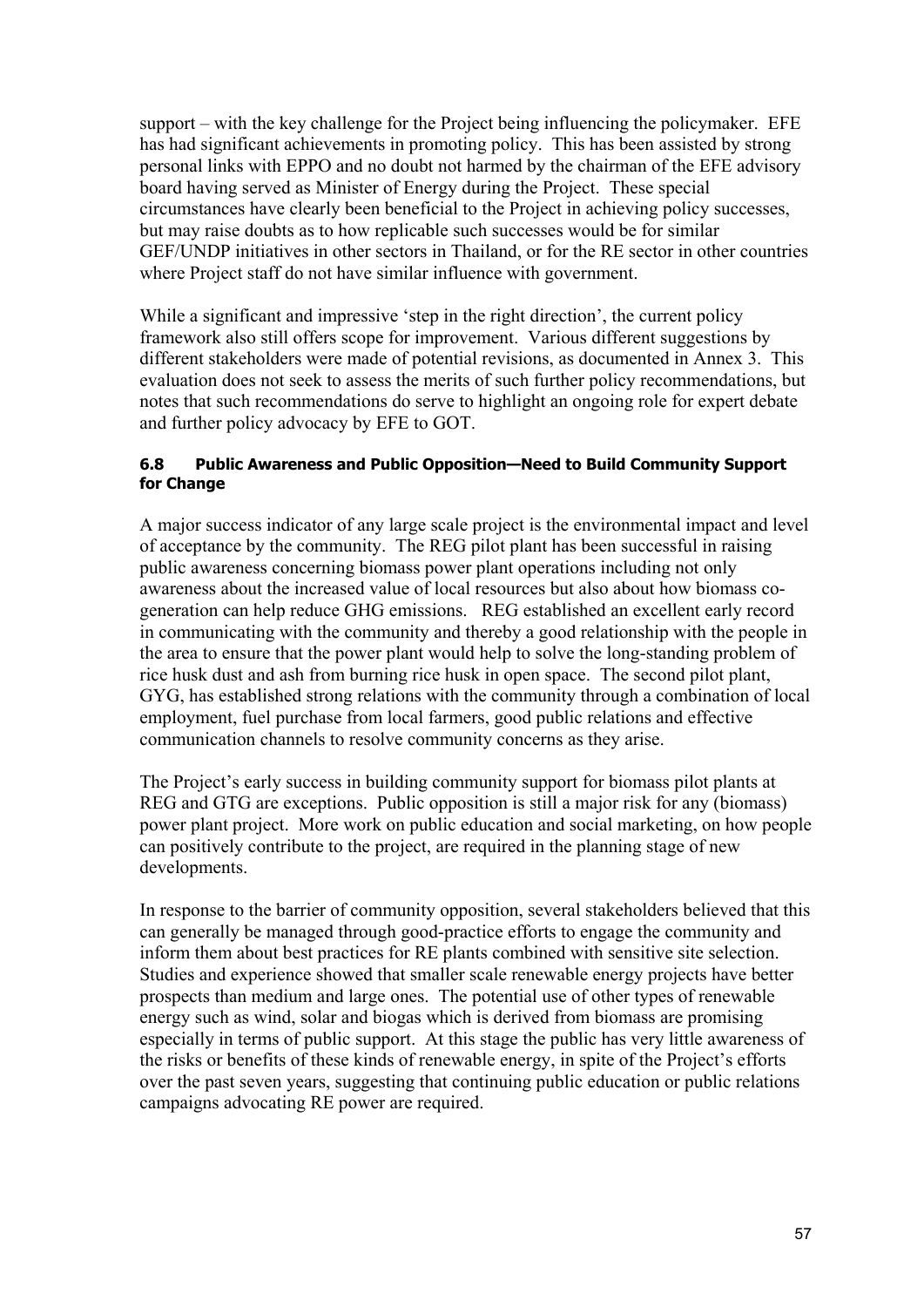## **6.9 Need for Consistent Focus on Environmental Impacts and Benefits**

A principal national objective of the Project is to reduce GHG emissions by accelerating the growth of biomass co-generation and power generation technologies to replace current fossil fuel consumption in Thailand. Annual indicators of climate change impacts have been reported over the life of the Project. M&E reports conclude that biomass is a relatively low cost technology (compared to wind and solar), and does not harm the natural environment in the case that biomass comes from plant residues. Annual  $CO<sub>2</sub>$ emissions avoided in 2008 through 398 MW of new biomass plant developments since the start of the Project are estimated at 1,199,722 tons.

In addition, important environmental impacts arising as a result of investments in biomass power projects have been identified during routine M&E. The main example is the REG pilot plant, which initially faced a higher risk of ash particles in the flue gas. Although plant is equipped with a multi-cyclone and an electrostatic precipitator, ash emissions measured were quite high. Over time the problem was rectified, and REG was awarded an ASEAN Energy Award in the "Off-Grid" category of the New and Renewable Sources of Energy Projects in 2004.

At the same time, despite the efforts of the REG plant owners, a smaller, neighboring biomass plant does not effectively control rice husk dust. While community residents do not blame REG, this does undermine the pilot plant's efforts to promote biomass power. A further example of poor biomass plant environmental performance is an early 1990's plant burning rice husk in Chainat province, which suffered low availability and, more significantly to the wider sector, high levels of visible emissions that were taken up by campaigners as justification to oppose biomass plant developments.

These examples highlight that a lesson for the RE sector is consistently high performance with respect to local environmental impacts, best ensured through effective enforcement of national environmental regulation by the relevant authorities. Several stakeholders pointed to lack of consistent enforcement of environmental standards as a barrier to power plant acceptance by local communities, whether the plant is fossil or RE based.

## **6.10 Risk Guarantee Facility**

The pilot plants, REG and GYG, were supported by the Project through total contributions of US\$ 3 million towards the fees for a risk guarantee facility for each plant. These guarantee facilities were originally part of a JBIC co-financing package, but lost their immediate relevance once JBIC withdrew. For GYG, the facility did still deliver clear value to the plant as one bargaining chip offered to the lender after security concerns halted construction, to secure debt funding to complete plant construction.

For both pilot plants, several interviewees saw the risk guarantee facility as, in effect, an opportunity to provide a cash grant to the parent or project company. It is possible, given identified vulnerabilities in Project design, that this is how the facility worked in practice.

The risk guarantee facility as a means of financial risk mitigation does not appear to have been effectively demonstrated by the pilots, and the experience has not yet been disseminated. Project management at EFE considered that the pilot projects are a "special case" that could not easily be replicated. This view is backed up by the lack of interested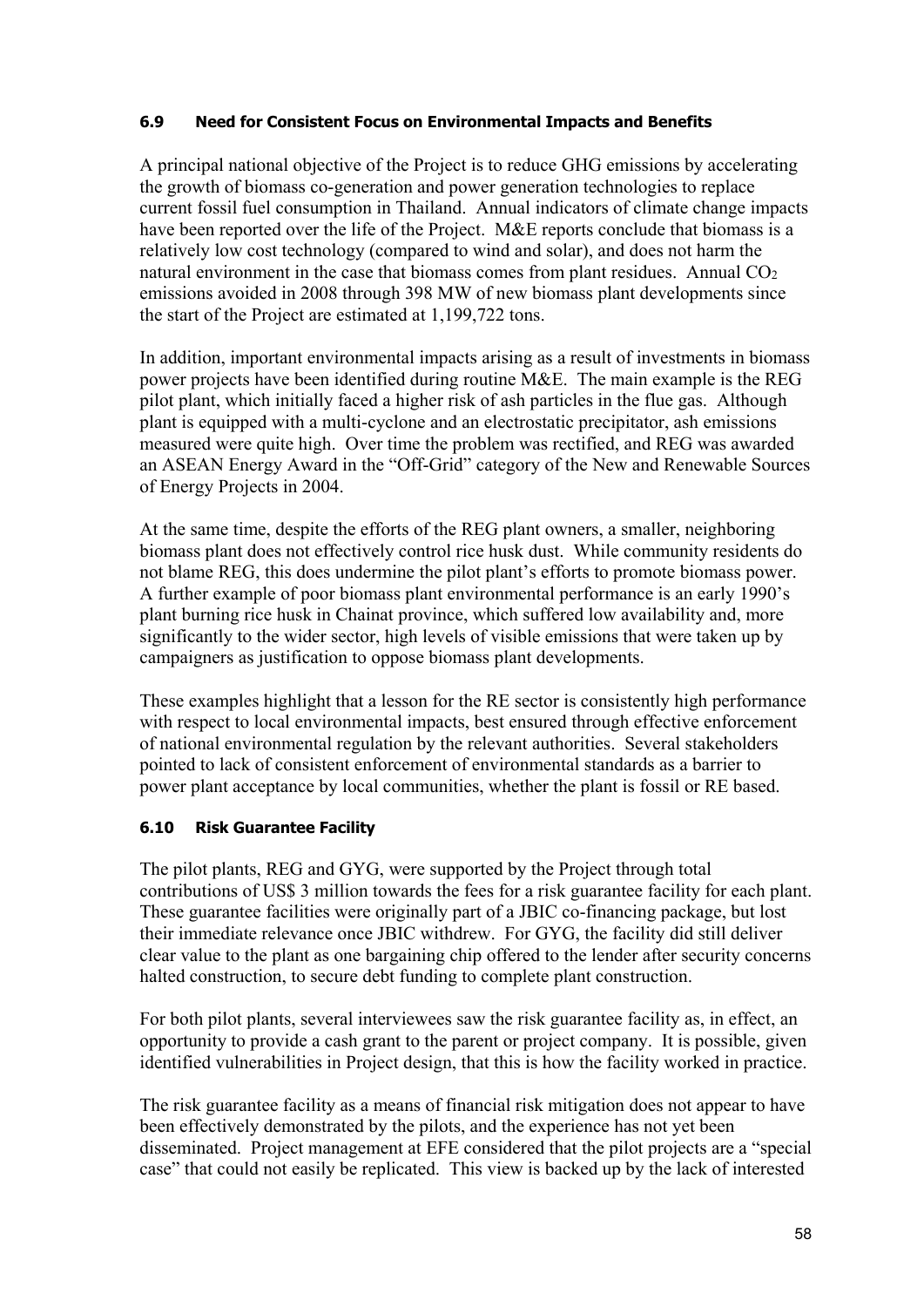from domestic FIs in providing such a facility on commercial terms. Constraints related to the biomass market structure in Thailand mean that it is unlikely that such a commercially-provided facility would be a competitively priced means of fuel price risk mitigation, compared with fuel supply management by the plant.

One further drawback to the guarantee facility is that it barred the pilot plants from registering as CDM projects – since the plants were already in receipt of donor support. While the possibility of such registration was uncertain at the time of plant development, it should in hindsight have been possible. At a US\$10 CER price, each plant could have received the same amount of revenue as made available through the GEF fund within 4 years.

EFE stated that any similar future guarantee facility would need to be "carefully designed" and is due to produce a risk guarantee study in June 2009, which may provide further relevant lessons relevant to future UNDP/GEF projects that might seek to apply a similar approach. On the basis of evidence so far available, the guarantee facility seems a poor approach to mitigate fuel price risk, which is the main relevant risk specific to biomass plants.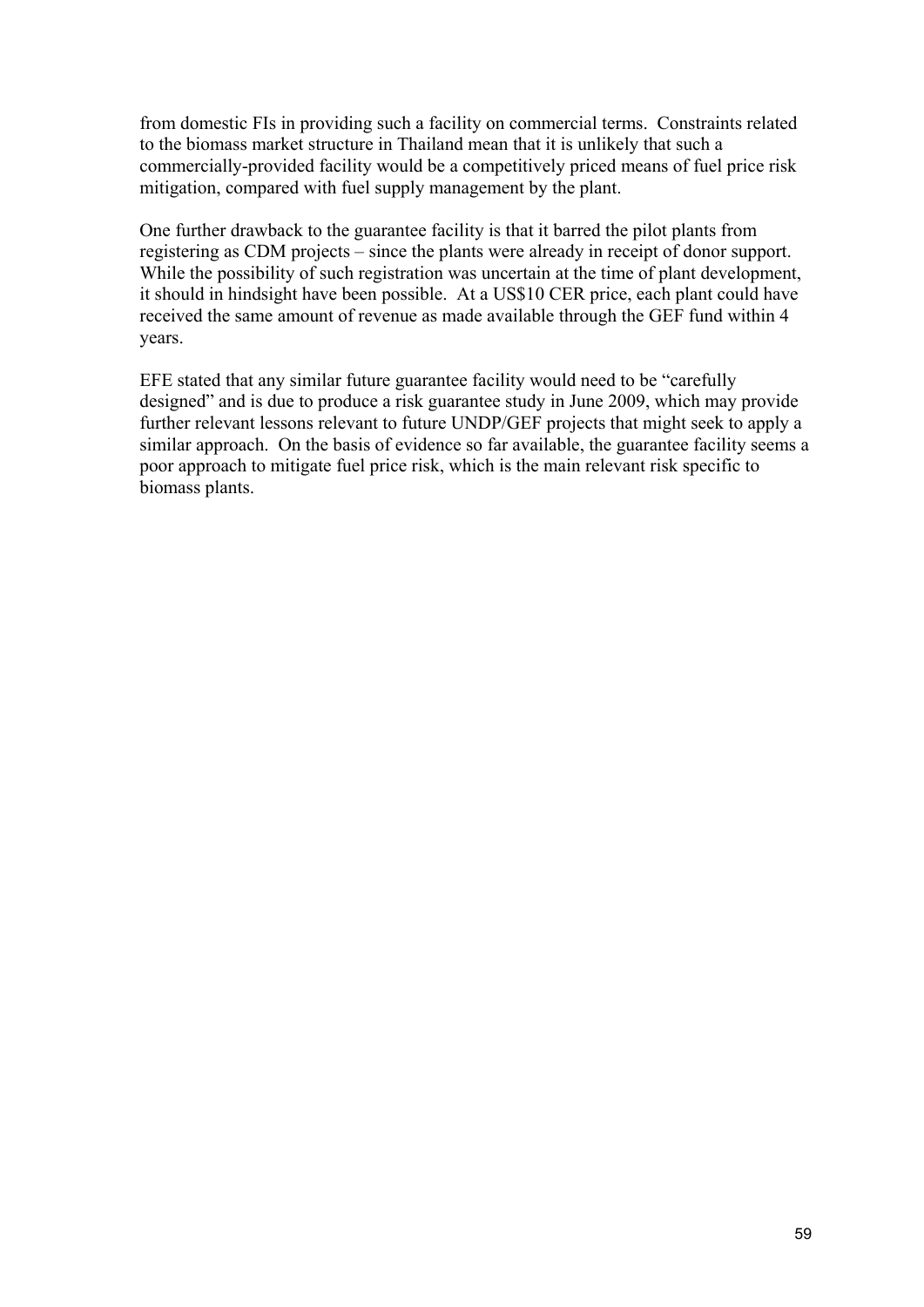# **7.1 Project Executing Agency**

Location of the Project within EFE is a key feature of the implementation structure. EFE and EPPO disagreed when interviewed on whether such Projects should best be implemented within government or by a QUANGO similar to EFE.

Project staff at EFE considered that it is best to run programmes like the Project independently of government, since this both increases the flexibility of what can be done and makes it easier to work with the private sector, without the same constraints faced by government.

EPPO considered that if they had possessed sufficient staff in 2001 to carry out the Project within the ministry this would have made the Project easier to control and reduced the issue of short-term hiring horizon, so that the Project may not have suffered the same disruption or recruitment challenges.

In either case, there was agreement that the Project benefits substantially from being based within an established entity with long term prospects – providing existing staff to help with Project start-up, providing existing name or 'brand' recognition, and providing a vehicle for long-run sustainability after Project funding ceases. Clearer integration of BCH into EFE from the start of the Project may have even helped new recruits to see a longer term employment opportunity.

Key operational recommendations, based on the successful experiences of the Project being run from EFE, are that the executing agency provides:

- Strong links with a range of branches of government and academia, whether itself within or outside of government.
- A stable long-term platform for the Project and complementary activities, both before and after the Project term.
- Strong technical skills for effective engagement with the private sector on project development.

It is difficult to tell without a comparison case how the success of the Project would have been affected if implementation had instead been carried out within the GOT. The example of using a QUANGO for implementation of projects similar to RBBPGC can be said to be generally effective subject to meeting the above bulleted provisions, however.

## **7.2 Project Governance**

Project oversight from the PSC was sufficient for procedural issues but less than optimal for strategic direction given the challenges faced with the evolving RE sector. Similar bodies for future UNDP/GEF projects could likely be improved through greater provision of information to PSC members and more frequent PSC meetings – following the example of the EFE board. The Project was fortunate to benefit from alternative means of oversight as well as a productive working relationship with the UNDP and National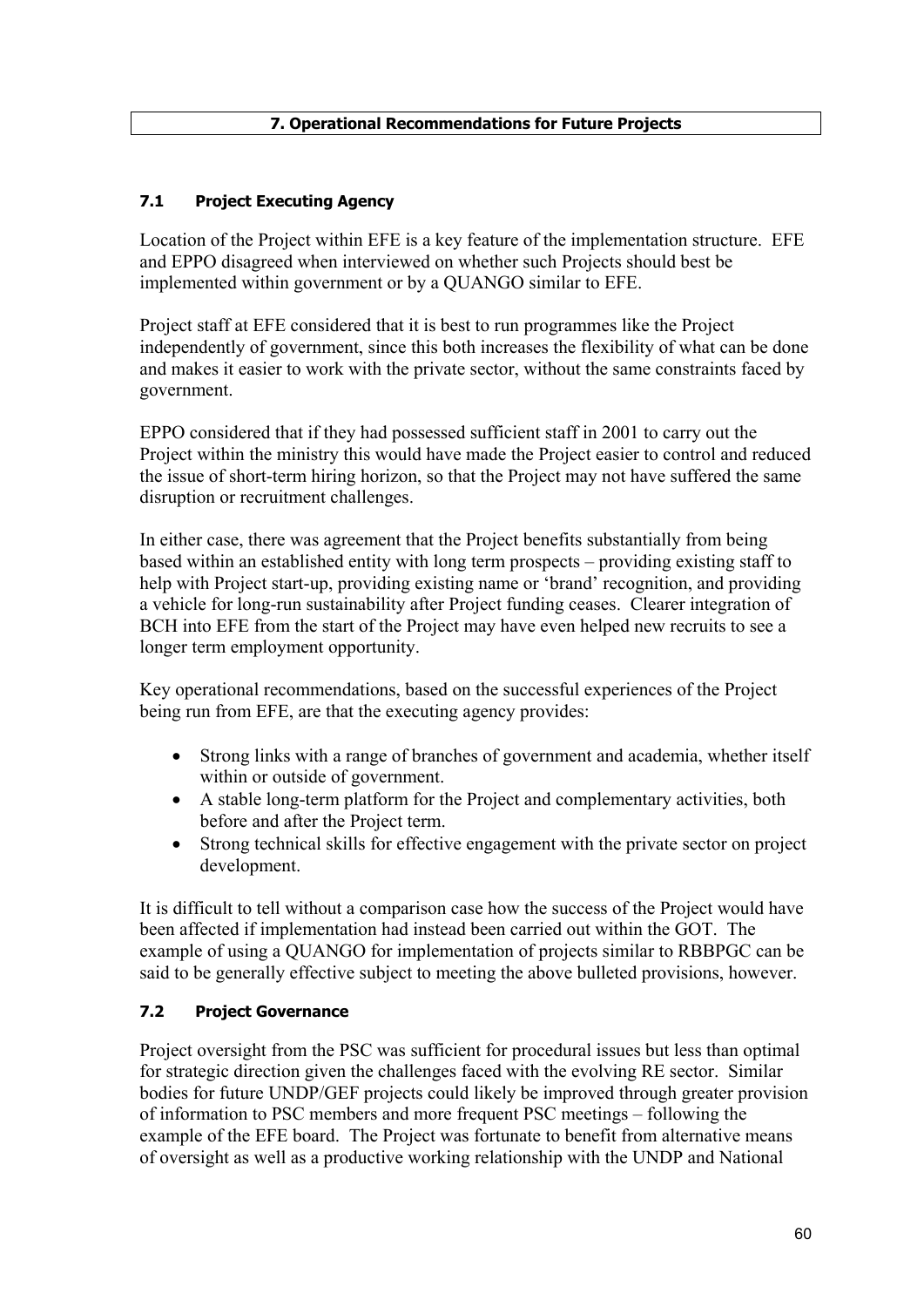Project Director, however, and is not seen itself to have suffered significantly from a lack of oversight.

The mid-term evaluation remarked that "Given the infrequent PSC meetings, the complexity of the Project, the rolling work plan, the various reporting formats, the substitutions and frequent changes among the ex-officio members – several PSC members have only limited knowledge of the progress of the project and little exchange with BOSCH, and feel that they are only 'contributors', not 'stakeholders' of the Project''. This remained true throughout the Project, with a lack of engagement from several PSC members resulting partly from a feeling of limited influence on the Project strategy and limited information about the substance of Project activities.

By comparison with the PSC, the EFE board members were seen to have

- A more direct stake in the Project's success through their long-standing involvement with EFE – which was dedicating the majority of resources to the Project.
- Closer familiarity with BCH's activities, through more regular meetings.
- Better RE sector insight, more relevant resources and better networks at their disposal through their full-time professional roles in their respective organizations.

## **7.3 Performance Improvement**

The Project has been generally successful in providing the target outputs and translating such outputs into relevant outcomes – in particular through information and policy activities.

A lack of staff resources has been the major constraint on the Project performing even better than it has. Specifically, such limited staff resources have led to a trend of delays in deploying budgetary resources to meet the scheduled work plan and to a slightly narrower range of planned activities than may have been optimal. Such staff limitations were mitigated where possible through outsourcing, and have not undermined achievement of any specific objective, though the nature of achievements may have broadened relative to the Project Document partly because of their later deployment given the rapidly changing market context. Constraints on staff recruitment are a perennial challenge for short-term public sector programmes, but in this case the challenge could likely have been reduced through either better Project design – to anticipate potential issues with fee-based work and RE market changes – or through a more vigilant, sustained joint effort by UNDP and EFE to adapt the Project focus gradually to new sector demands – rather than the disruptive refocusing the Project experienced in 2006, with associated staff losses.

M&E design was not considered significantly supportive of the Project and could beneficially have been streamlined, to provide more meaningful information and demand a lower proportion of skilled staff and financial resources. Numerically intensive indicators should in many cases be reduced (e.g. for policy outcomes), and the use of the remaining quantitative indicators reinforced by qualitative indicators, in particular to provide a longer-term perspective on Project impacts (e.g. a 4-year retrospective).